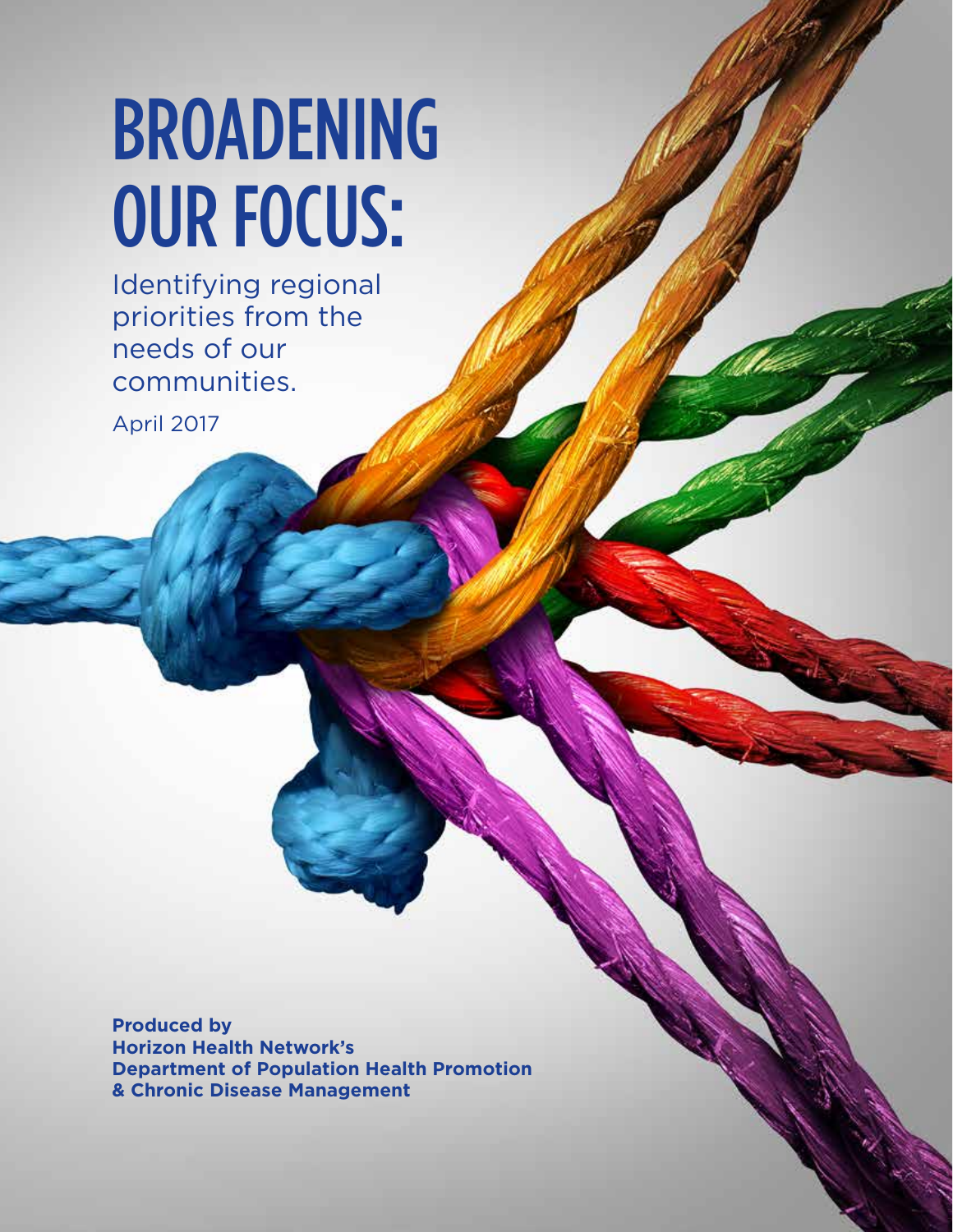## Message from Horizon's Manager of Population Health

It feels great to be preparing this report and to be at this stage of the process!

In 2012, when Horizon Health Network's (Horizon's) Community Health Needs Assessment (CHNA) portfolio became housed in our department of Population Health Promotion and Chronic Disease Management, I provided oversight to the consultant groups we outsourced the work to. After trying that approach, my team and I began to rethink the process and make plans to build capacity within Horizon for conducting CHNAs. In 2014, I took a leave from my current position as Manager of Population Health to become Research Lead for the CHNA portfolio full time. It was a challenging experience by times, but a decision I do not regret.

Given my previous education and work experience, I have a strong understanding of the concept and theory of population health. I also thought my understanding on a personal level was strong. I was mistaken. My understanding of population health has deepened and changed significantly during my time with the CHNA portfolio. Deep listening, holding space, reading transcript, hearing stories and then rehearing them through the analysis process; seeing and hearing what the concept of population health looks and feels like on the ground in people's lives, took my understanding from one of an intellectual knowing to one that I could actually feel, connect with and experience. There were difficult realities shared, tough conversations had, some rather unpleasant exchanges, and even some tears. There were times, at this level of knowing, that I was emotionally impacted and shaken. However, through it all the experience has further enlightened me and I believe there is potential for the experience to also be an enlightening one for our organization. That is why we felt it was important to create this report.

Like many Canadians, I deeply value our public health care system and personally know the importance of quality health care delivery. My daughter was born in this system and the support given to me as a young mother, by the amazing

maternity floor staff, is an experience I still hold close to my heart. As a young adult, one of my closest friends was in an ATV accident and, even today, when we get the chance to catch up, I am grateful for the emergency services that saved her life. My mother's rare form of cancer brought my family and I to many parts of Horizon's oncology system; during her illness, the Extra-Mural nurses felt like family members and during her death, the staff of the palliative care unit were… well I wouldn't even have the words to describe their capabilities. I get it! As an organization, we need to prioritize the provision of quality health care services. But as our rates of chronic disease rise, this essential system I deeply value is threatened and experiencing more and more strain. We've all tried our hand at patching holes in it, but ultimately our only long-term option is to make the bold and courageous decisions needed to reverse this trend.

As an organization with the mission of *Helping*  **People Be Healthy**, I believe we have the ability and responsibility to work further upstream and improve the health status of the individuals, communities and populations that we serve. As important as they are, we know that traditional health care services play a very small role in what actually makes an individual and a population *Be Healthy*. Through the CHNA experience I've met many staff that "get it" and witnessed them striving towards this goal; so much amazing work, so many great ideas and committed people. But, given how grand the challenge is before us, I can't help but wonder how much impact these individual examples can have at a population level. A transformation is required on a larger scale. My hope for this report is that it brings the real issues that have a significant impact on health status to the forefront of our discussions, our decisionmaking, our actions and our investments, and in that context, our organization and population thrive.

allisan Holland

Allison Holland Manager of Population Health

EXAMPENING OUR FOCUS:<br>Identifying regional priorities from the needs of our communities.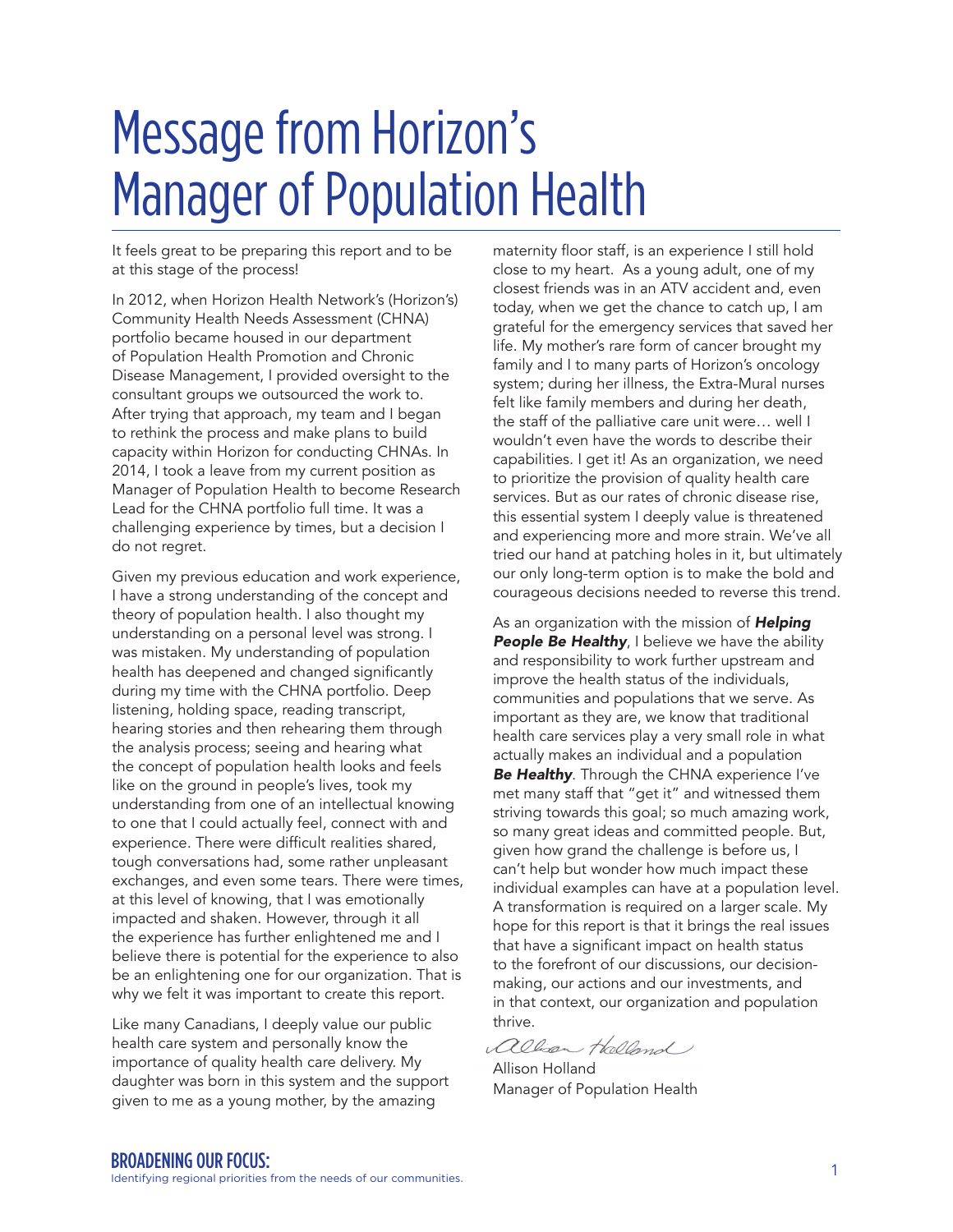## Acknowledgments

The undertaking of Community Health Needs Assessments on a regional scale was a large endeavour for Horizon and there are many people to thank: the Horizon staff who supported us in each community, the 374 Community Advisory Committee members who actively guided us through each assessment, the over 1,200 New Brunswick residents who gave of their time to participate in consultations, Horizon's Communications team, the New Brunswick Health Council, the team members of the department of Population Health Promotion and Chronic Disease Management, and, of course, the three amazing project coordinators who joined our team and kept each assessment moving forward. Your contribution was greatly appreciated!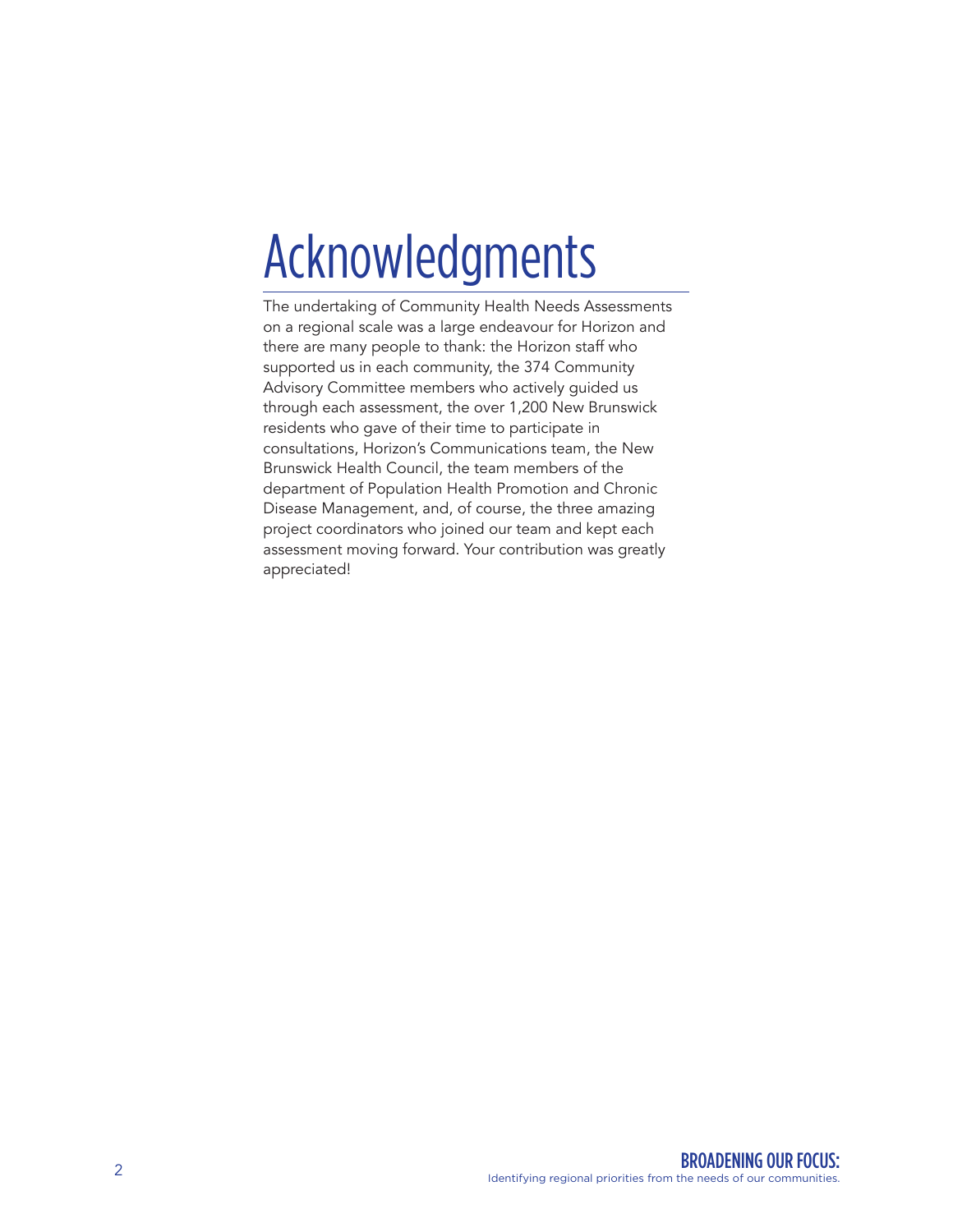## **Contents**

| 5.4 Collective Impact: A Structured Approach to Collaboration  28                                                                                                   |  |
|---------------------------------------------------------------------------------------------------------------------------------------------------------------------|--|
|                                                                                                                                                                     |  |
|                                                                                                                                                                     |  |
|                                                                                                                                                                     |  |
| <b>List of Figures</b><br>Figure 1: New Brunswick Health Council's Population Health Model. 8<br>Figure 2: New Brunswick Health Council Community Boundaries Map. 9 |  |
| <b>List of Tables</b><br>Table 1: New Brunswick Health Council Community Name and Number 9                                                                          |  |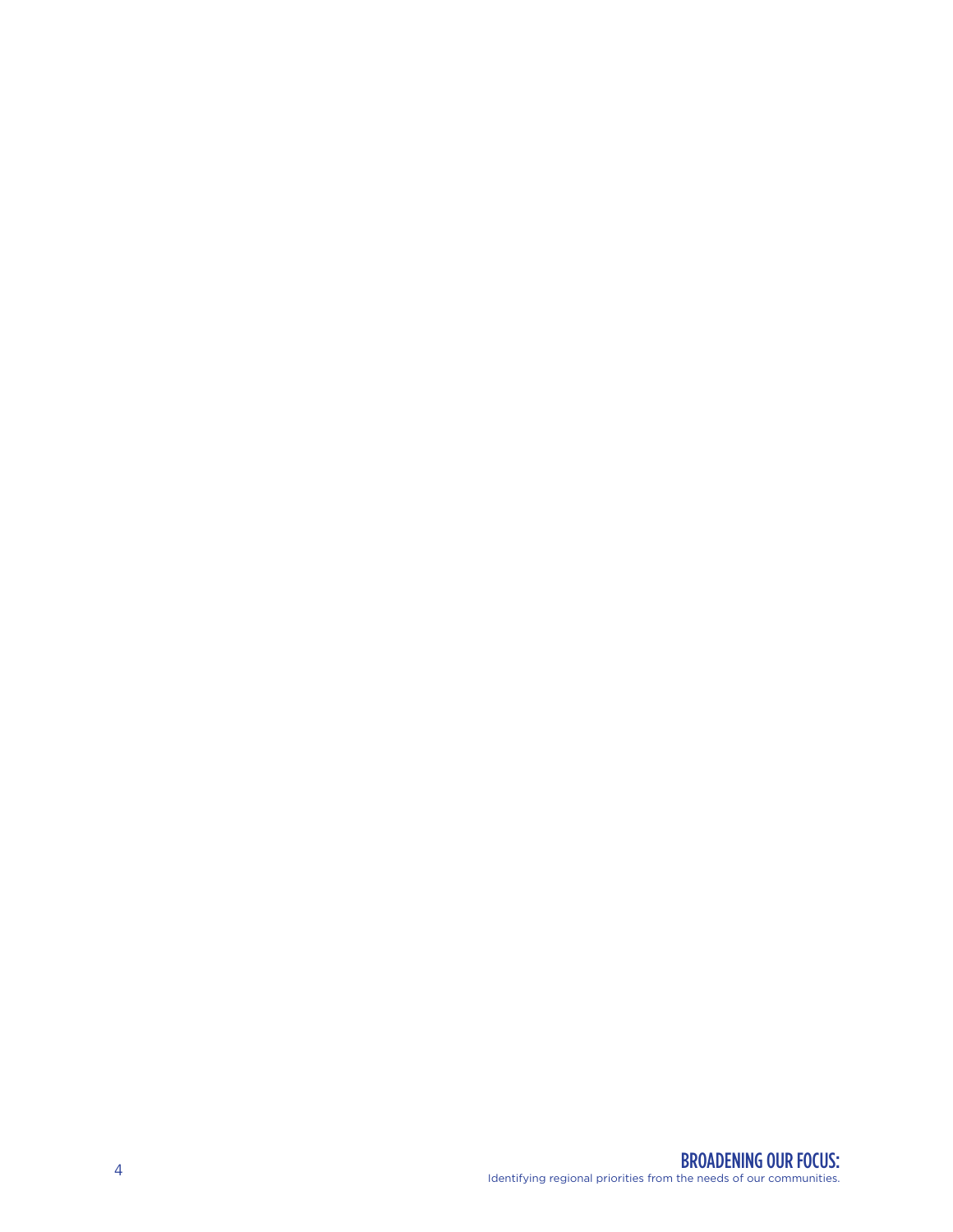## 1. Introduction

The practice of Community Health Needs Assessment (CHNA) is not a new endeavour. In fact, many communities across Canada and globally have utilized CHNA to do community health planning for many years, including within the province of New Brunswick. Some CHNA work in New Brunswick was initiated and sourced by individual community coalitions; some were government-funded, and others were completed in correlation with the development of the Community Health Centre model of care. In 2012, the province of New Brunswick announced that there would be a new round of CHNAs conducted; a recommendation under the *Primary Health Care Framework for New Brunswick*. 1 Shortly after that announcement, the *Community Health Needs Assessment Guidelines for New Brunswick*<sup>2</sup> were developed to help standardize the process across the province. These guidelines state that the process for conducting CHNAs is best understood and executed using a population health approach which endeavours to improve the health of the entire population and to reduce health inequities among population groups by examining and acting upon the broad range of factors and conditions that have a strong influence on health. The guidelines will be further discussed in section 2.1. Understanding the benefit to the organization, CHNA work was built into Horizon Health Network's Strategic Plan 2015-2020 which states that "all communities served by Horizon will have had completed a community health needs assessment," as an item under strategic priority 3.3 When you consider the amount of effort and investment conducting CHNAs and following through on CHNA priorities takes, this strategic commitment was a great undertaking and demonstrated Horizon's strong dedication to the communities it serves.

Within Horizon, the responsibility for administering CHNAs sits with the department of Population Health Promotion and Chronic Disease Management (PHP-CDM) and, using community boundaries set by the New Brunswick Health

Council, 22 communities within Horizon have participated in the CHNA process. To provide some context, section 3 of this report shares what the CHNA process looked like at the individual community level. Each participating community, through a Community Advisory Committee, set local level priorities based on the available data and data collected; reflected in a final report for each community.4 For this particular report, however, the main focus is not on these local level CHNAs and their resulting priorities. Section 4, *Broadening our Focus and Taking a Regional View*, delves into the purpose of this report by looking at the consultation reach achieved at a regional level, the process used for a regional level analysis, and the resulting 20 regional level priorities that emerged. Section 5 discusses what this all means for Horizon moving forward and the need to wholeheartedly accept these priorities as our priorities if we are to have an impact on the health of our population. This section highlights: our core value, *We Act with Integrity and are Accountable,* the importance of maintaining community engagement, the need to invest in relationship, and the Collective Impact approach to collaboration<sup>5</sup>

As ample research has demonstrates, both within our province and nationally, a shift in perspective and the redirection of health care spending is needed if we are to improve the health status of our population and continue to afford our extremely valuable health care system. However, with such a broad range of factors that impact health, it can be overwhelming and hard to know where to begin; where to invest. For Horizon, this report can serve as a starting point; a guide to help the organization begin to plan and redirect funding with confidence, knowing that these priorities reflect what the experts have been telling us for many years<sup>6789</sup> but, more importantly, they reflect what our communities have told us as well.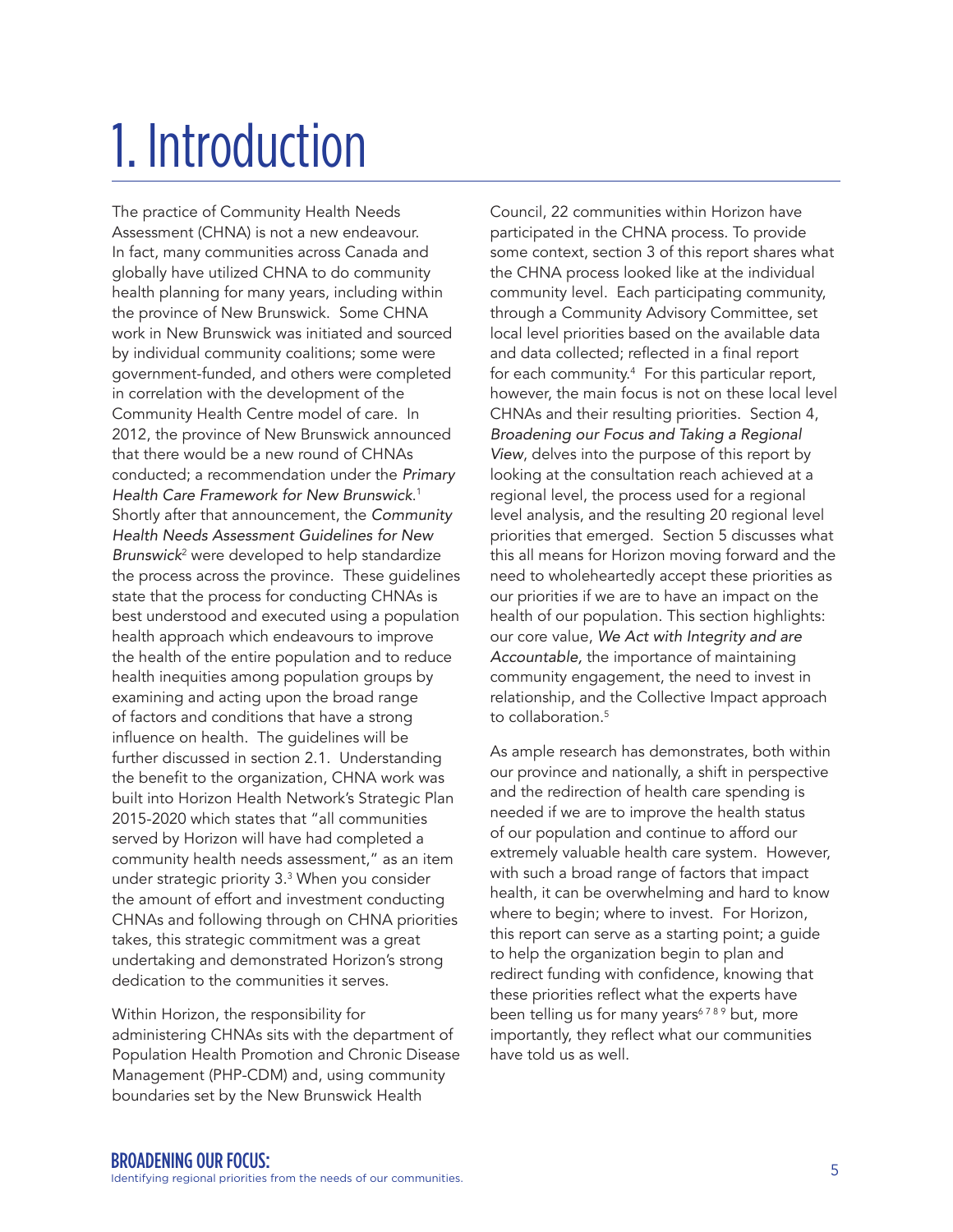It is important to note that this report is not a "how-to" guide; you will not find any mapped out processes or recipes here for addressing the regional priorities presented. However, section 5.5 is a clear call to action for the "how-to" and highlights the need for Horizon, supported by its PHP-CDM department, to begin creating action and financial plans around these regional level priorities in order to impact change, improve the health of the population, and maintain a thriving health care system. To begin, the following background provides context.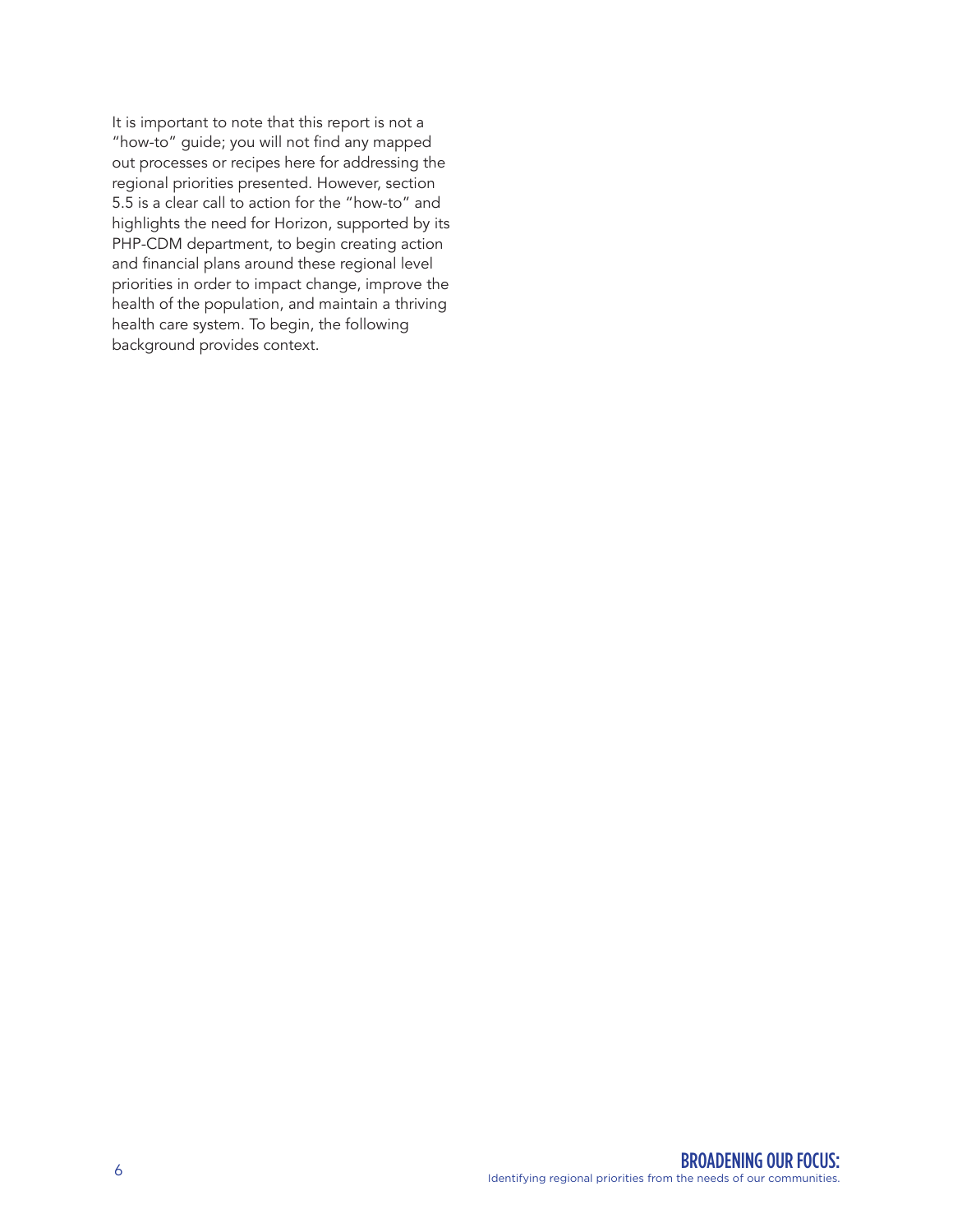## 2. Background

In 2012, when the province of New Brunswick announced that there would be a CHNA conducted in each community within the province as a recommendation under the *Primary Health Care Framework for New Brunswick*, 10 funding and responsibility for CHNAs was given to the Regional Health Authorities (RHA) to complete assessments within each of their catchment areas. After the announcement, a working group was formed with representation from Horizon Health Network, Vitalité Health Network, the Department of Health and the New Brunswick Health Council to jointly create the *Community Health Needs Assessment Guidelines for New Brunswick*. 11 When developing the guidelines, the working group examined CHNA practices from other jurisdictions.

#### **2.1 COMMUNITY HEALTH NEEDS ASSESSMENT GUIDELINES FOR NEW BRUNSWICK**

The purpose of the *Community Health Needs Assessment Guidelines for New Brunswick* is to describe a framework for conducting CHNAs

and to guide the RHAs and local committees in their efforts to conduct these assessments. The guidelines provide a high level, standardized process for conducting CHNAs, and a common set of guidelines, indicators and data sources. The guidelines state that, "The CHNA process will assist in providing baseline information about health and wellness and the factors that influence the overall health of

"CHNA is a dynamic, ongoing process undertaken to identify the strengths and needs of the community and to enable community-wide establishment of wellness and health priorities that improve the health status of the population."

**CHNA DEFINED** 

Community Health Needs Assessment Guidelines for New Brunswick

process."12 The guidelines define CHNA, provide a high-level outline for conducting CHNAs, include a guide for using qualitative methods as part of the CHNA process, and state that CHNA involves:

- Gathering information about health and wellness (facts and opinions)
- Gathering information about health and community resources (assets)
- Determining community priorities
- Building partnerships to work on addressing community wellness and health needs<sup>13</sup>

The guidelines also state that the process is one best understood and executed using a population health approach.

#### **2.2 THE POPULATION HEALTH APPROACH**

Health is a complex subject and assessing the health of a community goes far beyond looking at rates of disease and the availability of health care services. The *Community Health Needs* 

> *Assessment Guidelines for New Brunswick* state that the process for conducting CHNAs is best understood and executed using a population health approach. This approach strives to improve the health of the entire population and to reduce health inequities among population groups by examining and acting upon the broad range of factors and conditions that have a strong influence on health.14 These factors

the community, encourage collaboration with community members, stakeholders and a wide variety of partners involved in the decision-making and conditions are often referred to as the determinants of health<sup>15</sup> and are categorized by the Public Health Agency of Canada as: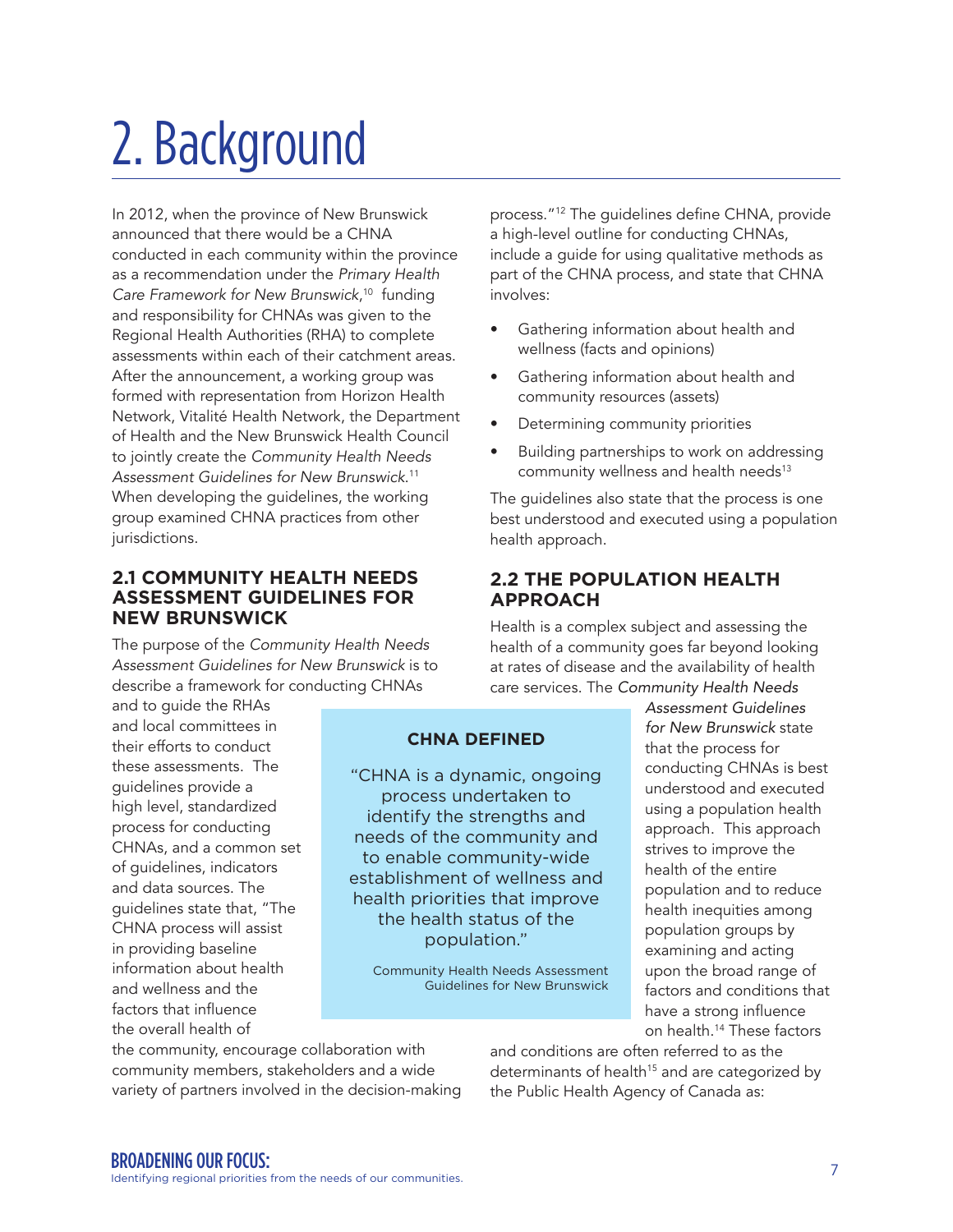- 1. Income and Social Status
- 2. Social Support Networks
- 3. Education and Literacy
- 4. Employment and Working Conditions
- 5. Social Environment
- 6. Physical Environment
- 7. Personal Health Practices and Coping Skills
- 8. Healthy Child Development
- 9. Biology and Genetic Endowment
- 10. Health Services
- 11. Gender
- 12. Culture

Although categorized into 12 areas, it is important to highlight the interconnectivity of the determinants of health. For example, level of income can greatly impact the physical environment you live in and can impact the level of education you attain, with employment and work conditions, there are clear inequities based on gender, and healthy childhood development can impact future personal health practices and coping skills. There are multiple connections when considering this list of determinants and there is often more than one having an impact on health at a time.

CHNAs conducted within Horizon communities are also informed by the population health model of the New Brunswick Health Council which is adapted from the model used by the University of Wisconsin's Population Health Institute. This model, shown in figure 1, narrows the list of determinants into four health determinant categories and assigns a value to each according to the degree of influence on health status: health services 10%, health behaviours 40%, social and economic factors 40%, and physical environment 10%.

#### FIGURE 1: New Brunswick Health Council's Population Health Model<sup>16</sup>



As stated in the *Community Health Needs Assessment Guidelines for New Brunswick*, this approach also highlights the need to use a health inequity lens. Health inequity is the systematic and unfair differences in health status between groups that occupy different positions on the social hierarchy, where the more socially disadvantaged groups experience poorer health.17 This lens has

added significant value to the CHNA process, and many of the outcomes have shed light on health inequities and how they impact, not only the health of particular populations, but also prevent whole communities from thriving. In the report, *Health Inequities in New Brunswick* by New Brunswick's Office of the Chief Medical Officer of Health, it states that, "In the end, everyone -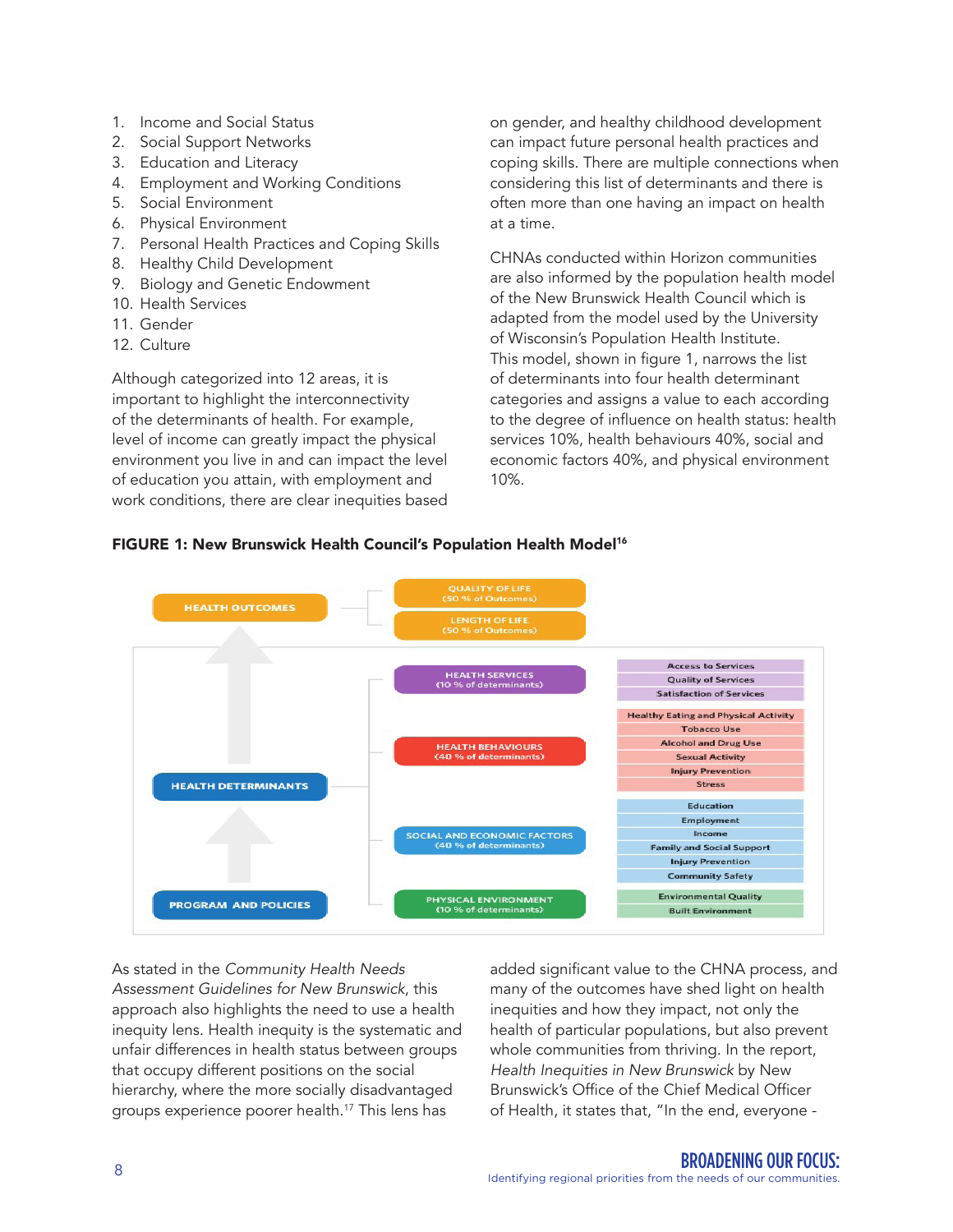not just the more socially disadvantage groups - benefits from reduced health inequities. This is because health inequity affects the cost and availability of health care for everyone; it affects crime and everyone's sense of community safety; it affects whether communities thrive socially and economically; it affects tourism and our ability to attract economic investments; and it leaves less money available for new social programs and services, other social development initiatives and public priorities."18 The regional priorities presented in section 4.3 are also viewed through a healthy inequity lens, and attention is drawn to those where health inequity is having significant impact.

#### **2.3 DEFINING COMMUNITY BOUNDARIES**

As stated in the *Community Health Needs Assessment Guidelines for New Brunswick*, assessments were to be conducted based on

#### FIGURE 2: New Brunswick Health Council Community Boundaries Map



the community boundaries defined by the New Brunswick Health Council (NBHC). The NBHC has divided the province into 28 communities, with the three largest urban cores further subdivided to ensure a better perspective of regional and local differences, for a total of 33 communities. These community divisions can be seen in figure 2 and table 1 below. The NBHC used catchment areas of health care centres, community health centres, and hospitals to determine the geographical areas for each community. Census subdivisions were then merged together to match these catchment areas. The communities were further validated by the NBHC with various community members to ensure communities of interest were respected from all areas of New Brunswick. No communities were created with fewer than 5,000 people (as of Census 2011) to ensure data availability, stability, and anonymity for various indicators. The NBHC uses these community boundaries as the basis for work and analysis done at the community level.<sup>19</sup>

#### TABLE 1: New Brunswick Health Council Community Number and Name

| <b>ABBREVIATED NAME</b> |                          |  |  |  |  |
|-------------------------|--------------------------|--|--|--|--|
| 1 Kedgwick              | 16 Sussex                |  |  |  |  |
| 2 Campbellton           | 17 Minto                 |  |  |  |  |
| 3 Dalhousie             | 18.1 Saint John          |  |  |  |  |
| 4 Bathurst              | 18.2 Grand Bay-Westfield |  |  |  |  |
| 5 Caraquet              | 18.3 Quispamsis          |  |  |  |  |
| 6 Shippagan             | 19 St. George            |  |  |  |  |
| 7 Tracadie-Sheila       | 20 St. Stephen           |  |  |  |  |
| 8 Neguac                | 21 Oromocto              |  |  |  |  |
| 9 Miramichi             | 22.1 Fredericton         |  |  |  |  |
| 10 Bouctouche           | 22.2 New Maryland        |  |  |  |  |
| 11 Salisbury            | 23 Nackawic              |  |  |  |  |
| 12 Shediac              | 24 Douglas               |  |  |  |  |
| 13 Sackville            | 25 Florenceville-Bristol |  |  |  |  |
| 14.1 Riverview          | 26 Perth-Andover         |  |  |  |  |
| 14.2 Moncton            | 27 Grand Falls           |  |  |  |  |
| 14.3 Dieppe             | 28 Edmundston            |  |  |  |  |
| 15 Hillsborough         |                          |  |  |  |  |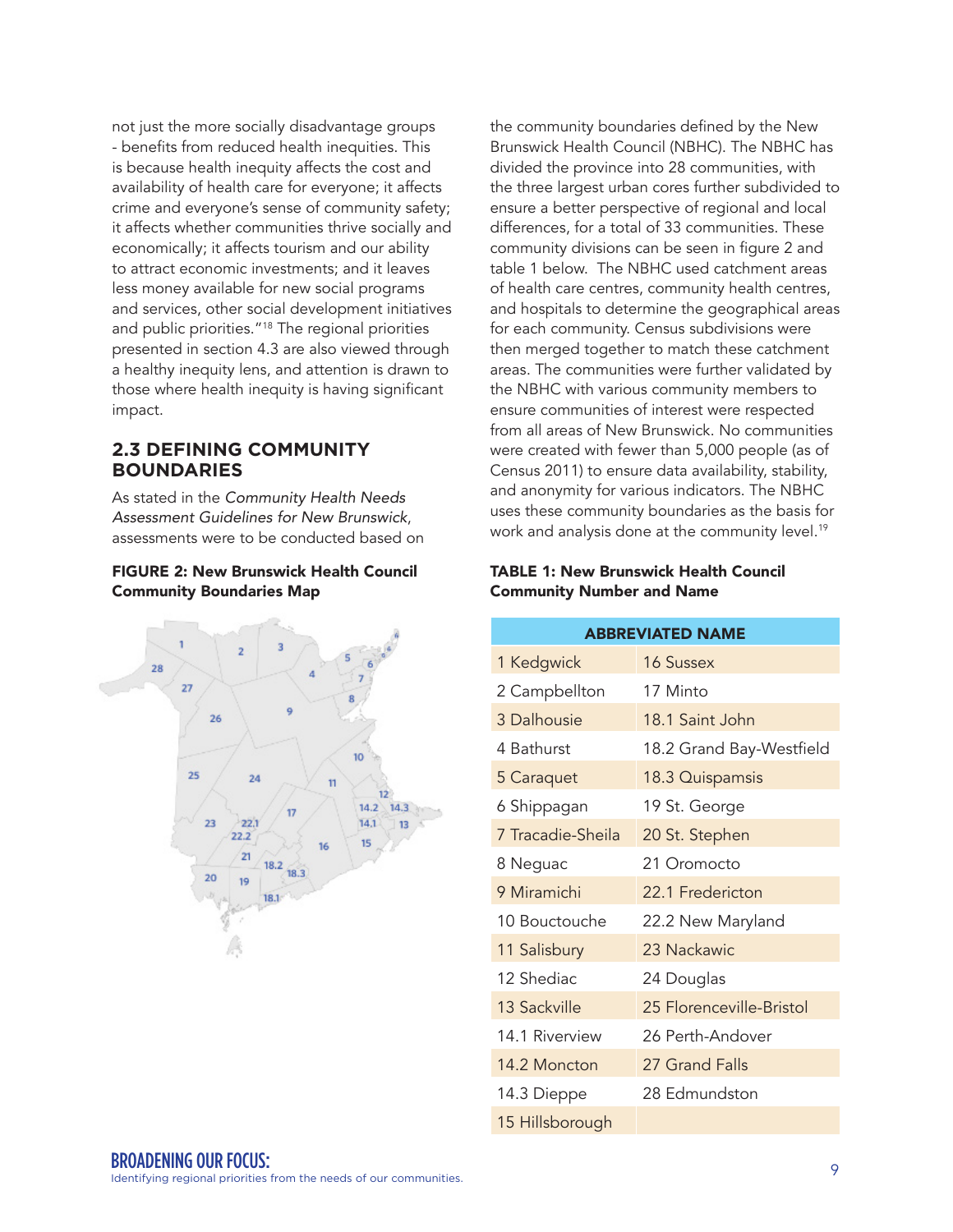## 3. Community Health Needs Assessments in Horizon

#### **3.1 COMMUNITIES WITHIN HORIZON**

Geographically, 24 of the NBHC communities shown in figure 2 are within the Horizon region. However, given that 3 of these communities are sub-divided (see table 2 below), the total number of communities is actually 19. The province of New Brunswick is divided into 2 RHAs (Vitalité and Horizon Health Networks), but it is also further broken down into 7 health service zones. Only in health service zone 1 (Moncton area) are communities serviced by both RHAs, and therefore both are sharing responsibility for CHNAs within that zone. Two of the zone 1 communities, Bouctouche (#10) and Shediac (#12), will have their CHNAs conducted by the Vitalité team, which left Horizon with a total of 17 communities for CHNA.

#### **3.2 CHNA LEADERSHIP IN HORIZON**

After the announcement in 2012 from the *Primary Health Care Framework for New Brunswick* that there would be a CHNA conducted in each community in the province, Horizon took its commitment and leadership for this work a step further by building it into their Strategic Plan (2015- 2020) which states that "all communities served by Horizon will have had completed a community health needs assessment," as an item under strategic priority 3.<sup>20</sup> Within Horizon, responsibility for the CHNA portfolio was housed in Horizon's PHP-CDM department. In the beginning, although the PHP-CDM department provided oversight, external consultants were hired to conduct the CHNAs. As you can see in table 3 below, the first 6 CHNAs were conducted in this manner. After these were completed in 2014, Horizon decided to build internal capacity for conducting CHNAs in order to refine the process and make it more consistent, build better relationships with communities, and make it more cost-effective. Horizon's Community Health Assessment Team was developed in 2014 and the final 11 assessments were led and conducted by this team.

#### TABLE 2: Communities within Horizon

| <b>NBHC-#</b>             | <b>NBHC COMMUNITY NAME</b>                                  |  |  |  |  |
|---------------------------|-------------------------------------------------------------|--|--|--|--|
| 21                        | Oromocto                                                    |  |  |  |  |
| 22<br>(22.1 & 22.2)       | Fredericton & New Maryland                                  |  |  |  |  |
| 11                        | Salisbury                                                   |  |  |  |  |
| 20                        | St. Stephen                                                 |  |  |  |  |
| 14<br>(14.1, 14.2 & 14.3) | Riverview, Moncton & Dieppe                                 |  |  |  |  |
| 18<br>(18.1, 18.2 & 18.3) | Saint John, Grand Bay-<br><b>Westfield &amp; Quispamsis</b> |  |  |  |  |
| 17                        | Minto                                                       |  |  |  |  |
| 13                        | Sackville                                                   |  |  |  |  |
| 24                        | Douglas                                                     |  |  |  |  |
| 8                         | Neguac                                                      |  |  |  |  |
| 9                         | Miramichi                                                   |  |  |  |  |
| 15                        | Hillsborough                                                |  |  |  |  |
| 25                        | Florenceville-Bristol                                       |  |  |  |  |
| 26                        | Perth-Andover                                               |  |  |  |  |
| 19                        | St. George                                                  |  |  |  |  |
| 23                        | Nackawic                                                    |  |  |  |  |
| 16                        | Sussex                                                      |  |  |  |  |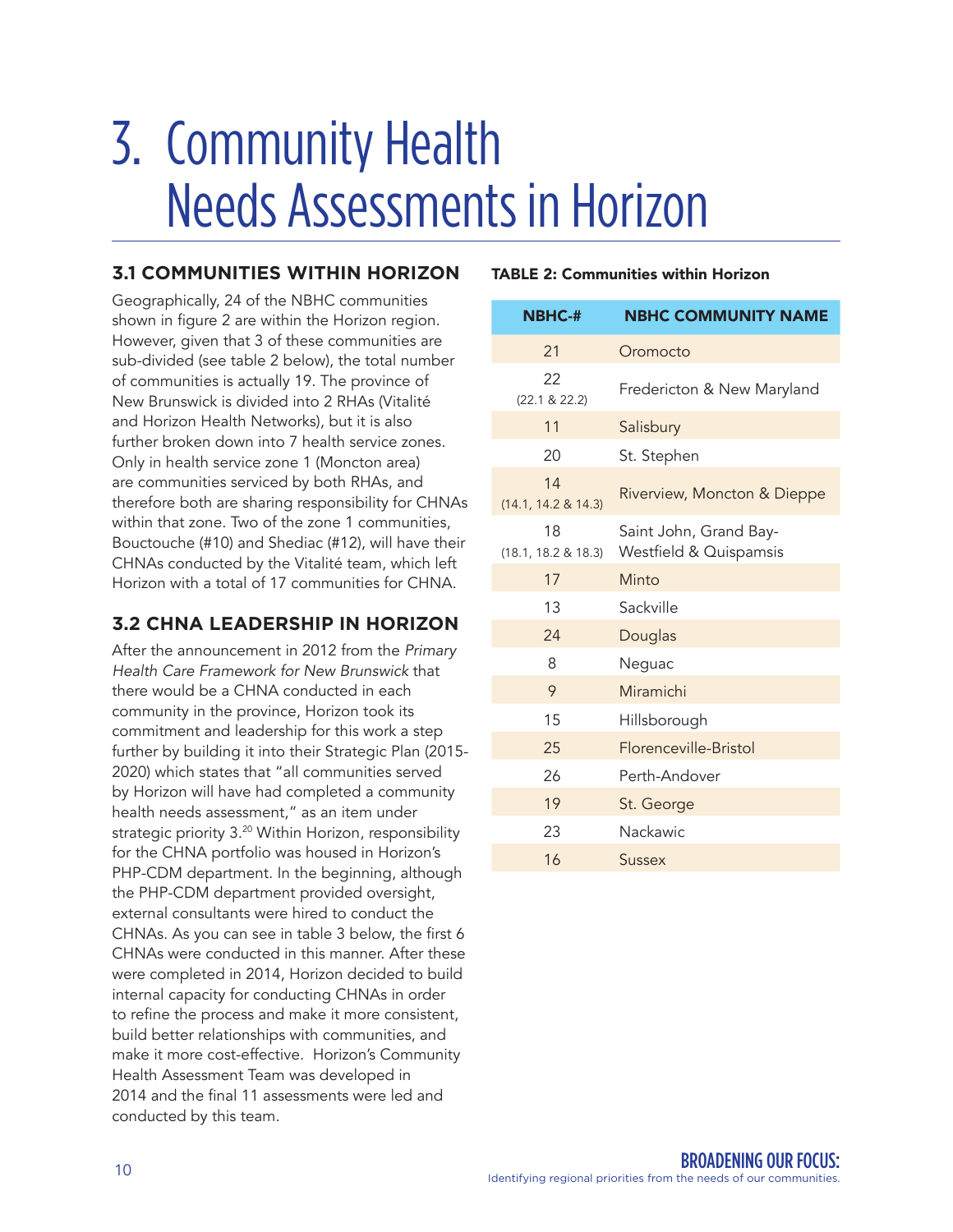| <b>YEAR</b>                 | NBHC #                    | <b>NBHC COMMUNITY NAME</b>                                   | <b>LEAD</b>                  |  |  |  |
|-----------------------------|---------------------------|--------------------------------------------------------------|------------------------------|--|--|--|
| 2011                        | 21                        | Oromocto                                                     |                              |  |  |  |
| 22<br>2012<br>(22.1 & 22.2) |                           | Fredericton & New Maryland                                   | Verlé Harrop                 |  |  |  |
|                             | 11                        | Salisbury                                                    |                              |  |  |  |
|                             | 20                        | St. Stephen                                                  |                              |  |  |  |
| 2014                        | 14<br>(14.1, 14.2 & 14.3) | Harbour Front<br>Riverview, Moncton & Dieppe<br>Health Group |                              |  |  |  |
|                             | 18<br>(18.1, 18.2 & 18.3) | Saint John, Grand Bay-Westfield & Quispamsis                 |                              |  |  |  |
|                             | 17                        | Minto                                                        |                              |  |  |  |
|                             | 13                        | Sackville                                                    |                              |  |  |  |
| 2015                        | 24                        | Douglas                                                      |                              |  |  |  |
|                             | $\,8\,$                   | Neguac                                                       |                              |  |  |  |
|                             | 9                         | Miramichi                                                    |                              |  |  |  |
|                             | 15                        | Hillsborough                                                 | Horizon's<br><b>CHA Team</b> |  |  |  |
|                             | 25                        | Florenceville-Bristol                                        |                              |  |  |  |
| 2016                        | 26                        | Perth-Andover                                                |                              |  |  |  |
|                             | 19                        | St. George                                                   |                              |  |  |  |
|                             | 23                        | Nackawic                                                     |                              |  |  |  |
|                             | 16                        | Sussex                                                       |                              |  |  |  |

#### TABLE 3: Overview of CHNA Leadership in Horizon

#### **3.3 HORIZON'S CHNA PROCESS**

All 3 groups involved in leading and conducting CHNAs in Horizon followed the *Community Health Needs Assessment Guidelines for New Brunswick* and created similar processes based on the five key activities outlined in the guidelines which are:

- 1. Community Engagement
- 2. Data Collection
	- y Current indicators and data sources
	- Gathering new information
- 3. Analysis
- 4. Develop Recommendations/Priorities
	- Criteria to assess importance
	- Share and facilitate CHNA findings
- 5. Report Back to Community

CHNAs are a community centred process whereby community members' opinions are valued and taken into account for planning purposes. Although the guidelines provided the RHAs with these broad key activities, the CHNA process needs to be flexible in order to meet the needs of individual communities. Each community is unique and therefore a cookie-cutter approach was not always possible. When communities feel they have a role in driving the CHNA process, they are more likely to feel a sense of ownership for the results and have a higher level of engagement. That being said, CHNAs conducted in Horizon communities generally followed a 12-step process that tended to work well for most communities, while staying flexible to accommodate the unique needs of individual communities.

EXAMENING OUR FOCUS:<br>Identifying regional priorities from the needs of our communities.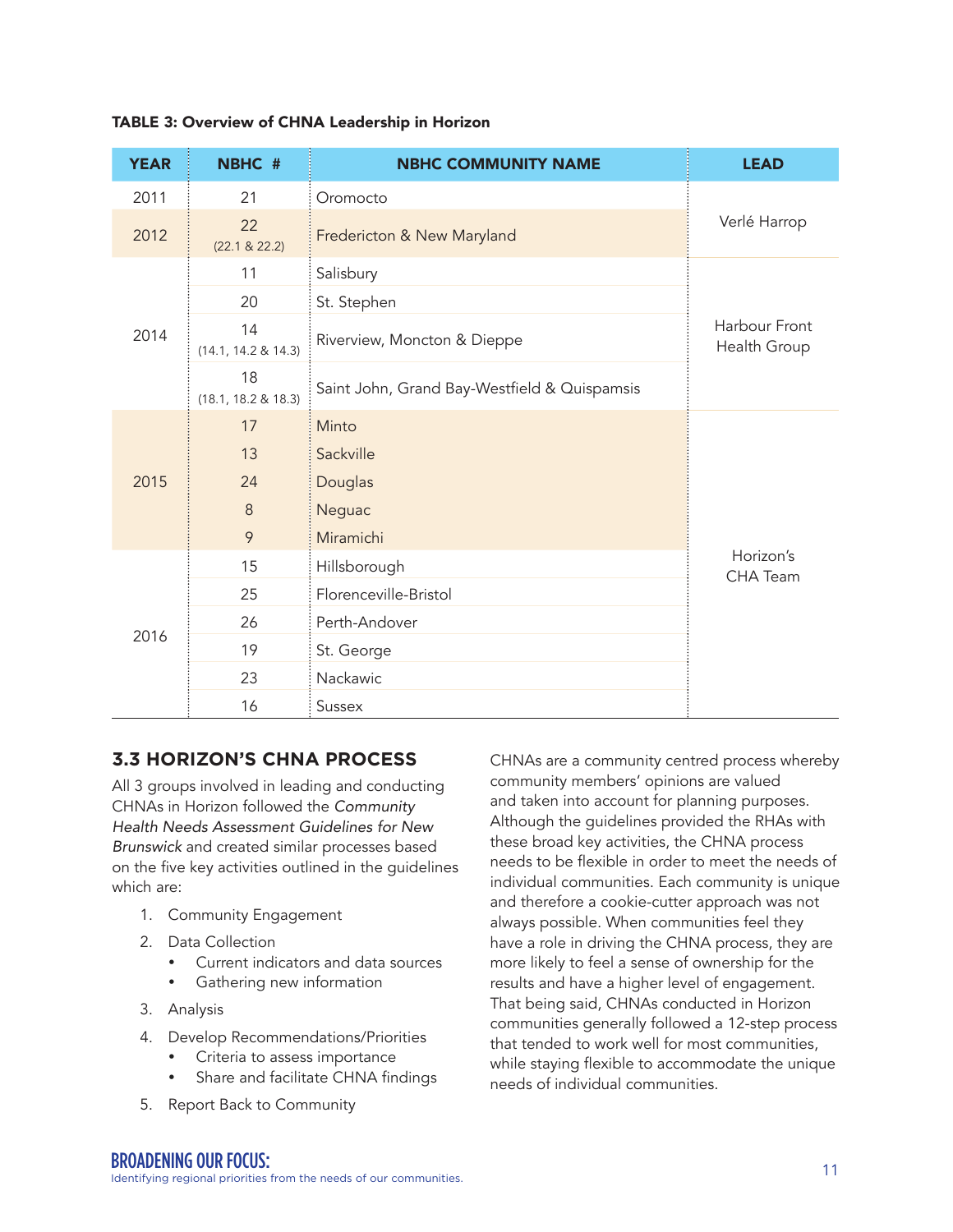#### TABLE 4: Horizon's CHNA 12-Step Process

*(Appendix A provides a detailed description of each step)* 

- 1. Develop a management committee for the selected community
- 2. Select Community Advisory Committee (CAC) members with the assistance of the management committee
- 3. Establish CAC
- 4. Review currently available quantitative data on selected community
- 5. Present highlights from data review to CAC members
- 6. CAC members share insights about what is missing from currently available data and discuss how best to fill these information gaps
- 7. Development of a qualitative data collection plan
- 8. Qualitative data collection in the community
- 9. Data analysis
- 10. Share emerging themes from data analysis with CAC members and jointly identify priorities
- 11. Finalize themes, recommendations, and final report
- 12. Share final report with CAC members and the larger community and begin work planning

At the end of this process when each CAC approved the final CHNA priorities and report, the results for each were shared with Horizon's Governance, Nominating and Planning Committee. Following this, the results for each community were presented to Horizon's Board Members. Each of the 17 completed CHNAs presented to the Board received formal Board endorsement, demonstrating the Board's strong understanding and deep commitment to community level issues, to the individual communities served by Horizon, to a population health approach, and to Horizon's mission of *Helping People Be Healthy*.

#### **3.4 CHNA AS AN ONGOING PROCESS: REGIONAL ACTIONS TAKEN**

As discussed above, the *Community Health Needs Assessment Guidelines for New Brunswick* considers CHNA an "ongoing" process. With all 17 CHNAs now completed in Horizon, a first step taken by the organization to keep the work ongoing and maintain community engagement is the creation of a Regional Facilitator for CHNA position whose responsibilities include providing oversight to communities with regards to their community level priorities, and acting as an important connection between individual communities and the larger organization. As well, Horizon is working collaboratively as part of a working group with the Department of Health and Vitalité Health Network to determine the next steps with regards to updating and/or conducting future CHNAs in the province. Another way Horizon is ensuring that CHNA remains an ongoing process is through the work of their Communications team with the publication, "In Your Community." This publication highlights different communities in each edition, and showcases the work undertaken to collectively address CHNA priorities.<sup>21</sup>

By looking at the background information, the community boundaries for Horizon, CHNA leadership, and the CHNA process used, the sections above provide a brief overview of what Horizon has been deeply invested in over the last four years, and what took place at the individual community level. It is important to share this context because it provides an overview of where the organization has come from with regards to CHNAs. However, as stated in the introduction, the main focus of this report is not on these local level CHNAs and their resulting priorities, but a much broader regional perspective.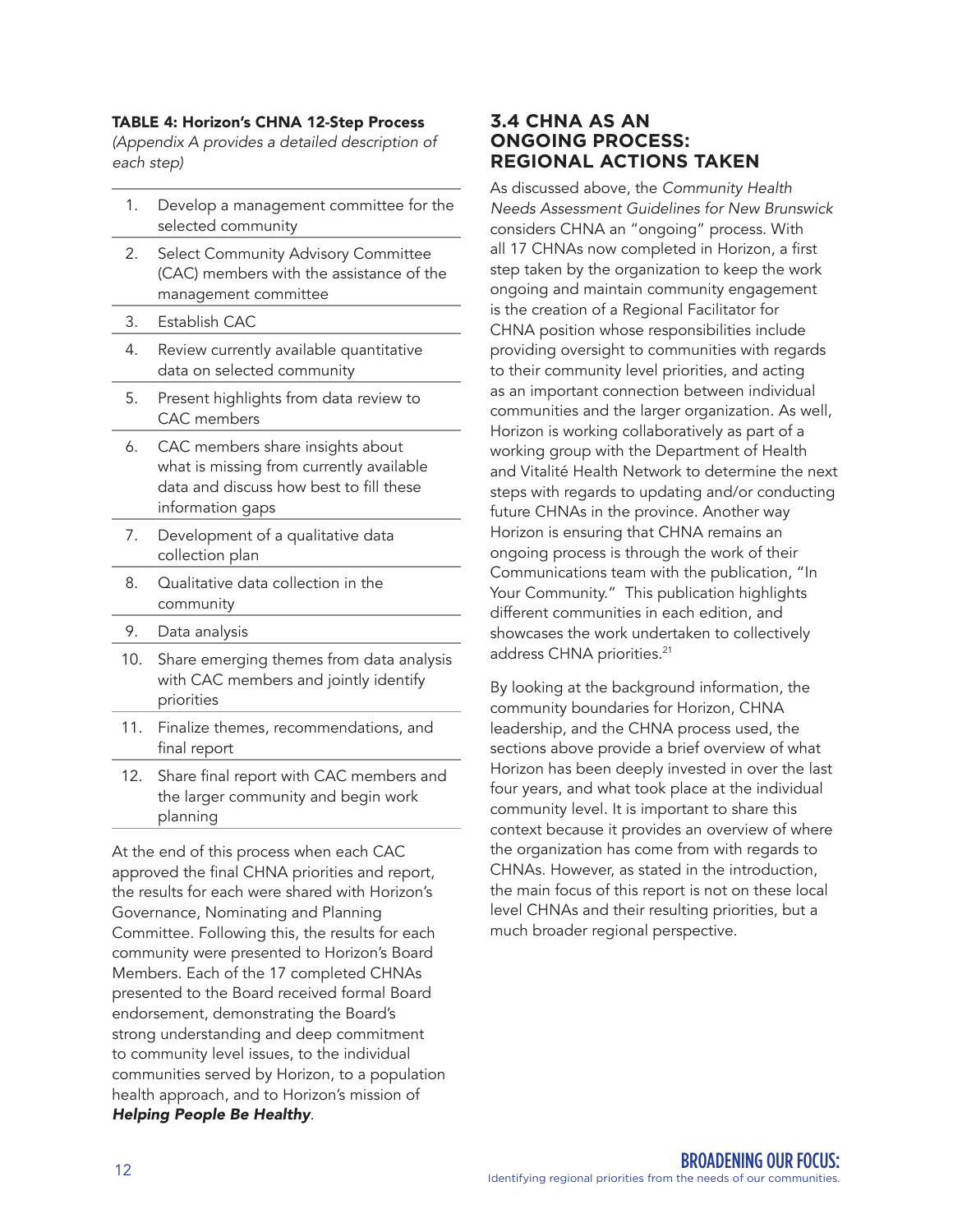## 4. Broadening our Focus and Taking a Regional View

At this point, we zoom out and lay a different lens over the entirety of this work by focusing on what it all means to Horizon as an organization; what it means on a regional scale. Although partnership is an undeniable component of the work that lies ahead (as will be discussed in section 5), the intention of this regional view is to provide a guide for us, for Horizon; not something to pass on or turn over to our external partners. It is meant to be an important tool to help move our organization's mission of *Helping People Be Healthy* forward. The *Community Health Needs Assessment Guidelines for New Brunswick*  state that, "the CHNA process must not only be responsive to the local context but also provide a broader understanding of the health of New Brunswick residents."<sup>22</sup> This "broader understanding" is what we have tried to achieve in what follows.

In this section, we begin by looking at the scope of consultation that took place on a regional scale, present the regional analysis process used, and finally, present the findings from this analysis through the 20 regional level priorities that have emerged.

#### **4.1 OUR REACH: A REGIONAL LOOK AT COMMUNITY CONSULTATION**

The reach accomplished through the CHNA consultation process was extensive. More important than the large numbers consulted, was the depth. Many circumstances in our

communities are not reflected in the quantitative data sources available to us, but they are well known by community members and professionals working and living them every day. The qualitative information collected provided significant context around the quantitative data;

it provided the story behind the numbers. This required a great deal of flexibility. The team strived to engage individuals, communities and under-served groups by reaching out to them, on their terms and in their settings. Consultation through focus group interviews and key stakeholder interviews were held in community settings that were familiar, comfortable, and accessible to participants. Urban centres were covered, but this work also took the team too many small pockets of Horizon's catchment area, like our First Nations communities, the Canadian Forces Base, small Acadian villages, rural New Brunswick regions and islands only accessible by ferry such as Grand Manan and Deer Island.

Throughout the CHNA process, 16 Community Advisory Committees (CACs) were created with membership ranging from 15-46 members per CAC for a total of 374 community members guiding CHNAs at the community level. To help ensure alignment with the population health approach and to ensure comprehensive representation, the 12 determinants of health listed in section 2.3 guided the membership selection process. The mandate of the CACs in each community was *to enhance community engagement throughout the CHNA process and provide advice and guidance on health and wellness priorities in the community.* CACs played a significant role in the process as they were an important link between the community and Horizon's CHNA Team.

> With the help of CAC members, a qualitative data collection plan was developed for each community and possible consultation participants were identified and invited to participate in focus groups and key stakeholder interviews. In total, 113 focus groups were held,

Over 1272 New Brunswick residents consulted, from more than 336 cities, towns and villages within the Horizon Health region; this is the voice of our communities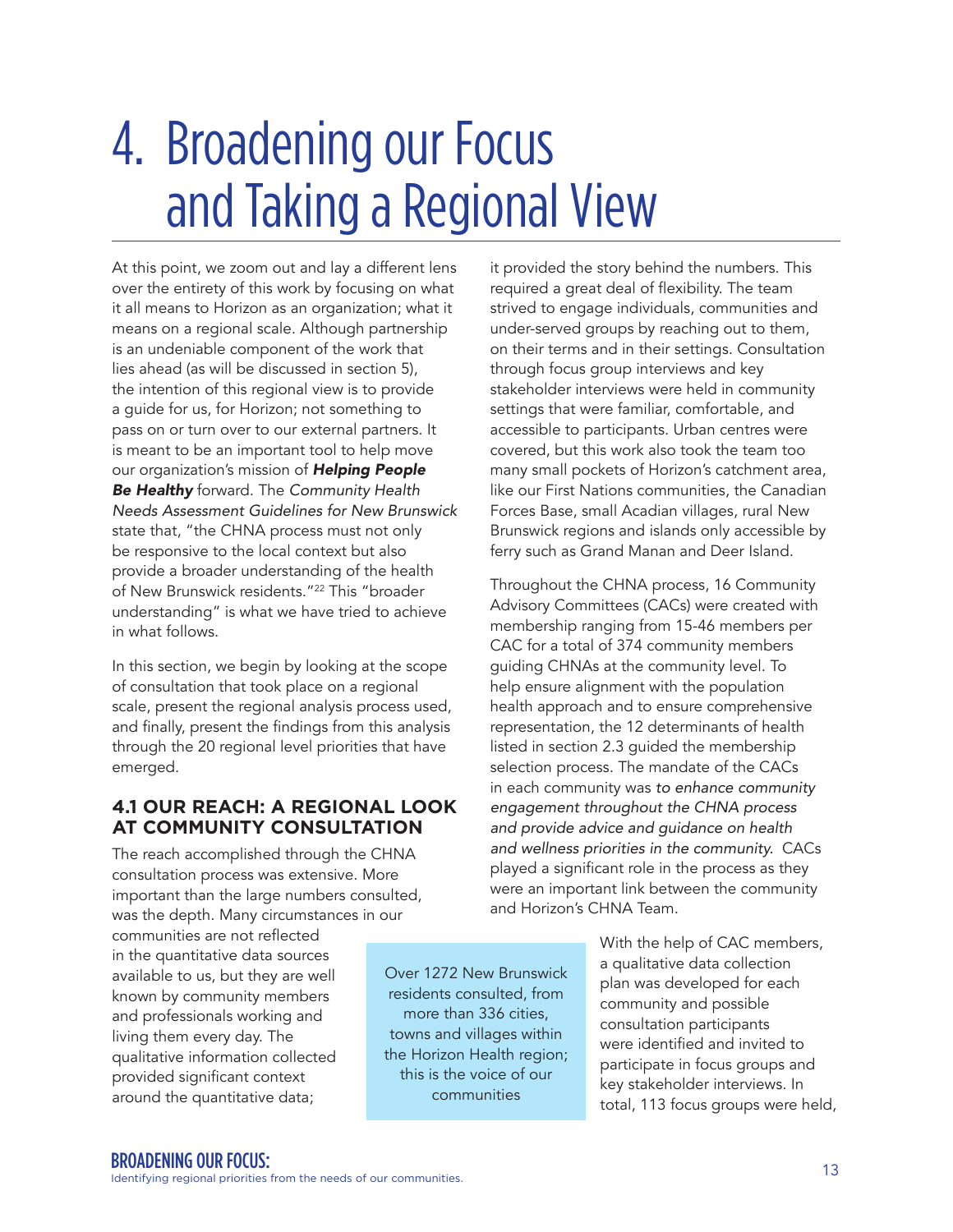with over 956 participants. Table 2 outlines the number of each focus group type held throughout Horizon's region.

#### TABLE 5: Focus Group Sessions

| <b>Focus Group Types</b>                             | Number of<br><b>Focus Group</b><br><b>Sessions</b> |
|------------------------------------------------------|----------------------------------------------------|
| <b>Primary and Allied Health Care</b>                | 21                                                 |
| Seniors and Seniors' Supports                        | 17                                                 |
| Professionals working with<br>Children & Youth       | 15                                                 |
| Social/Community Supports                            | 14                                                 |
| <b>Mental Health and Addictions</b><br>Professionals | 10                                                 |
| <b>First Nations Communities</b>                     | 6                                                  |
| <b>Business Community</b>                            | 4                                                  |
| <b>Parents and Families</b>                          | 3                                                  |
| Spiritual Leaders and Clergy                         | 3                                                  |
| <b>Issues of Domestic Violence</b>                   | 3                                                  |
| Young Adults and Post-<br><b>Secondary Education</b> | 3                                                  |
| Recreation                                           | $\mathfrak{D}$                                     |
| <b>Newcomers</b>                                     | $\overline{\phantom{0}}$                           |
| Patients with Chronic Disease                        | 2                                                  |
| Geographic Area Specific                             | 8                                                  |

The most common types of focus groups held were in the areas of Primary and Allied Health Care, Seniors and Seniors' Supports, Social and Community Supports, Mental Health and Addictions, Supports for Children and Youth (including Education), First Nations, and business communities. The total number of individuals who participated in focus groups in each of these areas is represented in figure 3.

#### FIGURE 3: Focus Group Participants



Community members and professionals consulted in these most common focus groups came from diverse backgrounds and represented various organizations and community groups:

- Primary and allied health care focus groups (172 participants) included physicians, nurse practitioners, dietitians, first responders, nurses, various health centre staff (administrators, clerks, community developers), physiotherapists, and other health care professionals.
- Seniors' supports focus groups (152) participants) included seniors from the community, nursing home staff and administration, home care organizations, Horizon's Extra-Mural Program, hospice representatives, Department of Social Development and various members of other seniors' organizations, clubs and groups.
- Social supports focus groups (116 participants) included food banks, affordable transportation organizations, low-income housing operators, Department of Social Development, Community Inclusion Networks, shelters, multicultural associations, and community volunteers.
- Mental health and addictions focus groups (51 focus group participants) included adult and child mental health professionals, addictions counsellors, private counsellors, public health, social workers, guidance counsellors,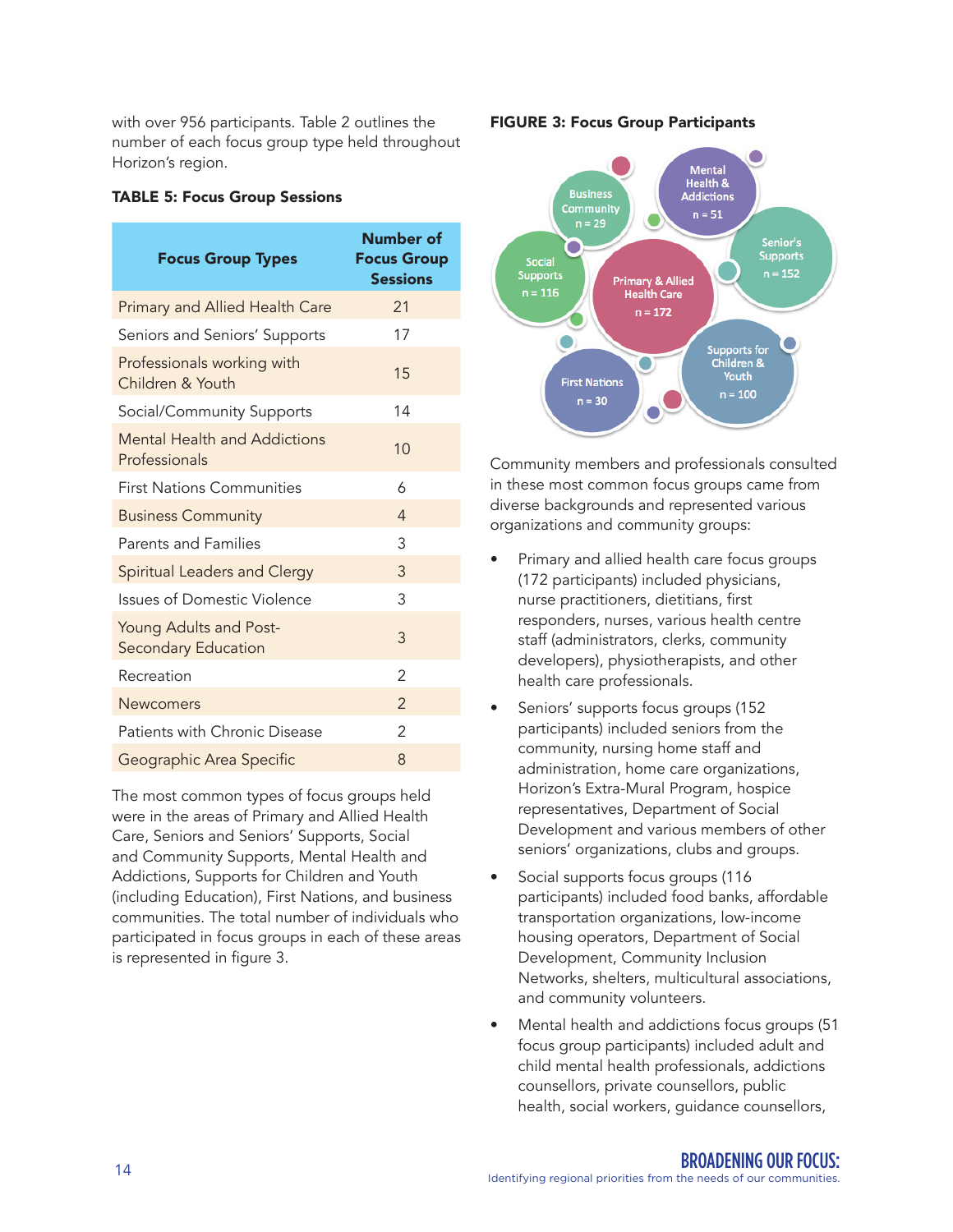law enforcement representatives, Canadian Mental Health Association representatives, and other community organizations providing mental health and addictions supports.

- Professionals working with children and youth focus groups (100 participants) included teachers, principals, librarians, coaches, Public Health, guidance counsellors, dietitians, Early Childhood Development, family resource centres, and representation from other community youth groups and clubs.
- First Nations representatives focus groups (30 participants) included health centre staff, nurses, mental health and addiction professionals, band council members, community members, and first nations liaisons.
- Business communities focus group (29 participants) included local business owners, employees and Human Resources representatives from key employers in communities, as well as workplace health and wellness representation.

Other less common focus groups were in the area of parents and families, spiritual leaders and clergy, issues of domestic violence, young adults, post-secondary education, recreation, newcomers, patients with chronic disease, and geographic area-specific focus groups.

Moreover, 55 key stakeholder interviews were conducted with various primary health care providers, allied health professionals, educators, social support providers, members from law enforcement, first responders, and other professionals and community members.

#### **4.2 REGIONAL DATA ANALYSIS**

Section 3.3 discusses the process used by Horizon's team during local CHNAs. A major part of the process was the review of available quantitative data, the development and execution of qualitative data collection plans in consultation with Community Advisory Committees, and the analysis of this qualitative data grounded in the methodology of Interpretive Description.23 The local CHNA reports for each community outline in more detail the research methodology and approach used at that level.<sup>24</sup> This resulted in

individual lists of themes for each of the 17 CHNAs conducted in Horizon. These 17 lists of themes formed the data set used for this regional level analysis; where before the individual communities were considered the subject under study, now the region of Horizon has become our subject under study.

Although the subject changed, the qualitative methodology of Interpretive Description was maintained. *Interpretive Description (ID)* methodology focuses on the smaller scale qualitative study with the purpose of capturing themes and patterns from subjective perceptions. The products of ID studies have application potential in the sense that professionals, such as clinicians or decision makers could understand them, allowing them to provide a backdrop for assessment, planning and interventional strategies. Because it is a qualitative methodology and because it relies heavily on interpretation, ID does not create facts, but instead creates "constructed truths." The degree to which these truths are viable for their intended purpose of offering an extended or alternative understanding depends on the researcher's ability to transform raw data into a structure that makes aspects of the phenomenon meaningful in some new and useful way.25

In total, the 17 theme lists contained 527 themes. *Content Analysis*, which refers to qualitative data reduction and sense-making efforts that take a volume of qualitative material and attempts to identify core consistencies and meanings,<sup>26</sup> was completed on this data set using an open coding method. This data reduction exercise categorized the 527 themes into a category list of 41.

To get from our list of 41 to our final list of the 20 priorities presented in this report, a *Key Issues* analytical framework was applied using the filters of frequency, significance and applicability, laid over each of the 41 categories; each being tested against these 3 filters.<sup>27</sup> Afterwards, the 20 resulting priorities were cross-referenced with regional, provincial and national quantitative data where available. Because the filters of frequency, significance and applicability are equally weighted in this form of qualitative data analysis, the resulting list of 20 priorities presented below

EXAMENING OUR FOCUS:<br>Identifying regional priorities from the needs of our communities.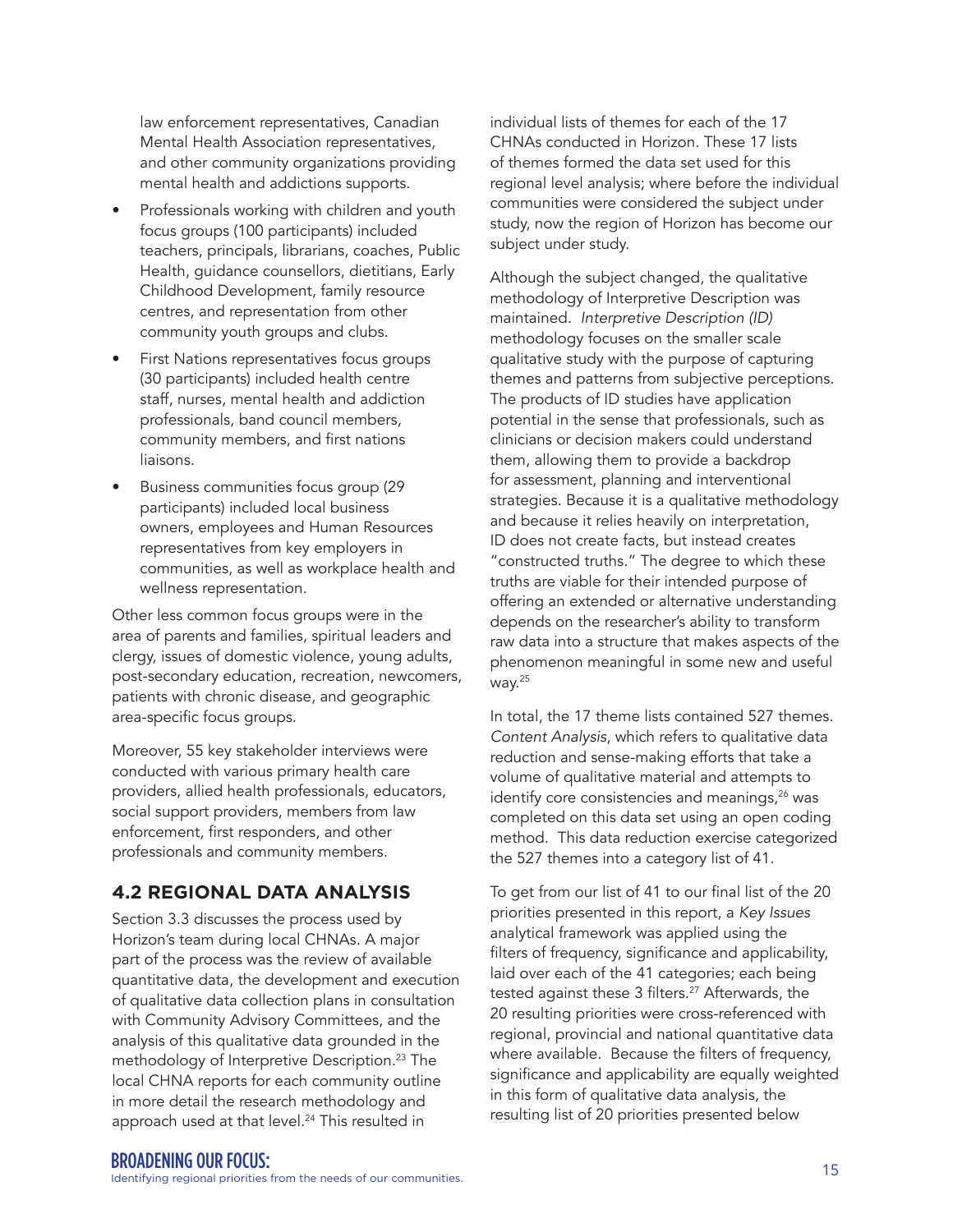are not listed in any particularly order; some are there for their high frequency, others for their significance, and others for a combination of high significance and applicability.

#### **4.3 HORIZON'S REGIONAL PRIORITIES**

For those closely connected with communities, some of the regional priorities presented here will not be surprising. In fact, some are wellknown concerns at the community level. In those instances, these results can provide momentum and reassurance that working and investing in these areas aligns with the needs of communities, because it is the voice of communities. Others may find the priorities surprising or may feel that they are outside the reach of a Regional Health Authority. This reaction is understandable; however, we are not just any Regional Health Authority, we are an organization that has defined our mission as *Helping People Be Healthy* and, as ample research has demonstrated, health is not a product of health services alone, but of a broad range of factors and conditions that lay outside of health service provision. At this point, before examining these priorities, we can reflect back to how we framed the CHNAs around a population health approach as recommended by the *Community Health Needs Assessments Guidelines for New Brunswick,* and recall the NBHC's population health model which shows what influences our health (10% health services, 40% health behaviours, 40% social and economic factors, and 10% physical environment). As discussed, there is great interconnectivity with regards to the determinants of health and what influences our health status. That will become even clearer through these regional priorities; many do not work in isolation and you will often find they web together, magnifying their impact on health status.

#### TABLE 6: Horizon's Regional Priorities *(not in any order of priority)*

|                                     | <b>REGIONAL PRIORITY</b>                                                      | <b>PAGE</b> |                               | <b>REGIONAL PRIORITY</b>                                                 | PAG |
|-------------------------------------|-------------------------------------------------------------------------------|-------------|-------------------------------|--------------------------------------------------------------------------|-----|
|                                     | Food Insecurity                                                               | 17          |                               | Awareness of Services<br>& System Navigation                             | 21  |
|                                     | Transportation                                                                | 17          | $\overset{\circ}{\mathbf{9}}$ | Social Supports to Help<br>Individuals Move Out of Poverty               | 22  |
| $\overline{\bm{w}}$<br>$\eta_{ll'}$ | Mental Resiliency and Coping<br>Skills Among Children & Youth                 | 17          |                               | Housing                                                                  | 22  |
|                                     | Addictions &<br><b>Mental Health Services</b>                                 | 18          |                               | Collaboration with<br><b>First Nations</b>                               | 23  |
|                                     | Alcohol and<br>Drug Use/Abuse                                                 | 18          |                               | Supporting the<br>New Family Reality                                     | 23  |
|                                     | Expansion of Sexual Health<br>Services & Sexual Abuse<br>Treatment/Prevention | 19          |                               | Senior Isolation and<br>Lack of Community/Social<br>Supports for Seniors | 24  |
|                                     | Access to Primary<br><b>Health Care Services</b>                              | 19          |                               | Senior Home Care and<br>Outreach Services                                | 24  |
|                                     | A Shift to More<br>Comprehensive, Team Based<br>Primary Health Care           | 20          |                               | Recreation                                                               | 24  |
|                                     | More Focus on<br><b>Chronic Disease Prevention</b>                            | 20          |                               | Enhanced Collaboration,<br>Communication &<br>Connectedness              | 25  |
|                                     | Healthy Eating<br>& Physical Activity                                         | 21          |                               | Continual Community<br>Engagement                                        | 25  |

PRIORITY PAGE

24

25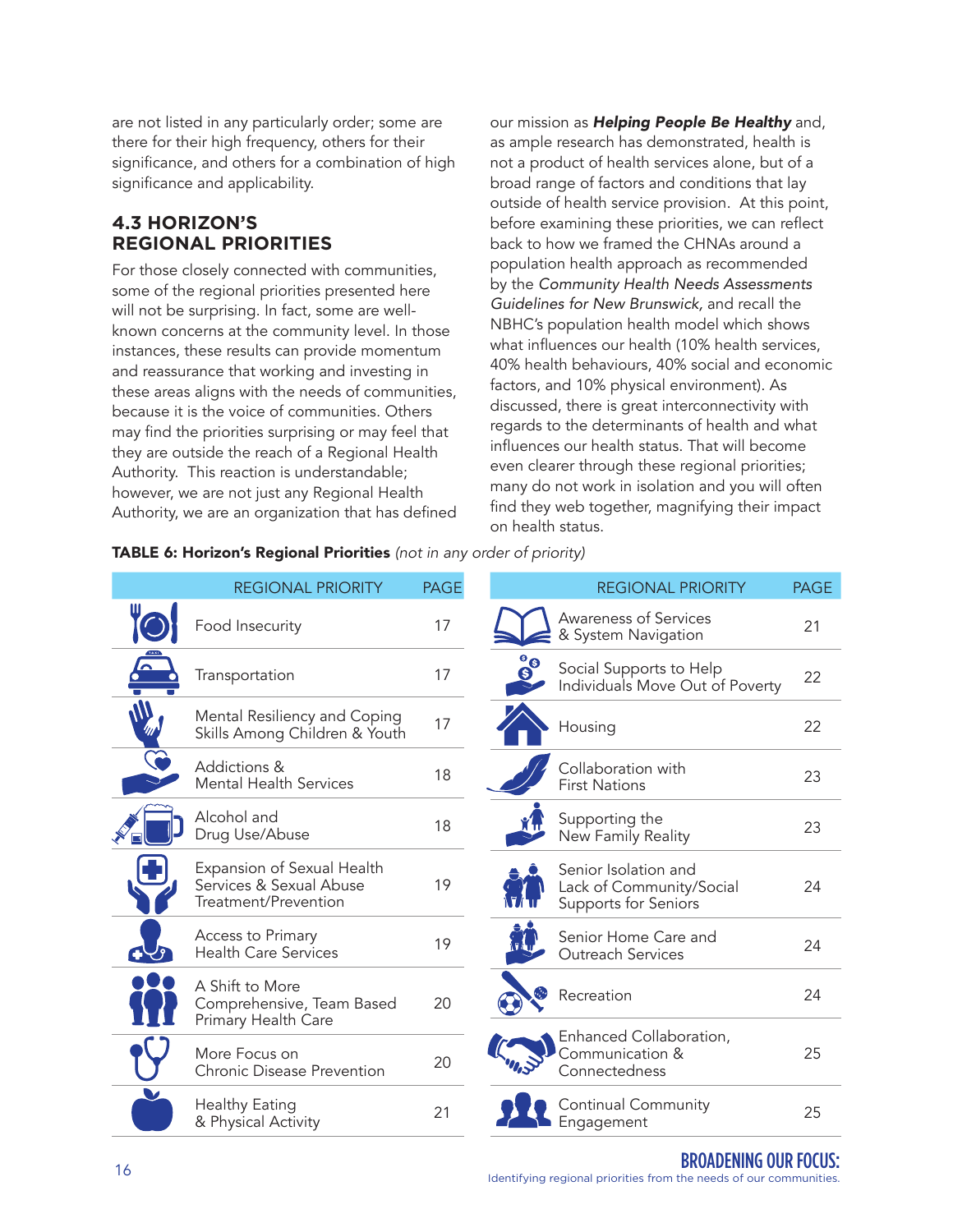### **FOOD INSECURITY**

In Canada, measurement of food insecurity is done through Statistics Canada's Canadian Community Health Survey which states that "food insecurity exists within a household when one or more members do not have access to the variety or quality of food that they need due to lack of money."28 Food insecurity impacts health through poor growth and development, increased likelihood of developing chronic disease, stress and other mental health issues, and can impact the ability to properly manage chronic disease. Key points about food insecurity from CHNA data were:

- the need to increase accessibility to fresh, whole foods (particularly in rural communities)
- the need to make fresh whole foods more affordable
- the need to improve the population's connection to their food sources
- the need to increase skills around gardening (particularly with children and youth)
- the need to improve the skill set around handling, preparing and storing fresh, whole foods
- the need to enhance connections to local food sources

According to results from the 2014 Canadian Community Health Survey, within New Brunswick, 15.2% of households experience food insecurity, the second highest provincial rate in Canada<sup>29</sup> and 21% of children live in food insecure households<sup>30</sup> (keeping in mind rates do not include the homeless population or those living in First Nation communities). Although food insecurity demonstrates a clear health inequity because being able to afford a fresh, whole foods diet is very much dependent on income, there is also inequity in accessibility between communities. Within many of Horizon's rural communities, accessibility to food retail sources is becoming limited compared to urban communities; some referring to themselves as "food deserts" due to the distance that must be travelled to access food retailers or retails offering fresh, whole foods.



### **TRANSPORTATION**

According to The New Brunswick Economic and Social Inclusion Plan 2014-2019, "lack of access to transportation poses significant challenges for many New Brunswickers. Whether creating barriers to employment and training, limiting participation in sports and community activities or restricting access to health and other essential services typically less available in rural areas, transportation challenges lead to exclusion."31 Key points about transportation from the CHNA data were:

- the need to build transportation infrastructure into health service delivery
- the need to remove "lack of transportation" as a barrier to participation in recreational activities
- the need to make transportation options more affordable
- the need to provide more accessible transportation options for the disabled population
- the need to invest in community walkability and active transportation

According to the 2011 National Health Survey, in New Brunswick, adults walking or biking as a form of transportation to and from work or school is 5.8% and adults utilizing public transportation is 2.2%.32 The NBHC's 2014 Primary Health Care Survey shows that 7.1% of respondents cited transportation problems as a health service barrier.<sup>33</sup>



#### **MENTAL RESILIENCY AND COPING SKILLS AMONG CHILDREN & YOUTH**

Mental resiliency is broadly defined by the NBHC as the ability to bounce back from adversity. It is also in part the capacity of individuals to find the right supports, programs and services for their needs.34 One of the Public Health Agency of Canada's 12 determinants of health is *Personal Health Practices and Coping Skills* which refers to those actions by which individuals can prevent diseases and promote self-care, cope with challenges, develop self-reliance, solve problems and make choices that enhance health.<sup>35</sup> Key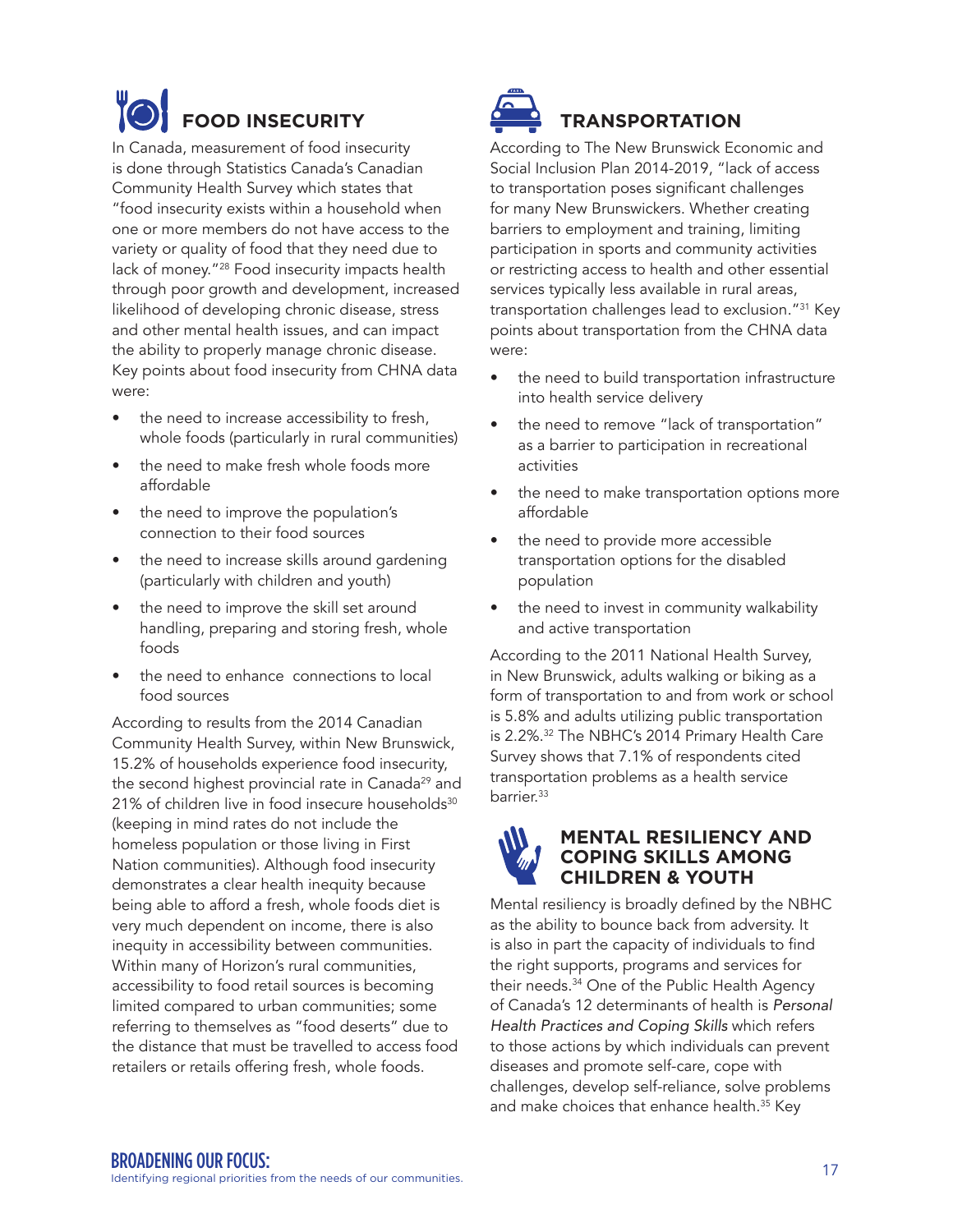points about mental resiliency and coping skills among children and youth from CHNA data were:

- a perceived growth in the rate of mental health issues among children and youth
- an increase in the use of mental health services by children and youth
- the perception that many children and youth are not learning and developing mental resiliency and coping skills at home
- the need for more supports in schools to build mental resiliency and coping skills curriculum
- the need to address sleep deprivation in youth
- the need to mitigate the effects of technology on child and youth mental health
- the need to take a proactive approach to prevent mental health issues in our future adult population

According to the 2016 NBHC report, *Protective Factors as a Path to Better Youth Mental Health*, the percentage of New Brunswick students in grades 6-12 with moderate-to-high resilience scores is 67%.<sup>36</sup>

### **ADDICTIONS & MENTAL HEALTH SERVICES**

Within Horizon, addictions and mental health services are part of the Community Portfolio. Services provided include acute inpatient psychiatric care, inpatient alcohol and other drug withdrawal management, methadone maintenance treatment, alcohol and other drug rehab programs, emergency psychiatric services and mobile crisis units as well as many outpatient services for adults and youth experiencing addiction or mental health. Key points about addictions and mental health services from CHNA data were:

- the need to promote more understanding and awareness around mental health and reduce stigma in the general public and with Horizon staff
- the need to improve the process for referral and timeliness of accessing mental health services
- the need to increase availability of mental health professionals
- the need to make mental health services more mobile to address rural communities
- the need for more investment in programs and initiatives that promote positive mental health and prevention

According to the Canadian Community Health Survey results, in New Brunswick, perceived mental health status (very good or excellent) is at 64.8%.37

### **ALCOHOL AND DRUG USE/ABUSE**

According to the report, *Mental Health and Substance Use Disorders in New Brunswick*, substance use disorders can have biological, psychological and social components. The use of substances such as alcohol, prescription pharmaceuticals and other drugs occurs along a continuum from beneficial use to problematic use.38 CHNA findings showed concerns at various stages along the continuum from experimentation with substance use by youth to addiction concerns within the young adult and adult population. Key points about alcohol and drug use/abuse from CHNA data were:

- the need to address the long-standing "culture" of alcohol and drug use in many rural communities
- the need to address youth alcohol consumption with attention to rural communities
- the need to provide more recreational opportunities for children and youth
- the need to address prescription drug availability and abuse in the population
- the need to decrease accessibility to alcohol for youth
- the need for more investment in programs and initiatives that prevent alcohol and drug use/abuse

As stated in the report *Mental Health and Substance Use Disorders in New Brunswick*, for the population 15 years and older, alcohol use is 16.1%, cannabis use is 11.0%, and the use of other drugs is 6.8%.39 According the *New Brunswick Student Drug Use Survey*, the rate for youth who 'drank alcohol more than once per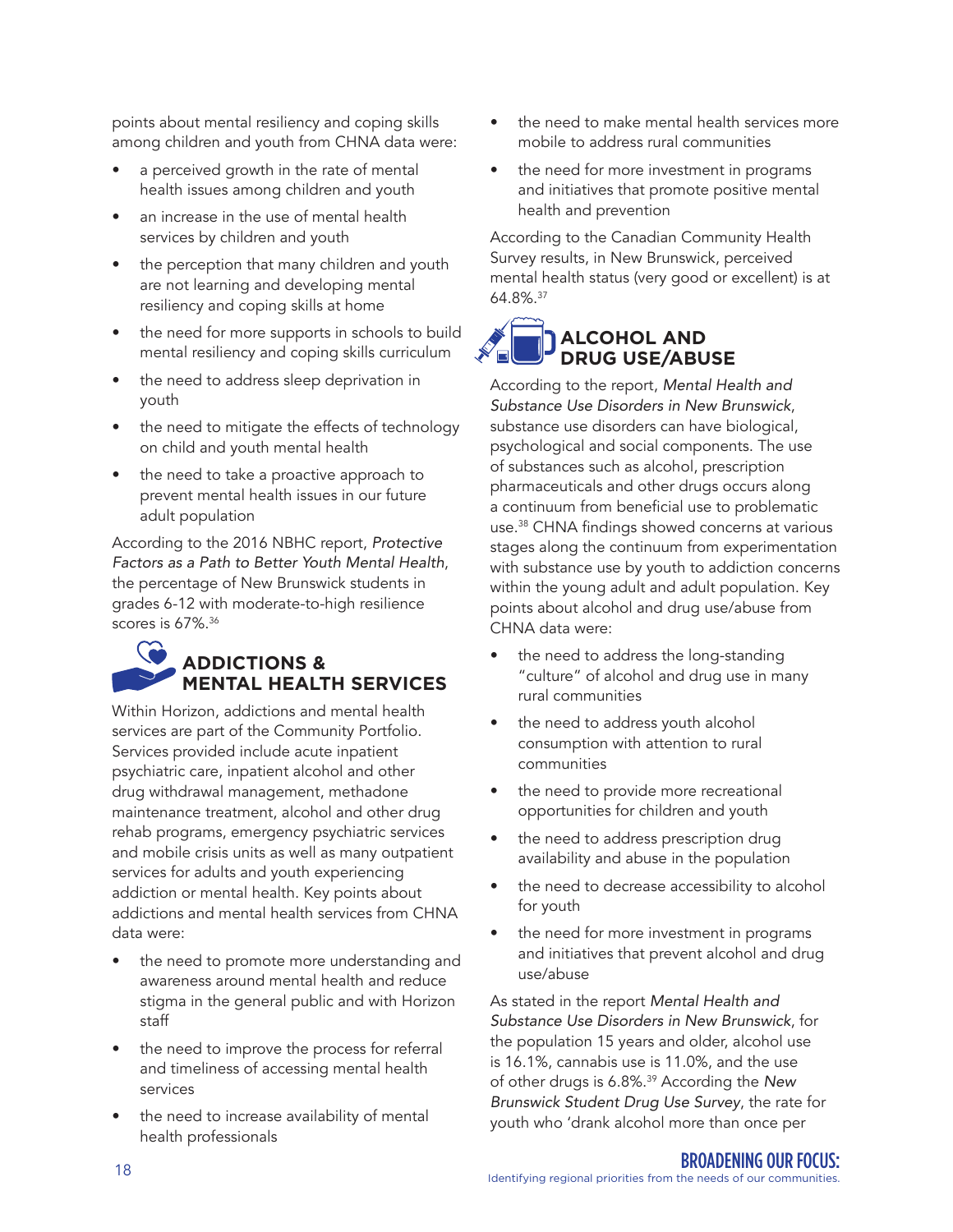month' is 25.7%, 'used cannabis more than once a month' is 11.6%, and 'used prescription pain relievers to "get high" in the past 12 months' is 11.1%.40

#### **Expansion of Sexual Health Services & Sexual Abuse Treatment/Prevention**

Sexual health is an important aspect of overall health and well-being and healthy sexuality involves acquiring knowledge and adopting behaviours that contribute to positive sexual and reproductive health and sexual experiences across the life course; including the ability to make healthy choices and respect the choices of others.41 Connecting with the priority issue above, use of alcohol or drugs among students is frequently associated with increased risk of unplanned or unprotected sex.42 Sexual health services in Horizon are provided through the primary health care program and Horizon's public health program focuses on promotion and population health approaches to sexual health. Key points about sexual health from the CHNA data were:

- the need to provide more women's health and sexual health services in communities
- the need to provide more sexual health services for youth
- the need to provide more sexual health education in communities

According to a population health bulletin published by the Office of the Chief Medical Officer of Health on youth sexual health in 2011, the provincial teen pregnancy rate was 24.9 per 1000 females aged 15-19; ranking New Brunswick as 6<sup>th</sup> when compared to rest of Canada. Chlamydia, the most commonly reported sexually transmitted infection in Canada, has been rising in New Brunswick since 2007 going from 1,240 cases to 1,923 in 2012.44 The bulletin also discusses that there is some evidence to show disparities in sexual health, and that economically disadvantaged and marginalized population groups may be more vulnerable to negative sexual health outcomes than others.

During CHNAs, discussion around sexual abuse often focused on the long-term health effects

associated with childhood experiences of sexual abuse. Sexual abuse is considered an adverse childhood experience (ACE) and extensive research has been done demonstrating the impact of ACEs on future health status.<sup>45</sup> Key points about sexual abuse from the CHNA data were:

- the need for more training for health care providers dealing with cases of sexual abuse
- the need for more mental health services for sexual abuse victims
- the need for more sexual abuse education for youth

### **ACCESS TO PRIMARY HEALTH CARE SERVICES**

Primary health care is usually the first place people go when they have health concerns, often a general practitioner or family physician. It typically includes routine care, care for urgent but minor/ common health problems, mental health care, maternity and child care, psychosocial services, liaison with home care, health promotion and disease prevention, nutrition counseling and end-of-life care. It is also an important source of chronic disease prevention and management and may include other health professionals such as nurses, nurse practitioners, dietitians, physiotherapists, and social workers.46 Primary health care is a vital part of our health care system because it reduces costs and pressures on hospitals by supporting people to manage their health issues in the community. Key points about access to primary health care from the CHNA data were:

- the need to address hours of operation for primary health care services (more after-hours access)
- the need to increase the use of nurse practitioners in communities to improve access
- the need to address long wait times experienced by many to access primary health care services
- the need to make primary health care services more mobile in order to improve access in rural communities

EXAMENING OUR FOCUS:<br>Identifying regional priorities from the needs of our communities.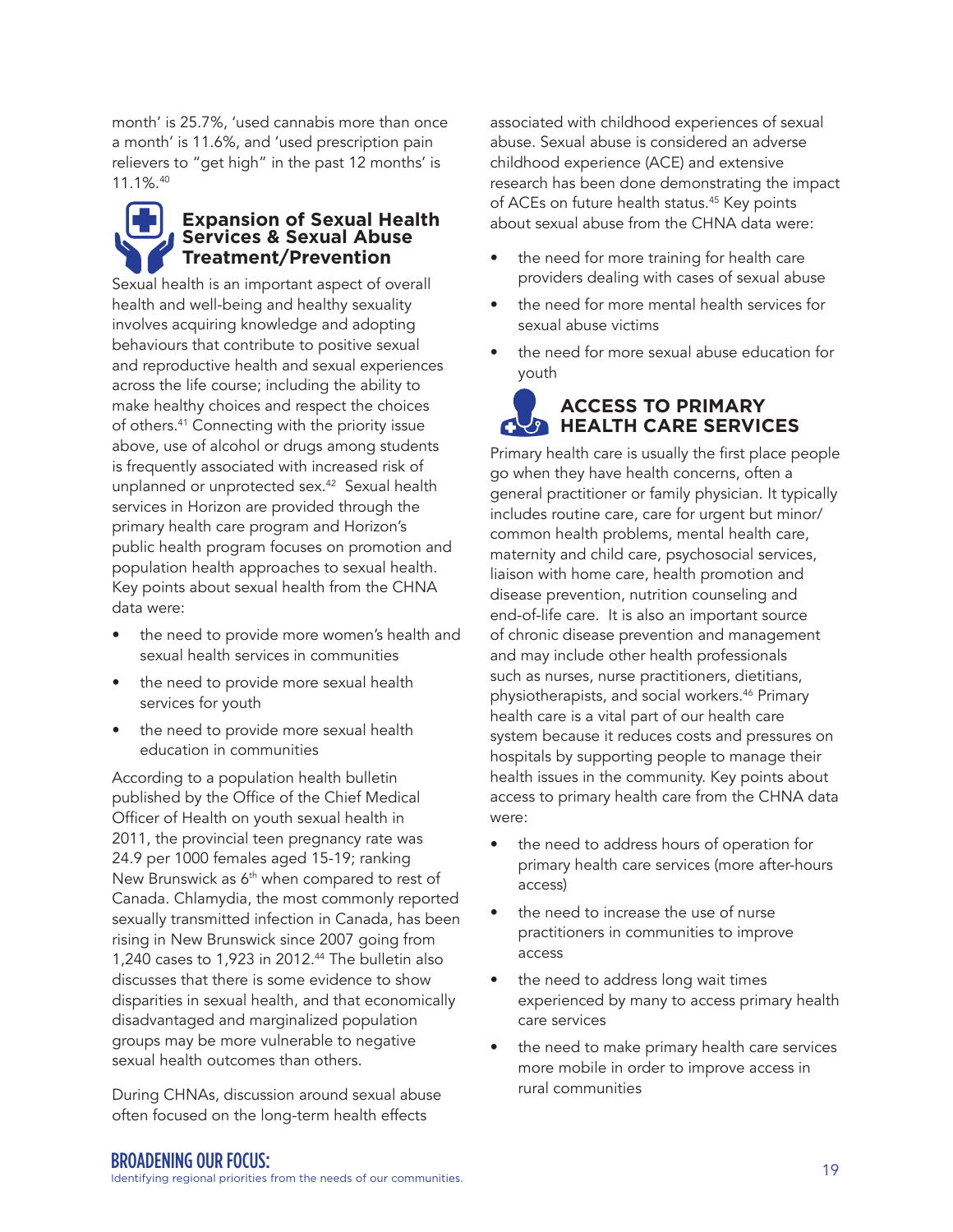According to results from the 2014 NBHC Primary Health Care Survey, 16.2% of respondents stated that their family doctor has extended office hours (after 5 p.m. or on weekends), 60.3% stated that an appointment can be made with their family doctor within 5 days, 92.1% have a personal family doctor, and 17.4% stated that a health service was not available in their area when needed.47

#### **A SHIFT TO MORE COMPREHENSIVE, TEAM-BASED PRIMARY HEALTH CARE**

Closely related to the issue discussed above, is the need for more comprehensive, teambased primary health care. Although research on the effectiveness of team-based care across Canada has shown both positive and negative outcomes, the New Brunswick Department of Health has reviewed this approach for some time. In 2002, the introduction of the Community Health Centre (CHC) model of care was a step towards more team-based care and currently there are six CHCs operating in Horizon. In 2010, the Department released, *Improving Access and Delivery of Primary Health Care Services in New Brunswick* which states that, "New Brunswick must develop networks of primary health care teams, creating innovative service delivery models that will ensure that all New Brunswickers are able to access a family physician supported by an interdisciplinary primary health care team."48 In 2012, the department released *A Primary Health Care Framework for New Brunswick* which stated that, "….the citizens of New Brunswick need a team-based approach to primary health care. Team-based care is one way to improve the quality of care, since teams can focus on prevention of chronic disease, offer better access to services, shorter wait times, and achieve better coordination of care to help ensure that patients receive the right care, by the right provider, in the right place and at the right time."49 During CHNAs, communities shared the same opinion and expressed a desire for more team-based care. Key points about comprehensive team-based primary health care from the CHNA data were:

the need for more collaborative.

multidisciplinary team-based models of primary health care which focus on prevention in communities

- the need to better support Horizon's currently operating CHCs so they can achieve the full CHC model they were originally designed for
- the need to establish new CHCs in communities that could benefit from this model

According to results from the 2014 NBHC Primary Health Care Survey, 6.9% of respondents visited a CHC in the 12 months before the survey and 76.2% were satisfied with the services they received at the CHC. Also, 28.5% of respondents have access to a primary health care team.  $50$ 

#### **MORE FOCUS ON CHRONIC DISEASE PREVENTION**

Chronic Diseases are any condition requiring a complex ongoing response and coordinated interventions over an extended period of time from a wide range of health professionals and the prevention of chronic disease emphasizes helping patients stay as healthy as possible through prevention and early detection. In New Brunswick, rates for many chronic diseases such as chronic obstructive pulmonary disease, diabetes, obesity, asthma, high blood pressure/hypertension and depression have been on the rise. Key points about prevention of chronic disease from CHNA data were:

- the need to invest in prevention/wellness education type programming
- the need to put more emphasis on prevention in primary health care delivery and to create the right conditions/environments for provides to be able to focus on prevention
- the need for more time in the patient- care provider interaction to determine root cause of health concerns
- the need for a shift in focus, more towards prevention and less on treatment
- the need for staff (both health care and education) to have capacity and time to do preventative programming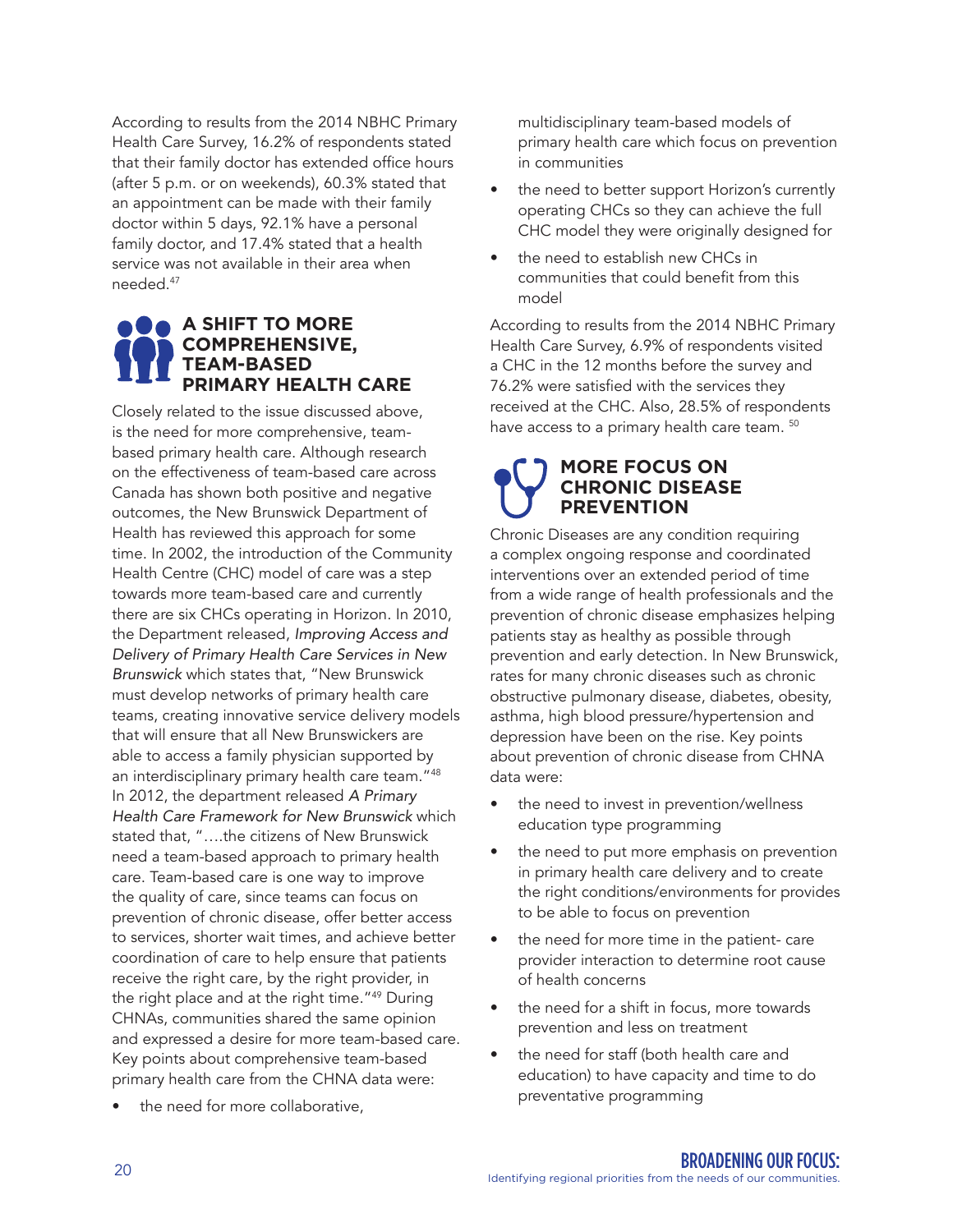According to data from the NBHC 2014 Primary Health Care Survey, responses to 'how often family doctor gives citizens enough time to discuss feelings, fears, and concerns about their health *(% always),* was 71.9% and 'Discuss regularly with a health professional on improving health or preventing illness *(% always or usually),* was 25.4%.<sup>52</sup>



It is well understood that our personal health behaviours greatly impact our health (making up 40% of the NBHC model) and two of these main behaviours are what we eat and the level of physical activity we engage in. Tied to this priority, during CHNA consultation, a lot of concern was expressed around the growing rate of overweight and obesity in our population, as well as other chronic health conditions such as diabetes. However, the conversations were less about individual behaviours and more about the challenges facing us on a larger scale within our environmental contexts. Key points about healthy eating and physical activity from the CHNA data were:

- the need to be proactive and address poor eating habits among children and youth
- the need to improve the quality of food offered in public schools, hospitals, and other public facilities
- the need to further develop policies that encourage healthier eating
- the need to address the sedentary lifestyle trend
- the need to promote all forms of activity (not just competitive sports) for children and youth
- the need to provide more activity options during and after school hours
- the need to encourage play

According to grades 4&5 students' responses to the New Brunswick Student Wellness Survey: 51% eat 5 or more fruits or vegetables a day, 45% spend 2 hours or less on screen time and 35% get the recommended amount of daily physical activity for their age group. In their *Make Menus* 

*Matter* campaign the New Brunswick Medical Society identified that, of the 41% of New Brunswick schools analysed, 54% did not meet the provincial nutrition quidelines.<sup>54</sup>

#### **AWARENESS OF SERVICES & SYSTEM NAVIGATION**

A key discussion point during CHNAs was the fact that improving service provision in one area or another was not the only need but how we make the population aware of services available is equally important. New Brunswick's population is aging and has a high rate of illiteracy. Given these demographics, it can be challenging to get the right information into the right hands. Also challenging for many is navigating health and social service systems to find the right care and service require at the right time. Key points about awareness of services and system navigation from CHNA data were:

- the need to create a more centralized index or directory of health and community services
- the need to expand public communication on programs and services currently available presented in a fashion that is user friendly given our high rates of illiteracy
- the need to build awareness amongst health care providers of the wide range of services available throughout the region for their patients, including those in CHCs
- the need to utilize communication methods that will effectively reach the senior population
- the need to provide support to improve system navigation and care coordination

In 2016, seniors made up 19.5% of New Brunswick's population (16.5% for Canada) and with the current trend, by 2038, it is expected to be 31.3%<sup>55</sup>. One in five New Brunswickers (18.5%) have literacy levels below the average for New Brunswick and Canada.56 According to the NBHC's 2014 Primary Health Care Survey, 9.3% of respondents stated that they have trouble finding their way around the health care system.<sup>57</sup>

EXAMPENING OUR FOCUS:<br>Identifying regional priorities from the needs of our communities.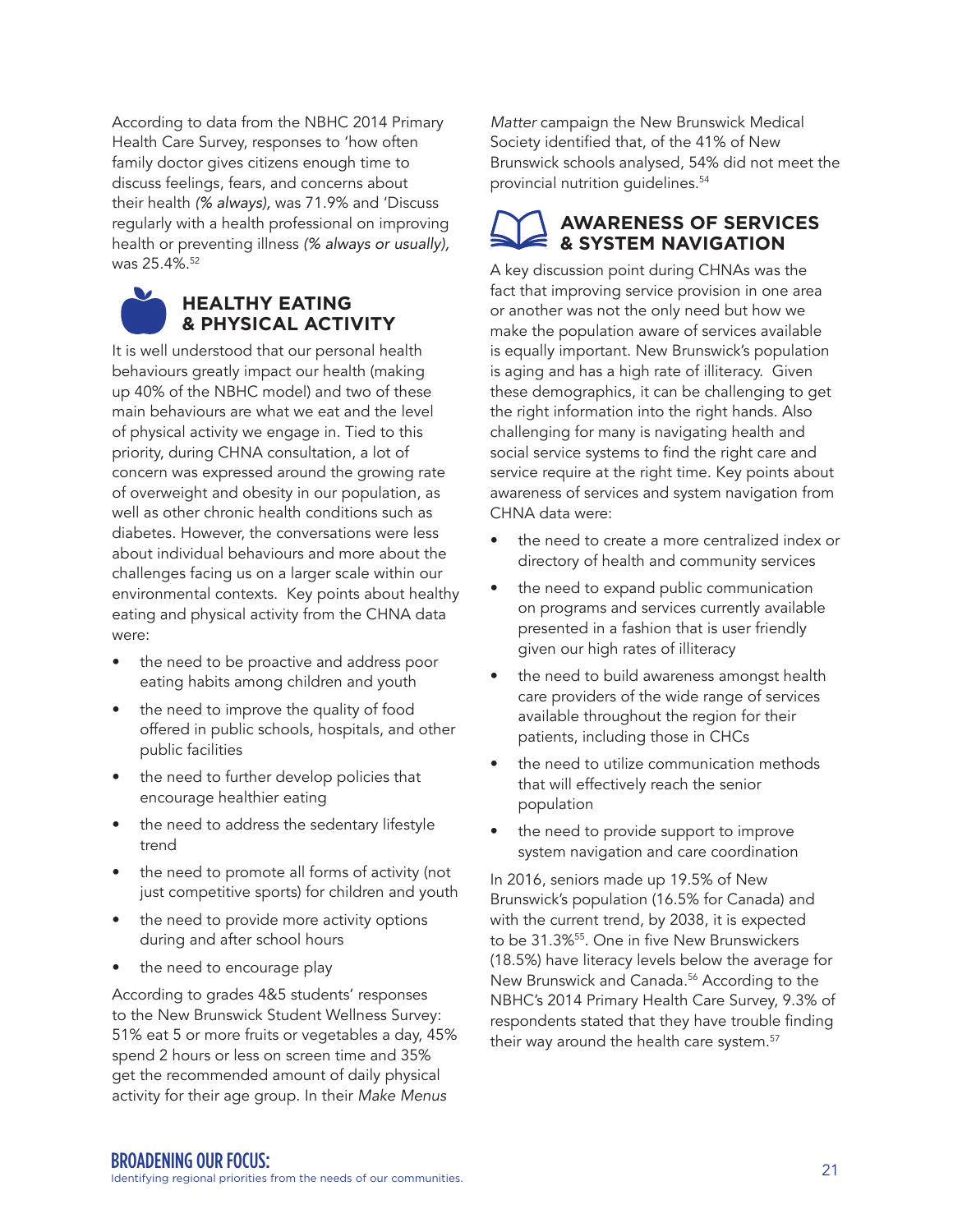#### **SOCIAL SUPPORTS TO HELP INDIVIDUALS MOVE OUT OF POVERTY**

Income is often referred to as the most important social determinant of health. According to Juha Mikkonen and Dennis Raphael in their work, *Social Determinants of Health: The Canadian Facts,* "Level of income shapes overall living conditions, affects psychological functioning and influences health related behaviors such as quality of diet, extent of physical activity, tobacco use, and excessive alcohol use."58 Income can also determine the quality of other determinants of health such as food security and housing. Thus it is not surprising to see that low income also correlates with a shorter life expectancy.59 In her book, *Better Now: Six Big Ideas to Improve the Health Care System for all Canadians*, Dr. Danielle Martin states that "…acting on it (poverty) would do more to improve health than any single other policy our governments could embrace…the biggest disease that needs to be cured in Canada is the disease of poverty."<sup>60</sup> One of the strongest predictors of low income is unemployment and job insecurity. Although unemployment leads to material and social deprivation, it is also associated with physical and mental health problems.61 Key points about social supports to help individuals move out of poverty from CHNA data were:

- the need to provide economic/employment counselling support in our communities as part of health service delivery,
- the need to adequately train health care providers to identify poverty as a root cause of illness and help patients navigate towards the right resources
- the need to build closer relationships between Horizon and those working on poverty reduction both at the community and provincial levels
- the need to identify indicators at the regional and provincial level that help us better understand health inequities
- the need to advocate for poverty reduction strategies in our province

In 2016, the unemployment rate in New Brunswick was 10.3%; the 3rd highest rate in Canada when compared with other provinces<sup>62</sup> and in 2011, 17% of New Brunswickers were living in low income households.<sup>63</sup> According to the NBHCs 2014 Primary Health Care Survey, 61.6% of respondents have one or more chronic health conditions in the province but for those in low-income households (household income \$25,000 or less) the rate is 73.9%<sup>64</sup> which demonstrates a clear health inequity in New Brunswick. The estimated cost of poverty to health care budgets alone in Canada has been assessed at \$7.6 billion per year.<sup>65</sup>



### **HOUSING**

Many studies show that poor quality housing and homelessness are clear threats to health as living in unsafe, unaffordable or insecure housing increases the risk of many health problems. Recent studies on housing interventions have demonstrated that investment in housing greatly reduces health problems and health care utilization rates.<sup>66</sup> Directly related to the priority discussed above, lack of economic resources is the prime reason many experience housing challenges.67 Key points about housing from CHNA data were:

- the need to provide more safe, affordable housing options in communities
- the need to provide more housing for vulnerable populations at risk (youth homes, transitional/emergency housing, shelters etc.)
- the need for more safe affordable housing for seniors
- the need to provide more support for seniors living in older homes that need repair
- the need to advocate for safe affordable housing and work with partners such as Housing NB to improve housing options for New Brunswickers

According to the 2011 National Health Survey, 10% of New Brunswickers occupy dwellings that require major repairs<sup>68</sup> and New Brunswick has 29,400 households in core housing need (meaning that they live in housing that require major repairs, is overcrowded or too costly in comparison to their annual incomes), $69$  and according to the 2011 census, 24% of seniors live alone.70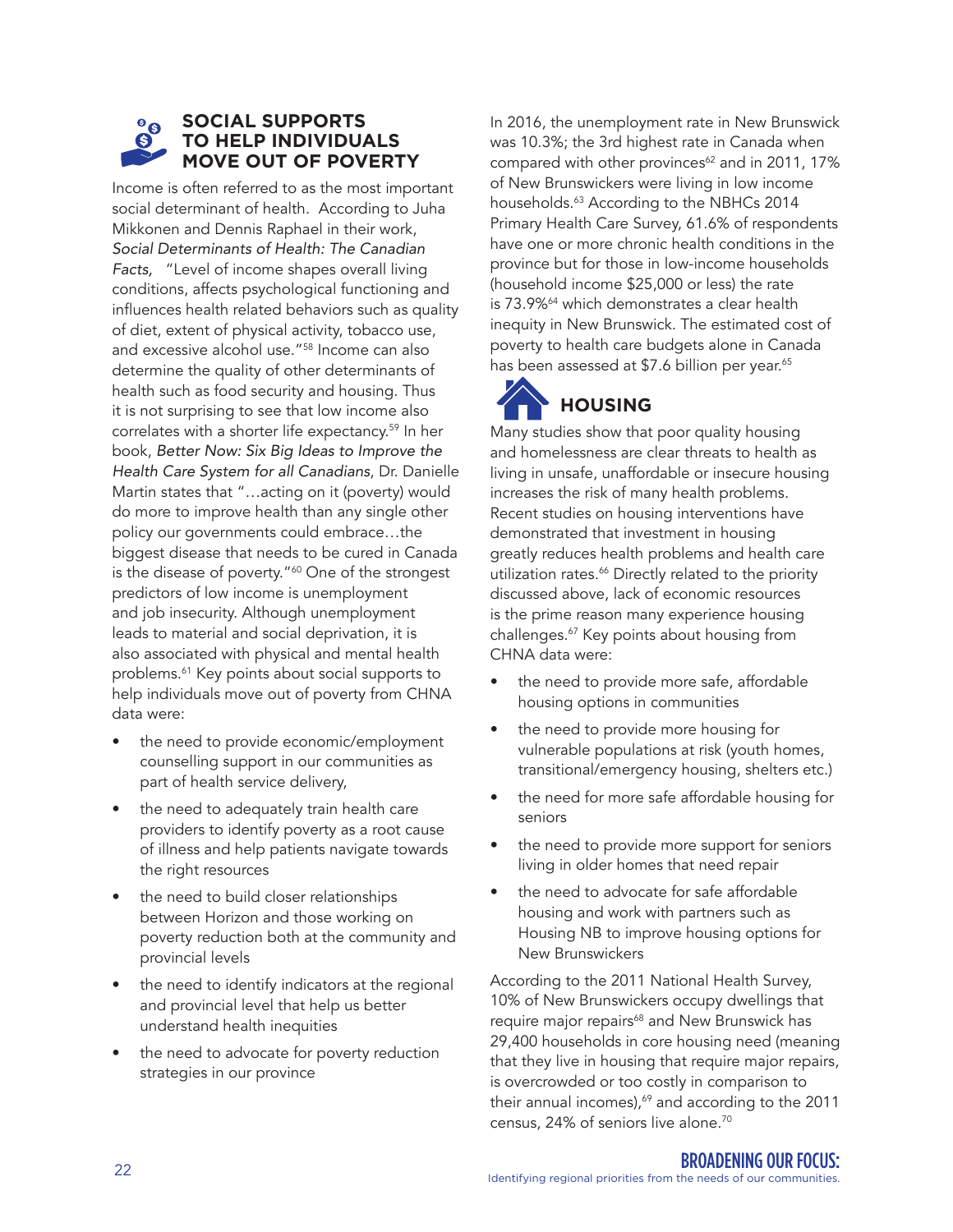#### **COLLABORATION WITH FIRST NATIONS**

Nine First Nations communities fall within community boundaries for Horizon's CHNAs:

- St. Mary's Maliseet First Nation
- Oromocto Maliseet First Nation
- Kingsclear Maliseet First Nation
- Fort Folly Mi'kmaq First Nation
- Metepenagiag Mi'kmaq First Nation
- Eel Ground Mi'Kmaq First Nation
- Esgenoôpetitj Mi'kmaq First Nation
- Woodstock Maliseet First Nation
- Tobique Maliseet First Nation

Although the First Nation Communities of Elsipogtog Mi'kmaq First Nation, Bouctouche Mi'kmaq First Nation, and Indian Island Mi'kmaq First Nation fall within Horizon's catchment area, as explained in section 3.1, these areas are having their CHNAs conducted by Vitalité Health Network. For various reasons, there were challenges engaging First Nation communities as part of the CHNA process and First Nations were often underrepresented on Community Advisory Committees. That is why, as seen in section 4.1, we often went into these communities directly to get input for individual CHNAs. As well, First Nation issues came up in a number of other consultation areas such as social supports, primary health care, seniors' issues, child and youth issues, and addictions and mental health. Key points about First Nations form CHNA data were:

- the need to improve cultural safety in the delivery of services
- the need to improve partnerships and collaboration between Horizon and First Nation health centres
- the need to work towards overcoming jurisdictional issues as a barrier to service
- the need to provide more mental health services/supports tailored to the needs of First Nation Communities

According to the NBHCs 2014 Primary Health Care Survey, 61.6% of respondents have one or more chronic health conditions in the province,

but for those who identify as Aboriginal, the rate is 70.8%. Also, 14.9% of respondents have depression but for those who identify as Aboriginal, the rate is 23%. The same trend can be seen for mood disorders other than depression which is 3% for New Brunswick and 9.8% for those who identify as Aboriginal.<sup>71</sup> These correlations demonstrate a health inequity between New Brunswick's Aboriginal and Non-Aboriginal populations and highlight culture as a determinant of health.

### **SUPPORTING THE NEW FAMILY REALITY**

Horizon's Strategic Priority #1 states that, "above all, we will work with our patients and families to create and sustain an exceptional patient and family centred care environment."72 The structure of families has changed but how we deliver programs and services has not kept up with this changing reality. Communities shared how changing circumstances means there are fewer social supports to lean on, which is a major determinant of health. Key points about supporting the new family reality from CHNA data were:

- the need to provide more support for families providing elderly care
- the need to better plan services and provide more support for single-parent families
- the need to better plan services and provide more support for the temporary single parent family (one member employed in another region)
- the need for further inclusion of the family in health and social service provision (including family in consultation)

According to the 2011 census, 16% of households in New Brunswick are single parent families.<sup>73</sup> The NBHC 2015 Home Care Survey shows that 61.5% of those receiving home care have a friend, family member or volunteer help them with their care.<sup>74</sup>

<sup>23</sup> BROADENING OUR FOCUS: Identifying regional priorities from the needs of our communities.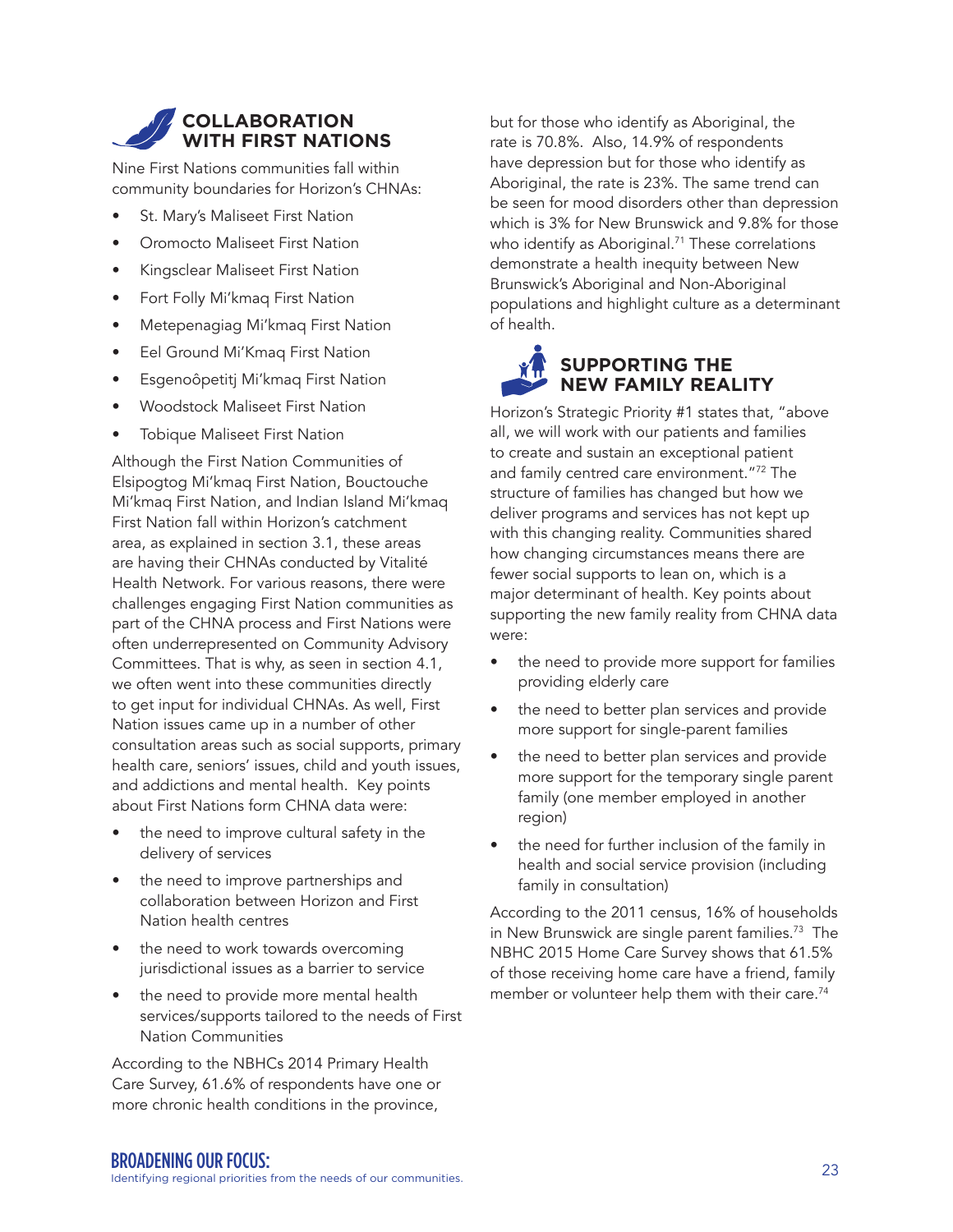#### **SENIOR ISOLATION AND LACK OF COMMUNITY/ SOCIAL SUPPORTS FOR SENIORS**

Having social supports is a major determinant of health, particularly for the senior population. Seniors who have limited social supports in their community may experience isolation and loneliness. In New Brunswick, many seniors, particularly in rural areas, lack informal or family supports for several reasons; loss of spouse, smaller family sizes or younger family members relocating to other provinces or to move urban areas to seek employment. Studies have shown that seniors experiencing social isolation are at higher risk for health issues, including poor mental health and many have a harder time managing the health care/social service system and their health conditions. Key points about senior isolation and lack of community/social supports for seniors from CHNA data were:

- the need to provide more services and programs that get seniors engaged, connected and mobile
- the need to make the health care, and social service systems more user-friendly for seniors.

And according to the 2011 census, 24% of seniors are living alone<sup>75</sup> and according to the NBHC 2014 Primary Health Care Survey, 9.3% of respondents have trouble finding their way around the health care system.<sup>76</sup>

### **SENIOR HOME CARE AND OUTREACH SERVICES**

Home care is a range of health and support services received at home that help citizens achieve and maintain optimal health, wellbeing and functional ability through a process of assessment, case coordination and/or the provision of services. In New Brunswick this usually refers to the Extra-Mural Program or home support services.<sup>77</sup> Outreach services refer to services that are offered to seniors by such groups as community organizations, long-term care facilities and churches. These services fulfill a need that adds to the quality of life for seniors still living in their own homes and include programs such as Meal-on-Wheels, transportation programs, Lifeline, and adult day programs at long term care

facilities. Horizon's current Strategic Plan states that "Increasingly urgent is the need to provide appropriate care options that enable elderly residents to remain in their homes or, at least, near their home communities."78 Key points about senior home care and outreach services from CHNA data were:

- the need to further expand senior outreach programs in order to help seniors stay in their own homes
- the need to increase the amount of home care services available (particularly in rural communities)
- the need to ensure home care providers are well trained and adequately compensated

Currently, Horizon continues to experience an increased burden on its acute care system managing alternative levels of care (ALC) patients; patients who occupy a hospital bed yet do not require that intensity of service and are waiting placement in other facilities such as special care or nursing homes. In 2015-16 24% of Horizon's beds were occupied by ALC patients.<sup>79</sup> According to the results from the NBHC's *New Brunswickers Experiences with Home Care survey*, 14.5% of citizens receiving home care services said that more could have been done to help them stay at home. When responding to the question, 'How often home support workers seemed informed about all care received at home, 55.9% said always.

### **RECREATION**

Closely related to the concerns raised about physical activity and the challenges facing us on a larger scale within our environmental context, the area of recreation was also widely discussed. Key points about recreation that came from CHNA data were:

- the need for more affordable recreation activities for children and youth in rural communities
- the need for activities beyond organized sports
- the need to enhance recreational infrastructure
- the need to remove the barrier of transportation to participating in recreation (build it into planning)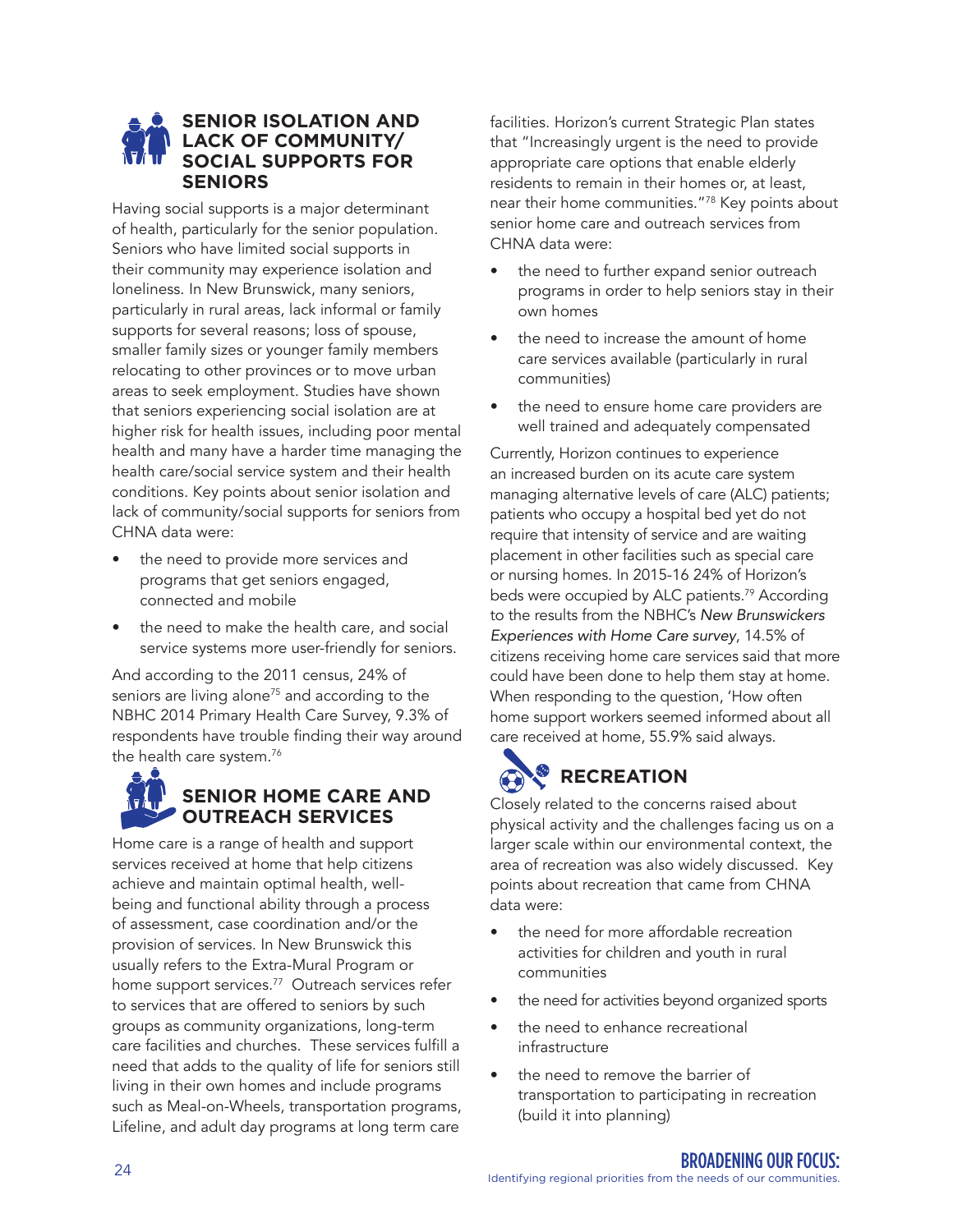the need to provide more recreation for seniors that is accessible, particularly in rural communities.

According to respondents, 36% of seniors are physically active during their free time.

#### **ENHANCED COLLABORATION, COMMUNICATION & CONNECTEDNESS**

When collaboration and communication are weak, it is often patients/clients who end up being affected. Also, when we do not create the conditions and environments where collaboration and communication can happen effectively, we miss opportunities to build important relationships and trust. You can read more about this issue in section 5.4 below. Key points about collaboration, communication and connectedness from CHNA data were:

- the need to improve communication and collaboration between health care providers
- the need to improve communication and collaboration between hospitals and CHCs
- the need for improved communication for transitions in care (moving from one part of the system to another)
- the need to build better relationships between Horizon and community organizations
- the need to remove barriers to information and resource sharing with community partners
- the need for Horizon to be more open and transparent with community partners and the general public in order to enhance trust and improve relationships
- the need to foster stronger community connectedness and inclusion

Horizon's current Strategic Plan states that, "We will have significantly increased the number of partnerships with community-based organizations, First Nations communities and the government departments of Education, Community Services and Health and Inclusive Communities (now Social development). This may include formal agreements to serve collaboratively,

or accomplished through amalgamated mandates as determined by Horizon and other organizations."80

#### **CONTINUAL COMMUNITY ENGAGEMENT**

Community engagement is the process by which citizens are engaged to work and learn together on behalf of their communities to create and realize bold visions for the future. It can involve informing citizens, inviting their input, collaborating with communities to generate solutions and partnering to create a desired outcome together.81 Key points about continual community engagement from CHNA data were:

- the need to further include community input and engagement in health system planning and decision-making beyond the CHNA process
- the need to actively promote community engagement and encourage participation
- the need to have open and transparent communication with communities to build trust and relationships

This priority is connected to Horizon's current strategic plan through strategic priority #1 which states that "Horizon will shift its focus from primarily meeting the needs of the system, care providers, or financial constraints to meeting the needs of patients, their families and the community through engagement processes."82 Beyond the engagement achieved through CHNAs, Horizon is also striving to improve community engagement through the establishment of local Community Engagement Advisory Committees whose purpose is to provide the opportunity for two-way communication for richer understanding of issues from a local community point of view. Not to be confused with the CHNA CACs discussed above, these committees are still operating at a high level with the goal of achieving a deeper reach into the community. This endeavor could offer great potential for us to further enhance Horizon's relationship with the communities it services. Community engagement will be further discussed in section 5.2 below.

<sup>25</sup> BROADENING OUR FOCUS: Identifying regional priorities from the needs of our communities.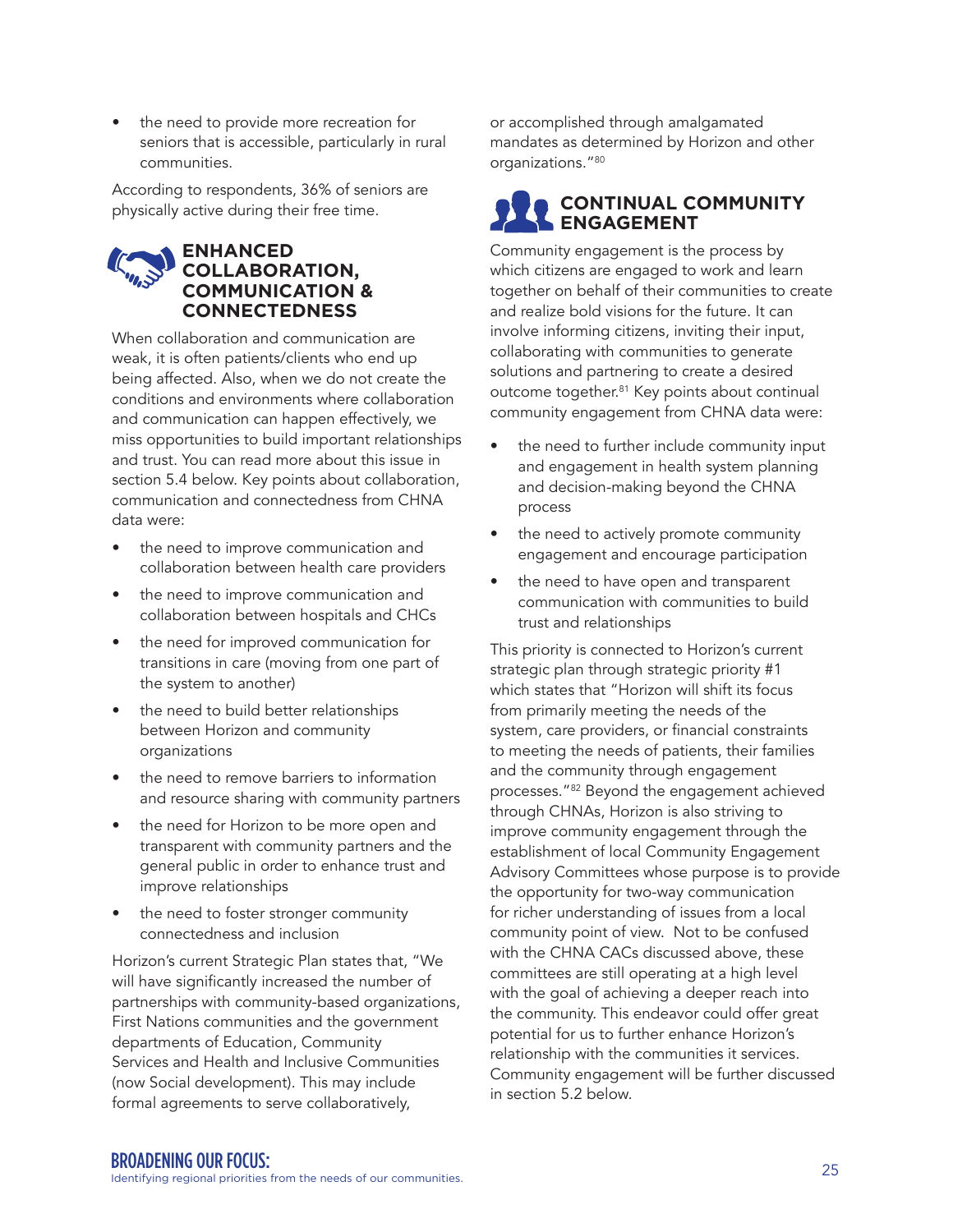# 5. Moving Forward

Given the amount of time, energy and resources (and emotional toll) the CHNAs project has taken over the last few years, it feels strange to say this, but that was the easy part. The real challenge lies ahead. This section of the report looks at the various elements of moving forward such as the importance of Horizon's core value, *we act with integrity and are accountable*, the need to maintain community engagement, the Collective Impact model of collaboration, the need to invest in relationships, and the need to build solid action and financial plans that bring work on these priorities to life.

#### **5.1 HORIZON'S CORE VALUE:** *WE ACT WITH INTEGRITY AND ARE ACCOUNTABLE*

The first hurdle comes with owning these results; not just on paper or in published reports, but actually owning them. We will know we have achieved this when, as individuals working in Horizon and as an organization, we are able to wholeheartedly say, "these priorities are our priorities." To do this, we can lean on our value of *integrity* to help get us there. In terms of accountability, Horizon's commitment to the CHNA results was established long before this stage in the process. In fact, by stepping into this work in 2012 and highlighting it in our strategic plan, Horizon instantly established accountability. It is easy to slip into the mindset that some of these priorities lie outside the work of an RHA because they are not where we have traditionally invested, but our past way of thinking about these priorities cannot be our guide now, or excuse us from accountability. We cannot divide these priorities into those belonging to Horizon and those belonging to "others" because they all have a strong impact on the health status of our population and therefore, Horizon has an active role to play in each of them. Shifting to this mindset may not happen overnight; the organization has so many pressing priorities facing us already on a day-to-day basis. However, our organizational values are there to guide us;

*we act with integrity and are accountable* can help us move forward and knowing that these priorities are built from the words and stories of the individuals and communities we serve, will provide a reassurance that we are on the right track.

#### **5.2 MAINTAINING COMMUNITY ENGAGEMENT**

The *Community Health Needs Assessment Guidelines for New Brunswick* highlight enhancement of community engagement as a key element to the CHNA process. When the structure of health care delivery changed in our province in 2008 from eight health service regions to two, our ability to succeed at community engagement became more challenging, understandably. However, as an organization, a large opportunity lies before us at this point in time. Reflecting on section 4.1 above and

the community reach achieved through the CHNA project and the relationships built, we now, perhaps more than ever, have a significant level of community engagement. What do we do with that? How do we maintain it? How do we make it stronger?

During the CHNA journey, while engaging with community members, relationships

The cover photo for this report is a visual representation of the importance of the community/ organization relationship. The bind between Horizon (blue rope) and communities (smaller ropes) is what keeps the system together. If you look closely, you'll notice that the smaller ropes are beginning to fray, representing the current challenges faced by our communities. If we ignore the frays, thinking they are not Horizon's frays, and a smaller rope lets go (a community falls behind) we all become weaker for it. Together we are stronger

between the community and the organization were not always viewed in a positive light. The assessment team would sometimes hear disgruntled sentiments such as, "What's the point?," "Who is really listening to us anyway?,"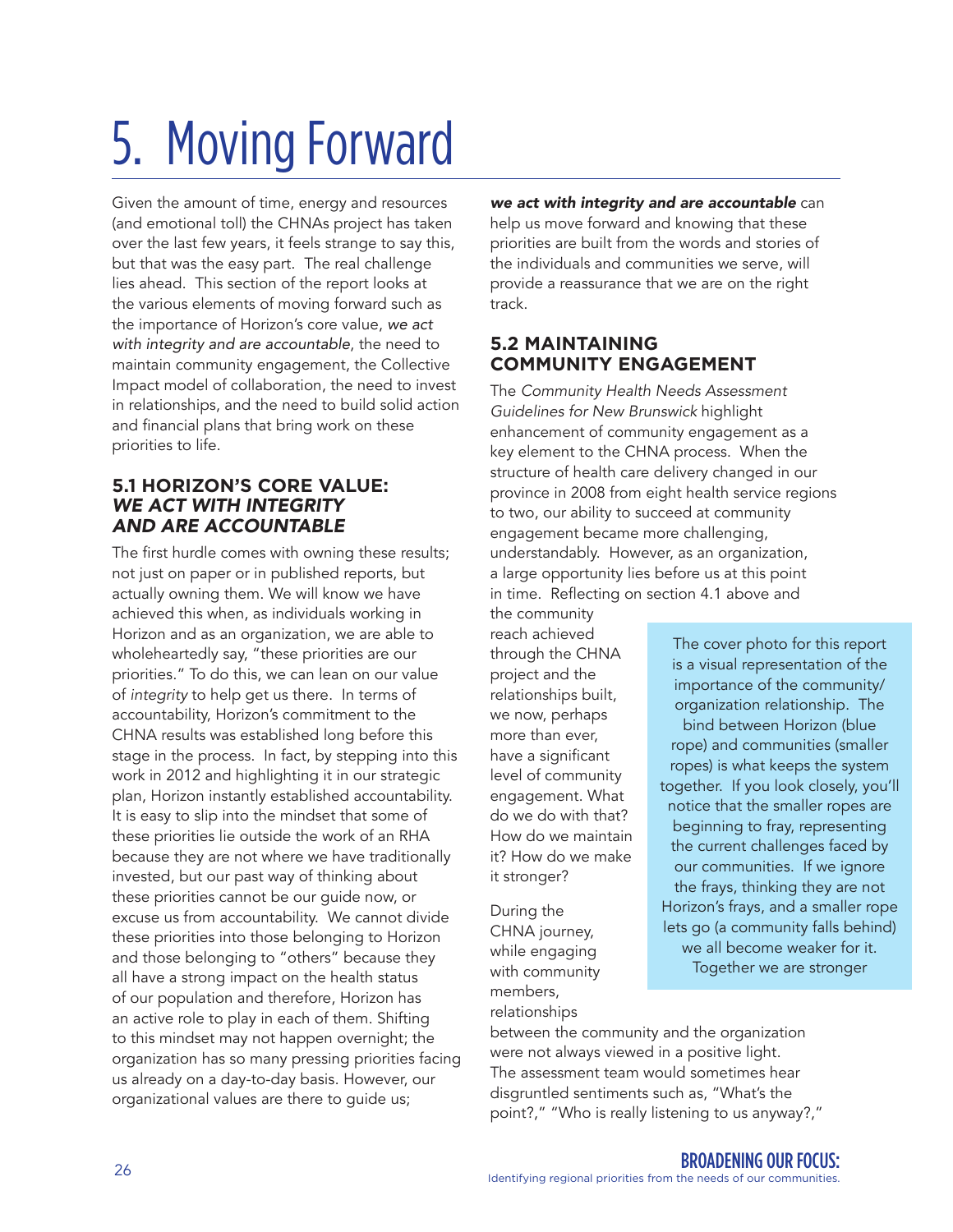"We've been here before, and nothing changed from that," and "What difference will it really make?,". The team could often see a very obvious level of discouragement and disengagement. If these sentiments were to end up holding truth, we run a high risk of causing irreversible damage to the relationship between Horizon and the communities we service; trust would be lost, and we would add another layer of detachment and discouragement. However, if we view these sentiments as a source of motivation instead, and see the importance of keeping this work moving forward, keeping the words or our communities at the forefront of our decision making, and keeping the channels of communication open, the benefit would be remarkable; because we are stronger together.

#### **5.3 INVESTMENT IN RELATIONSHIP**

Health care is all about relationship; its value is something most frontline staff know all too well; particularly those working in community settings. When discussing an issue as central as someone's health one-on-one, a good patientprovider relationship can make all the difference. However, in order for our system to thrive and be able to address the priorities identified in this report, we need to examine the importance of relationship in other areas of our system as well. As we have learned from the CHNA process and can see from the section above, one major area of investment is in relationship between Horizon and the communities we serve. Other areas include investment in relationship between staff members,

FIGURE 4: The Collaboration Spectrum<sup>85</sup>

between staff and management, between Horizon and provincial departments and between Horizon and community organizations.

Good relationship building is an art form and one that takes time. As an organization, we must prioritize the building of a culture and environment where relationship matters. However, with the speed at which we work, not just within our organization but within modern society in general, we often jump in without taking the time to build authentic, interpersonal relationships. In bypassing this important step, we may save ourselves time and get the job done, but productivity is much higher when relationship building is our first step. 83 84

The priorities presented in this report require a high degree of collaboration. Therefore, one reason relationship is so important to the process is because it manifests trust, which is the most important element of collaboration. Our population needs to trust Horizon as an organization, Horizon needs to trust and be trusted by the external organizations we partner with. Within our system, we need to trust each other and staff need to trust Horizon's leadership.

Figure 4 below, shows a spectrum of collaboration, from competition to integration. The visual shows that the need for trust increases the further up the collaboration spectrum we go. The spectrum highlights how important it is that we invest in relationship and trust building if we are to achieve a successful level of collaboration and address these regional priorities.

|                                                                            |                                                     |                                                             |                                                                                           |                                                                                                            |                                                                                                                    | Trust                                                  |
|----------------------------------------------------------------------------|-----------------------------------------------------|-------------------------------------------------------------|-------------------------------------------------------------------------------------------|------------------------------------------------------------------------------------------------------------|--------------------------------------------------------------------------------------------------------------------|--------------------------------------------------------|
| <b>Compete</b>                                                             | <b>Co-exist</b>                                     | <b>Communicate</b>                                          | <b>Cooperate</b>                                                                          | <b>Coordinate</b>                                                                                          | <b>Collaborate</b>                                                                                                 | Integrate                                              |
| Competition<br>for clients,<br>resources.<br>partners, public<br>attention | No systematic<br>connection<br>between<br>agencies. | Inter-agency<br>information<br>sharing (e.g.<br>neworking). | As needed,<br>often informal,<br>interaction<br>on discete<br>activities, or<br>projects. | Organizations<br>systematically<br>adjust and<br>align work with<br>each other<br>for greater<br>outcomes. | Longer term<br>interaction<br>based on<br>shared mission,<br>goals; shared<br>decision-<br>makers and<br>resources | Fully integrated<br>programs,<br>planning,<br>funding. |

### **Turf**

#### **Loose Tight**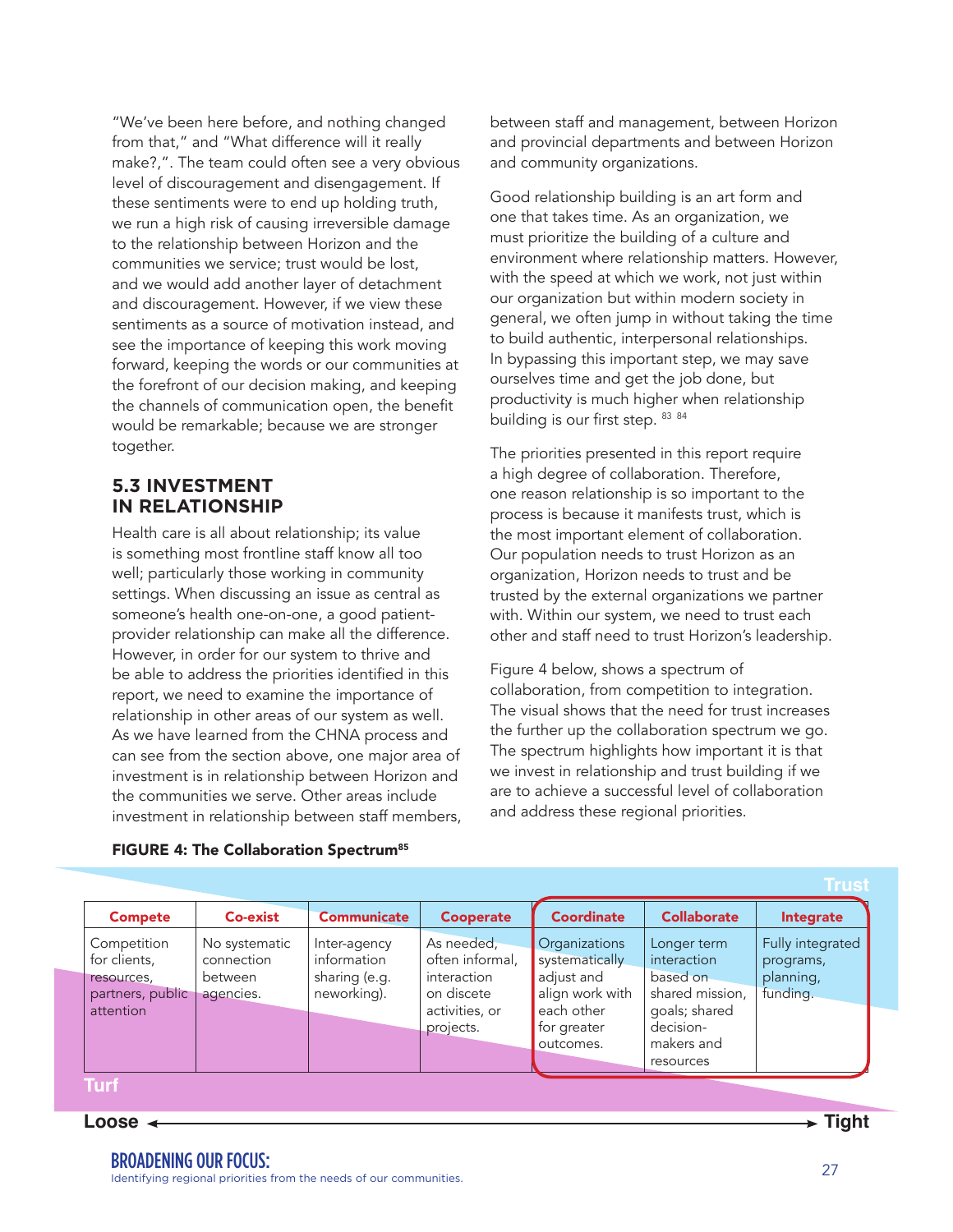#### **5.4 COLLECTIVE IMPACT: A STRUCTURED APPROACH TO COLLABORATION**

During CHNAs, many Community Advisory Committees were introduced to the Collective Impact model as a way to structure themselves

around addressing the complex priorities identified through the CHNA process for their individual communities. Many found it valuable at the community level, and there is also value in incorporating it here as we take a more regional perspective. Collective Impact is a structured form of collaboration that brings together a committed group of stakeholders from different sectors for a common

agenda to solve complex social problems. 86

#### TABLE 5: Isolated vs. Collective Impact

Many past attempts to address complex social problems in our province and in our Horizon region have been done using an isolated impact model, which is an approach oriented toward finding and funding a solution embodied within a single segment or organization.87 With isolated

"No single organization is responsible for any major social problem, nor can any single organization cure it."

> *John Kania & Mark Karmar*

impact, every attempt is made to isolate the individual influence from all other variables, and it often causes organizations to work at odds with each other. Lingering in isolated impact has often led to an "us" and "them" mentality; dividing up responsibility and then blaming and finger pointing when goals are not met, when, in reality, the responsibility for many of these

complex social problems facing our population cannot be addressed in isolation.

An approach oriented toward finding and funding a solution embodied within a single segment or organization that often causes organizations to work at odds with each other



The Collective Impact model is built upon five interconnected components<sup>88</sup> that help create a structured form of collaboration:

Common Agenda: All participants have a shared vision for change that includes a common understanding of the problem and a joint approach to solving the problem through agreedupon actions.

Shared Measurement: Agreement on the ways success will be measured and reported, with a short list of common indicators identified and used across all participating organizations for learning and improvement.

Mutually Reinforcing Activities: Engagement of a diverse set of stakeholders, typically across

#### ISOLATED IMPACT COLLECTIVE IMPACT

A structured form of collaboration that brings together a committed group of stakeholders from different sectors for a common agenda to solve complex social problems



sectors, coordinating a set of differentiated activities through a mutually reinforcing plan of action.

Continuous Communication: Frequent and structured open communication across the many players to build trust, assure mutual objectives, and create common motivation.

**Backbone Support:** Ongoing support by independent, funded staff dedicated to the initiative, including guiding the initiative's vision and strategy, supporting aligned activities, establishing shared measurement practices, building public will, advancing policy, and mobilizing funding. Backbone staff can all sit within a single organization, or they can have different roles housed in multiple organizations.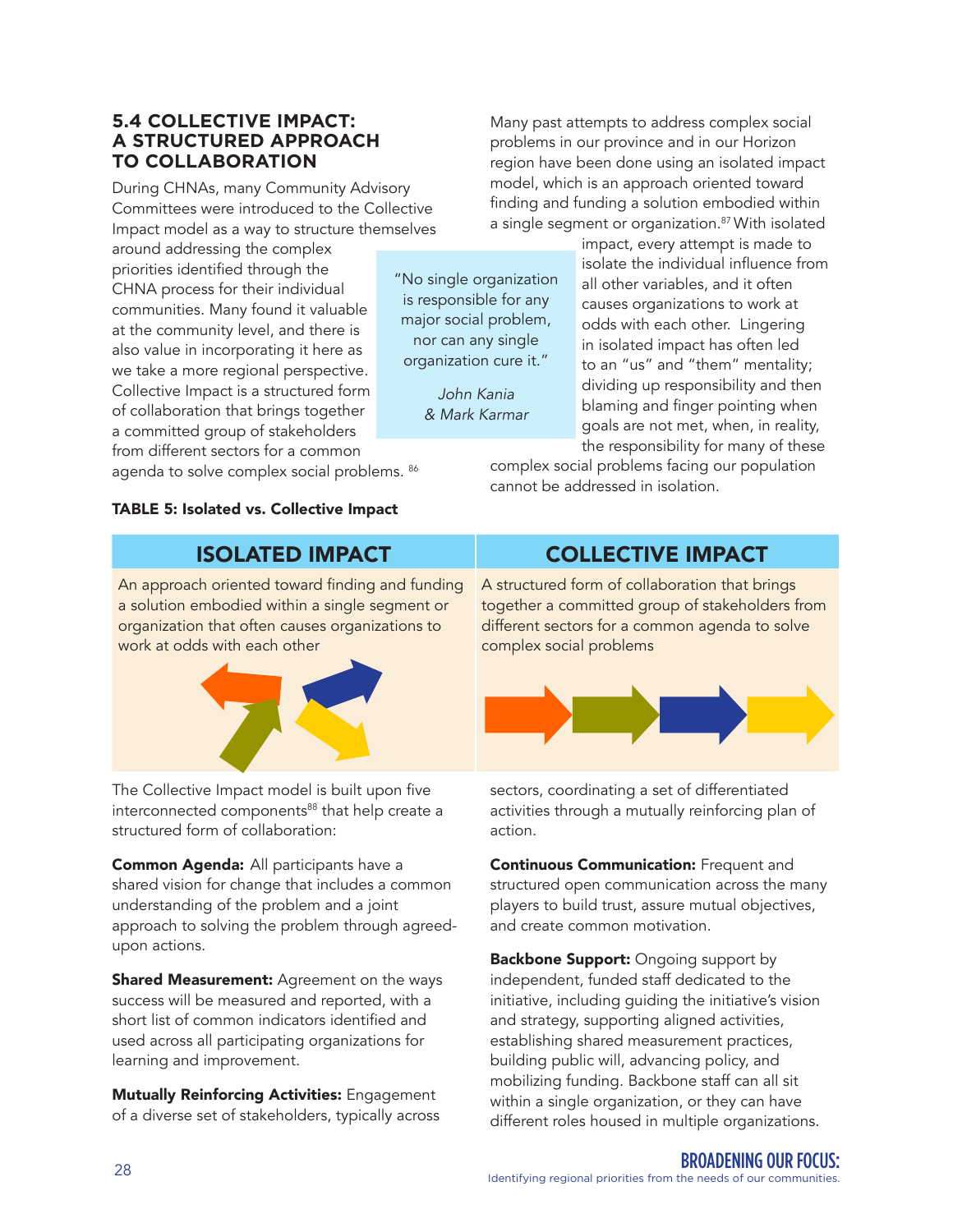#### FIGURE 5: The Shift: 5 Conditions of Collective Impact



There are two opportunities for the Collective Impact approach to assist us in addressing these regional priorities. First, given the breadth of Horizon as an organization, it can be used to bring together key stakeholders internally to help us work in a more structured form of collaboration to tackle some of our regional level priorities. Secondly, given that many of the regional priorities highlight complex social problems, the Collective Impact model can provide a framework for working with other external partners in a structured form of collaboration.

#### **5.5 WHAT NEXT? THE NEED FOR SOLID ACTION AND FINANCIAL PLANS**

Throughout the CHNA journey, the assessment team witnessed promising work on the priorities presented in this report in various communities. The challenge lies in the fact that, at a regional level, we have not aligned with these priorities and therefore, individual community examples are in isolation and operating without proper support, funding and direction. Once we overcome the

first hurdle of realizing our ownership for these priorities, the time for regional level strategizing and action planning can begin. We can draw on our local examples to help us find our way, but we must also examine best-practices and investigate ways in which other RHAs tackle priorities such as ours from a regional level.

Part of Horizon's action planning around these priorities will need to be the development of key performance indicators (KPI) which are measurable values that demonstrate how effectively we are achieving objectives. For some of the priorities presented here, this task will come easily; for others it will be a challenge. The data sources we require to measure the types of priorities presented here are not always available, and where health inequity is a theme that runs throughout these priorities, data correlations will also be needed. We will need to be creative and innovative in order to find the right KPIs and in some cases, will need to go a step further and advocate for the collection of data that helps us focus and see our impact.

<sup>29</sup> BROADENING OUR FOCUS: Identifying regional priorities from the needs of our communities.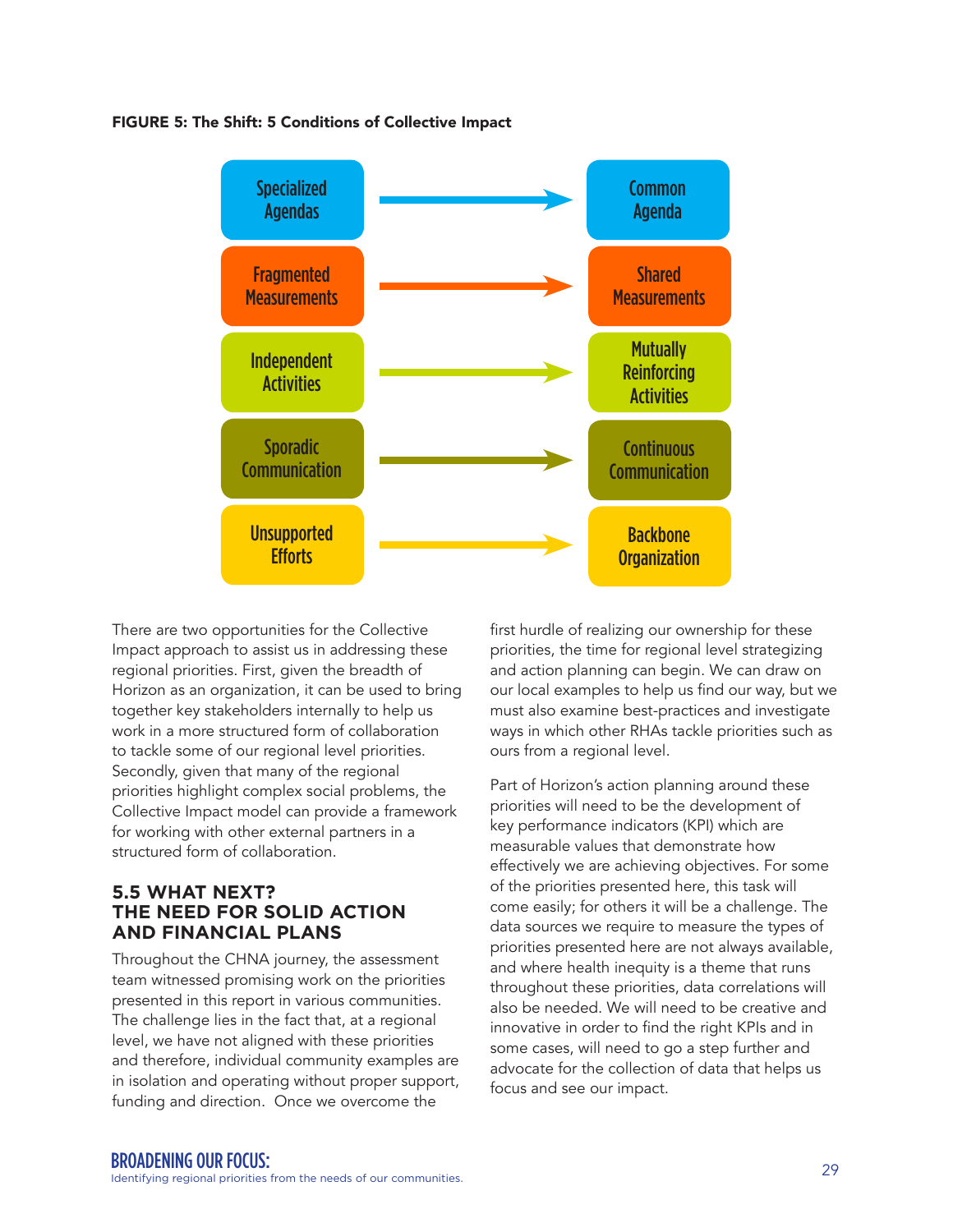There is much evidence to support that we have not seen a return on investment with our substantial growth in health care spending; we have not seen the health of the population improve, in fact many trends are heading in the wrong direction. As stated in Horizon's Strategic Plan, "New Brunswick has continued to spend more of its resources on areas that have done little to improve the health of the general population….better strategic decisions about spending are necessary."<sup>89</sup> Horizon is already on the right track with strategic priority #3 which states that, "Working with our community partners and clinicians, we will significantly increase the relative share of resources to improve communitybased primary care, and support expensive tertiary servicers that our aging population will require." Formal systems will need to be in place to monitor the impact work on these priorities has on health care utilization and expenditure. Beyond the improvement of population health status, one of the main reasons for taking on these priorities and this upstream approach is to keep our population healthier and less reliant on the system; protecting it and relieving some of the strain it is currently experiencing. Although

monitoring success will be dynamic, having the capability to monitor it in this fashion will help us clearly see our return on investment from a systems scale.

As mentioned in the introduction, this report is not a "how-to" guide. Much work lies ahead of us to strategize action and financial plans in order to address these priorities on a regional scale. As an organization, we have the advantage of housing the PHP-CDM department whose mandate and core functions align with the population health approach and these priorities. PHP-CDM can provide a centralized place from which to lead, manage and monitor these priorities that impact the health of our population. However, to succeed, they cannot do it alone. Their work on these priorities needs to be supported by the larger organization; there needs to be investment, there needs to be clear commitments from Horizon's leadership, and the creation of an opened and innovative work culture in order to get these action plans off the ground and achieve results.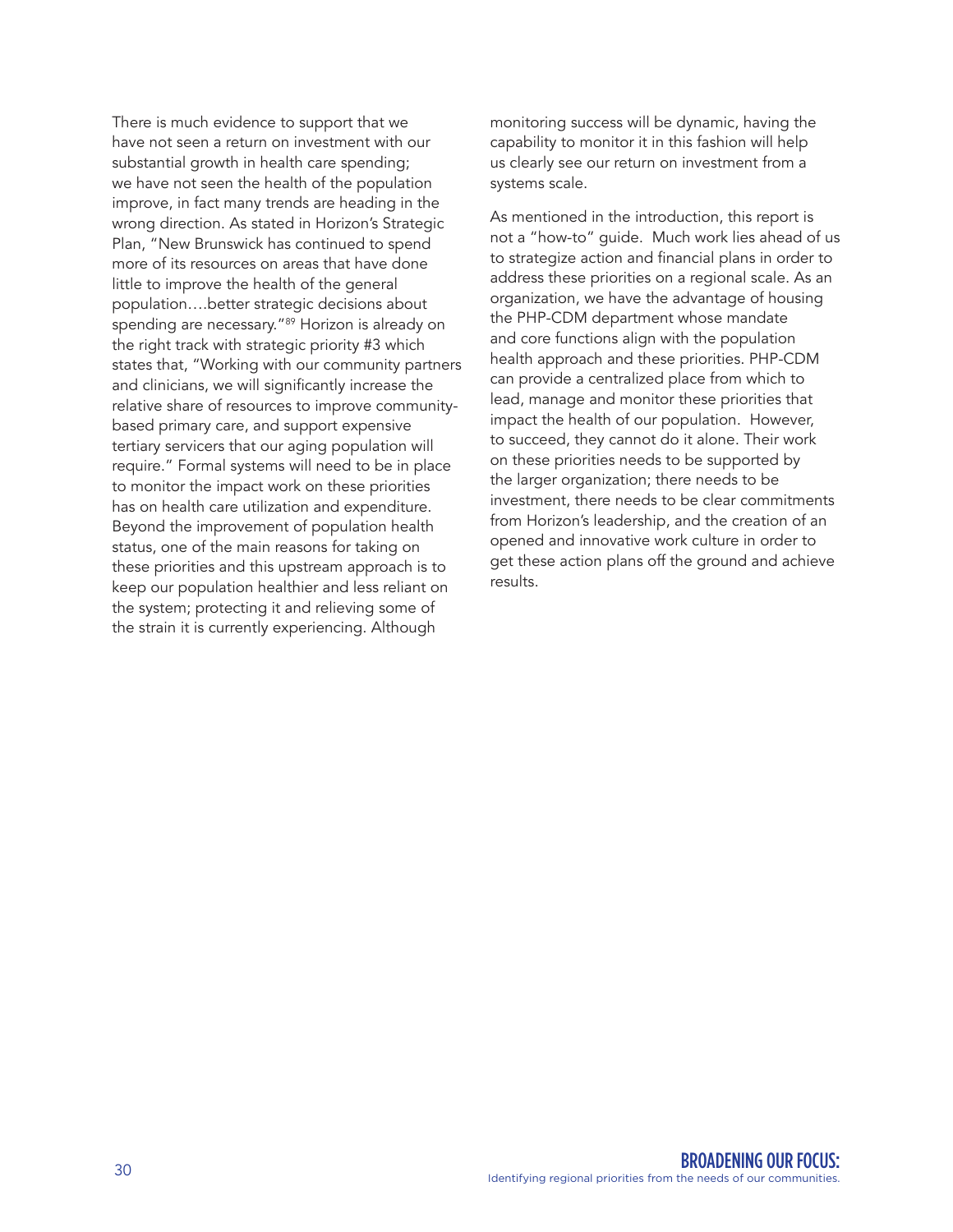## 6. Conclusion

If you let your wheels start turning, you may be jumping to questions such as: "Where are we at with these priorities?" "Where do we look for solutions and best practice?" "Who are the stakeholders?" "How do we fund this work?" and "Where do we begin?" But in concluding, let's pause a minute. We have one more topic to address before we start rolling, the topic of courage. We see acts of courage often within this organization. The courage of a family doctor broaching the topic of marital breakdown, when she knows it is the root cause of her patient's health concerns, the courage of a mental health professional holding space for a patient after their first suicide attempt, the courage of ER staff, silently awaiting the arrival of multiple ambulances on route from a fatal car crash, the courage of an oncologist walking into a room to tell their patient and family members that the treatment he recommended is not working and the cancer has spread. If you look closely, you see acts of courage on our frontline every…single…day. What we need now is to channel this courage to the decision-making level so that we can create the systems change required to tackle the priorities presented in this report.

In her book, *Better Now: Six Big Ideas to Improve Health Care for all Canadians*, Dr. Danielle Martin says that, "We can't change the way we address the social determinants of health, the organization of primary care, the delivery of services, and their coverage without brave people in governments and health authorities who are willing to help us push for those changes." Dr. Martin is right, it does require brave people, but it also requires the creation of conditions and work environments where this can happen; where people can show up fully and be innovative and courageous. As well, it requires that this practice be reinforced and modeled by our leadership on a daily basis.

Within this type of environment, mistakes are for learning, not shaming. In his ground-breaking work *The Fifth Discipline*, Peter Senge describes learning organizations as "…organizations where people continually expand their capacity to create the results they truly desire, where new and expansive patterns of thinking are nurtured, where collective aspiration is set free, and where people are continually learning to see the whole together."90 Many organizations are shifting to this approach and creating these conditions with remarkable results. If we wait for the perfect action plan to address these priorities, the one with the guarantee, we will wait forever. We need an environment that offers us the freedom to try, make mistakes, learn and try again; and to have the courage to own that this is part of our process.

We need the courage to be honest and to truly investigate what limits us from acting on these priorities; we need to determine if these limitations are real or not, and if they are, we need to find the courage to overcome them. Then, we stand, put one foot in front of the other, and we move. How exciting is this?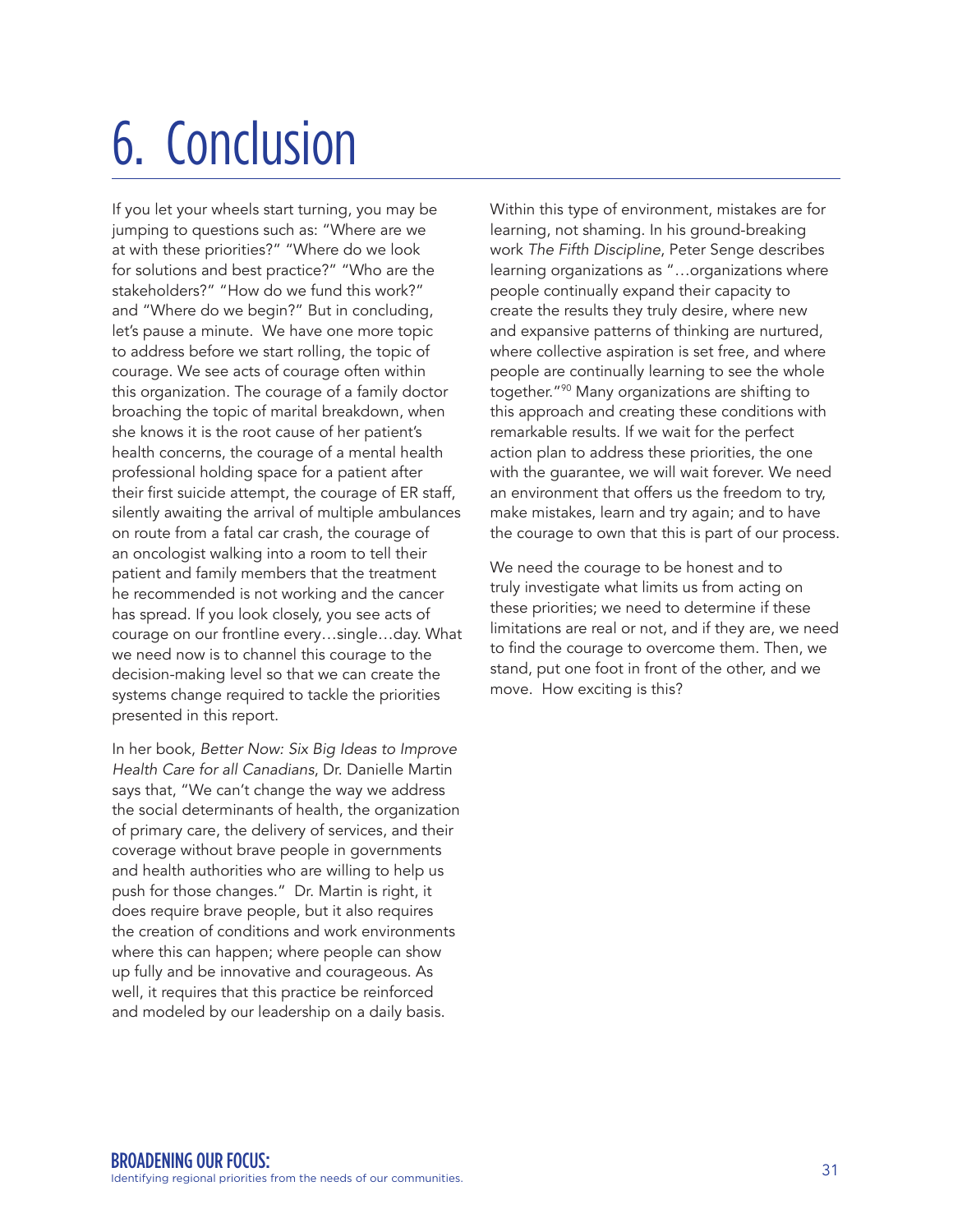## Appendix A:

#### **Horizon's CHNA 12-Step Process**

**Step One:** Develop a management committee for the selected community. An important first step was to meet with key individuals who had a strong understanding of the community. These individuals were often key leaders within Horizon who either live or work within the selected community and have a working relationship with its residents. Management committee members were often able to share insights on pre-existing issues in the community with potential to impact the CHNA.

**Step Two:** Select CAC members with the assistance of the management committee. Using a CAC membership selection guide, the research team and management committee brainstormed the best possible membership for the CAC. First, a large list of all possible members is compiled and then narrowed down to a list that is reflective of the community and a manageable size.

**Step Three:** Establish CAC. Both the research team and management committee played a role in inviting CAC members to participate. At the first meeting, the research team shared the goals and objectives of the CHNA and discussed the particular role of the CAC.

**Step Four:** Review currently available quantitative data on selected community. As CHNAs conducted within Horizon are based on NBHC geographic community breakdowns, the research team used many of their data compilations, which come from multiple surveys and administrative databases. The team reviewed this data looking for any indicators that stood out in the selected community.

**Step Five:** Present highlights from data review to CAC members. Highlights from the data review were shared with CAC members and they were asked to reflect on the indicators. Often this led to rich discussion as members shared their experience of particular indicators, usually during the second meeting of the CAC. At the end of this meeting, members were asked to reflect on what was missing from the data reviewed for discussion at the next meeting.

**Step Six:** CAC members share insights about what is missing from currently available data and discuss how best to fill the gaps. This often took place

during the third meeting of the CAC. Members shared what they felt was missing and sometimes members would have other locally derived data to share with the research team. This led to a discussion about who should be consulted in the community.

**Step Seven:** Development of a qualitative data collection plan. Using the suggestions shared by CAC members, the research team developed a qualitative data collection plan outlining what methods would be used, who the sample would be, and timelines for collection.

**Step Eight:** Qualitative data collection in the community. During this step, the research team was in the community collecting qualitative data as outlined in the data collection plan.

**Step Nine:** Data analysis. All qualitative data collected was audio recorded and then transcribed by a professional transcriptionist. The data transcriptions were used in the data analysis process. The analysis was then cross referenced with the currently available quantitative data reviewed in step four.

**Step Ten:** Share emerging themes from data analysis with CAC members and jointly identify priorities. Discussion summaries were developed for each of the emerging themes from the analysis which were then shared with CAC members. CAC members were asked to prioritize the themes, which were taken into account when the research team finalized the themes and recommendations. This usually took place at the fourth meeting of the CAC.

**Step Eleven:** Finalize themes, recommendations, and final report. Utilizing CAC members' prioritization results, the research team finalized the themes to be reported and developed recommendations for each. These were built into the final CHNA report.

**Step Twelve:** Share final report with CAC members and the larger community and begin work planning. A final fifth meeting was held with the CAC to share the final report and begin work planning based on the recommendations. During this step, the CHNA results were also shared with the larger community. This process differed from community to community.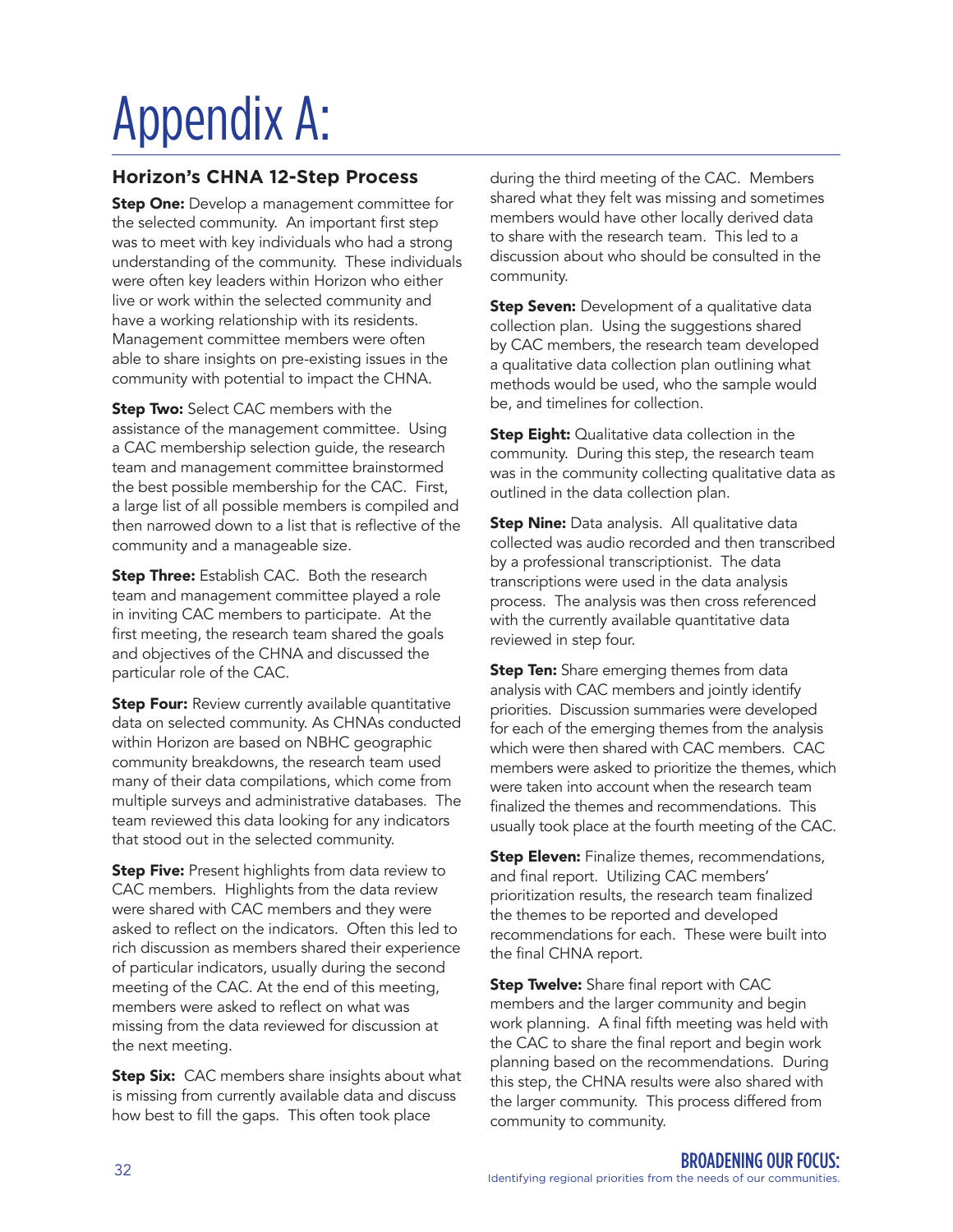## References

- 1. Government of New Brunswick (2012). *A Primary Health Care Framework for New Brunswick*. Available at: https://www.gnb.ca/0053/phc/consultation-e.asp
- 2. Government of New Brunswick (2013). *Community Health Needs Assessment Guidelines for New*  Brunswick. Available at: http://en.horizonnb.ca/media/819151/chna\_guide\_en.pdf
- 3. Horizon Health Network (2015). *A Healthier Future for New Brunswick: Horizon Health Network Strategic Plan 2015-2020.* Available at: http://en.horizonnb.ca/media/616051/horizon\_strat\_plan\_ english\_jan28.pdf P.19
- 4. Horizon Health Network (2011-2016) *Community Health Needs Assessment Reports.* Available at: http://en.horizonnb.ca/home/media-centre/publications/community-health-needs-assessmentreports.aspx
- 5. Kania, John & Kramer, Mark (2011). *Stanford Social Innovation Review*. Collective Impact. Available at: https://ssir.org/articles/entry/collective\_impact. Winter 2011
- 6. Raphael, Dennis (2004). *Social Determinants of Health: Canadian Perspectives*. Canadian Scholars' Press Inc. Toronto
- 7. Romanow, Roy J. (2002). *Building on Values: The Future of Health Care in Canada.* Available at: http://publications.gc.ca/collections/Collection/CP32-85-2002E.pdf
- 8. International Conference on Health Promotion (1986). *Ottawa Charter for Health Promotion.* Available at: http://www.who.int/healthpromotion/conferences/previous/ottawa/en/
- 9. Health Council of Canada (2010). *Stepping It Up: Moving the Focus from Health Care in Canada to a Healthier Canada.* Available at: http://www.healthcouncilcanada.ca/tree/2.40-HCCpromoDec2010. pdf
- 10. Government of New Brunswick (2012). *A Primary Health Care Framework for New Brunswick*. Available at: https://www.gnb.ca/0053/phc/consultation-e.asp
- 11. Government of New Brunswick (2013). *Community Health Needs Assessment Guidelines for New Brunswick.* Available at: http://en.horizonnb.ca/media/819151/chna\_guide\_en.pdf
- 12. Government of New Brunswick (2013). *Community Health Needs Assessment Guidelines for New Brunswick.* Available at: http://en.horizonnb.ca/media/819151/chna\_guide\_en.pdf. P.3
- 13. Government of New Brunswick (2013). *Community Health Needs Assessment Guidelines for New Brunswick.* Available at: http://en.horizonnb.ca/media/819151/chna\_guide\_en.pdf. P.4
- 14. Government of New Brunswick (2013). *Community Health Needs Assessment Guidelines for New Brunswick.* Available at: http://en.horizonnb.ca/media/819151/chna\_guide\_en.pdf. P.3
- 15. Public Health Agency of Canada (2011). *What Determines Health?* Available at: http://www.phacaspc.gc.ca/ph-sp/determinants/index-eng.php#key\_determinants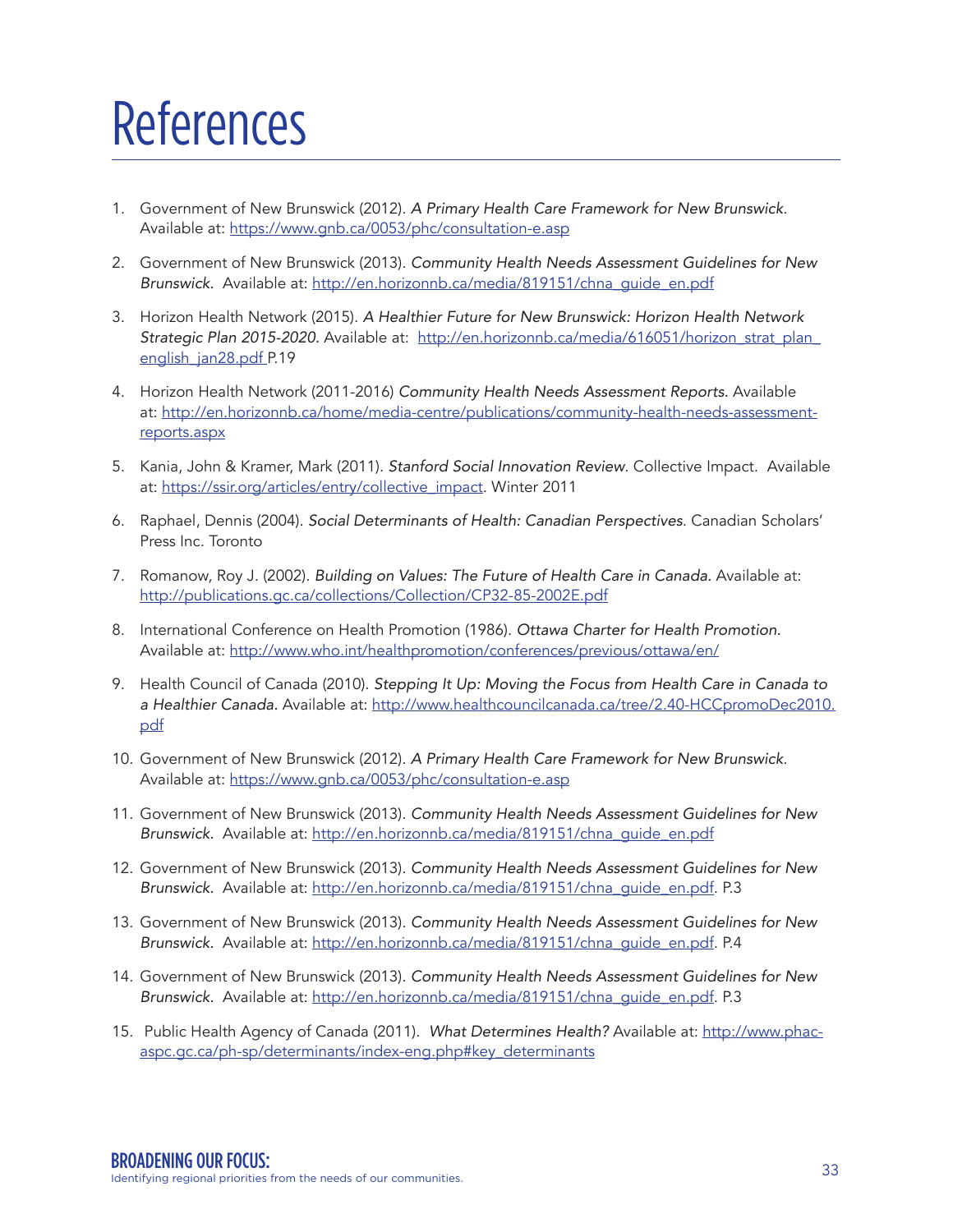- 16. New Brunswick Health Council (2016). *Technical Document: Population Health Snapshot*. Available at: https://www.nbhc.ca/sites/default/files/documents/population\_health\_snapshot -\_technical\_ document.pdf
- 17. The Office of the Chief Medical Officer of Health (2016). *Health Inequities in New Brunswick*. Available at: http://leg-horizon.gnb.ca/e-repository/ monographs/31000000049170/31000000049170.pdf
- 18. The Office of the Chief Medical Officer of Health (2016). *Health Inequities in New Brunswick*. Available at: http://leg-horizon.gnb.ca/e-repository/ monographs/31000000049170/31000000049170.pdf. P.4
- 19. The New Brunswick Health Council (2014). *Creation of Communities*. Available at: http://www.nbhc. ca/sites/default/files/documents/appendix\_a-creation\_of\_communities-nbhc.pdf
- 20. Horizon Health Network (2015). *A Healthier Future for New Brunswick: Horizon Health Network Strategic Plan 2015-2020.* Available at: http://en.horizonnb.ca/media/616051/horizon\_strat\_plan\_ english\_jan28.pdf P.19
- 21. Horizon Health Network (2016). *In Your Community*. Available at: http://en.horizonnb.ca/home/ media-centre/awareness-initiatives/community-health-needs-assessments/in-your-community.aspx
- 22. Government of New Brunswick (2013). *Community Health Needs Assessment Guidelines for New Brunswick.* Available at: http://en.horizonnb.ca/media/819151/chna\_guide\_en.pdf. P. 3
- 23. Thorne, S., Kirkham, S.R. & O'Flynn-Magee, K. (2004). The analytic challenge in interpretive description. *International Journal of Qualitative Method*, 3(1).
- 24. Horizon Health Network (2011-2016) Community Health Needs Assessment Reports. Available at: http://en.horizonnb.ca/home/media-centre/publications/community-health-needs-assessmentreports.aspx
- 25. Thorne, S., Kirkham, S.R. & O'Flynn-Magee, K. (2004). The analytic challenge in interpretive description. *International Journal of Qualitative Method*, 3(1).
- 26. Patton, M.Q. (2002). *Qualitative Research & Evaluation Methods* (3rd ed). Thousand Oaks, CA: Sage Publications.
- 27. Patton, M.Q. (2002). *Qualitative Research & Evaluation Methods* (3<sup>rd</sup> ed). Thousand Oaks, CA: Sage Publications.
- 28. Statistics Canada (2011). *Household Food Insecurity 2011-2012.* Available at: http://www.statcan. gc.ca/pub/82-625-x/2013001/article/11889-eng.htm
- 29. Tarasuk, Valerie, Mitchell, Andy & Dachner, Naomi (2014) *Household Food Insecurity in Canada 2014.* PROOF Food Insecurity Policy Research. Available at: http://proof.utoronto.ca/food-insecurity/
- 30. Statistics Canada. *Canadian Community Health Survey 2009, 2010 & 2011*, calculated by the Government of New Brunswick, Department of Health.
- 31. Economic and Social Inclusion Corporation (2014). Overcoming Poverty Together: The New Brunswick Economic and Social Inclusion Plan 2014-2019. Available at: http://www2.gnb.ca/content/ dam/gnb/Departments/esic/pdf/NBEconomicSocialInclusionPlan2014-2019.pdf. P.19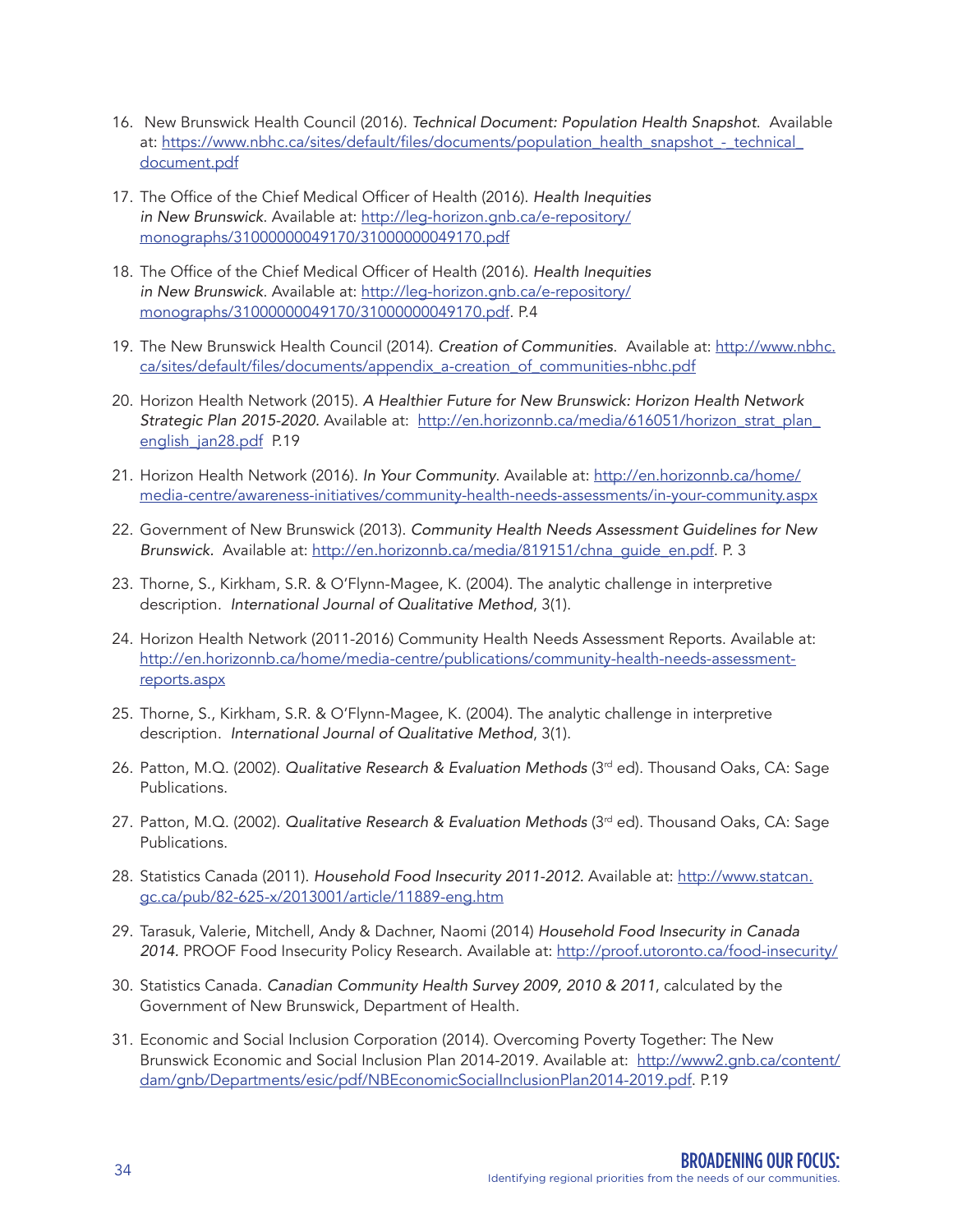- 32. Statistics Canada (2011). National Health Survey, Semi-custom Profile for CSNB. Calculated by NBHC.
- 33. The New Brunswick Health Council (2014). *New Brunswickers' Experiences with Primary Health Service: Results from the New Brunswick Health Council's 2014 Primary Health Survey.* Available at: https://www.nbhc.ca/surveys/primaryhealth#.WN7y8nkzW00
- 34. New Brunswick Health Council (2016). *Protective Factors as a Path to Better Youth Mental Health*. Available at: https://www.nbhc.ca/sites/default/files/briefprotective factors as a path to better youth\_mental\_health.pdf
- 35. Public Health Agency of Canada (2011). *What Determines Health?* Available at: http://www.phacaspc.gc.ca/ph-sp/determinants/determinants-eng.php#personalhealth
- 36. New Brunswick Health Council (2016). Protective Factors as a Path to Better Youth Mental Health. Available at: https://www.nbhc.ca/sites/default/files/brief\_-protective\_factors\_as\_a\_path\_to\_better\_ youth\_mental\_health.pdf
- 37. Statistics Canada (2015). Canadian Community Health Survey: Health indicator profile, age*standardized rate, annual estimates, by sex, Canada, provinces and territories.* CANSIM table 105- 0503
- 38. Government of New Brunswick (2016). *Mental Health and Substance use Disorders in New Brunswick.* Available at: http://www2.gnb.ca/content/dam/gnb/Departments/h-s/pdf/en/ Publications/Profiles/ProfilesHealthMentalHealthSubstanceUseDisorders.pdf
- 39. Government of New Brunswick (2016). *Mental Health and Substance use Disorders in New Brunswick.* Available at: http://www2.gnb.ca/content/dam/gnb/Departments/h-s/pdf/en/ Publications/Profiles/ProfilesHealthMentalHealthSubstanceUseDisorders.pdf
- 40. Government of New Brunswick (2012). *New Brunswick Student Drug use Survey Report 2012*. Available at: http://www.gnb.ca/0378/pdf/2013/9230e.pdf
- 41. Office of the Chief Medical Officer of Health (2013). *Youth Sexual Health: A Population Health Bulletin*. Available at: http://www2.gnb.ca/content/dam/gnb/Departments/h-s/pdf/en/Publications/ Health%20Indicators%208\_Youth%20sexual%20health\_July2013.pdf
- 42. Government of New Brunswick (2012). *New Brunswick Student Drug use Survey Report 2012*. Available at: http://www.gnb.ca/0378/pdf/2013/9230e.pdf
- 43. Office of the Chief Medical Officer of Health (2013). *Youth Sexual Health: A Population Health Bulletin*. Available at: http://www2.gnb.ca/content/dam/gnb/Departments/h-s/pdf/en/Publications/ Health%20Indicators%208\_Youth%20sexual%20health\_July2013.pdf
- 44. Office of the Chief Medical Officer of Health (2013). *Youth Sexual Health: A Population Health Bulletin*. Available at: http://www2.gnb.ca/content/dam/gnb/Departments/h-s/pdf/en/Publications/ Health%20Indicators%208\_Youth%20sexual%20health\_July2013.pdf
- 45. American Academy of Pediatrics (2014). *Adverse Childhood Experiences and the Lifelong Consequences of Trauma.* Available at: https://calio.dspacedirect.org/handle/11212/2211
- 46. Canadian Institute for Health Information (2009). *Experiences with Primary Health Care in Canada.* Available at: https://secure.cihi.ca/estore/productFamily.htm?locale=en&pf=PFC1332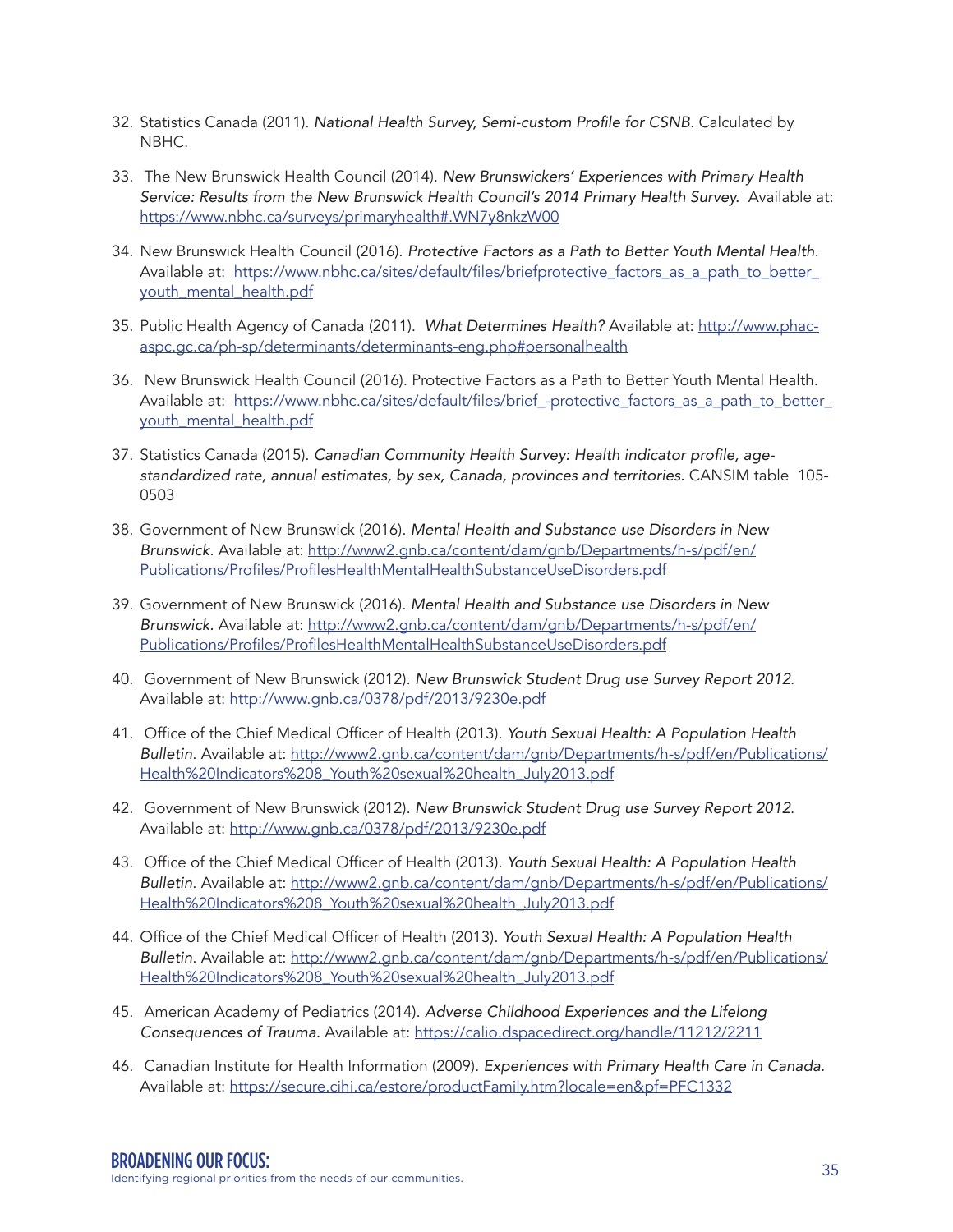- 47. The New Brunswick Health Council (2014). *New Brunswickers' Experiences with Primary Health Service: Results from the New Brunswick Health Council's 2014 Primary Health Survey.* Available at: https://www.nbhc.ca/surveys/primaryhealth#.WN7y8nkzW00
- 48. Government of New Brunswick (2010). *Improving Access and Delivery of Primary Health Care Services in New Brunswick 2010.* Available at: http://www2.gnb.ca/content/dam/gnb/Departments/ h-s/pdf/en/Publications/HealthCare/PrimaryHealthCareDiscussionPaper.pdf. P.42
- 49. Government of New Brunswick (2012). *A Primary Health Care Framework for New Brunswick*. Available at: https://www.gnb.ca/0053/phc/consultation-e.asp. P. 13
- 50. The New Brunswick Health Council (2014). *New Brunswickers' Experiences with Primary Health Service: Results from the New Brunswick Health Council's 2014 Primary Health Survey.* Available at: https://www.nbhc.ca/surveys/primaryhealth#.WN7y8nkzW00
- 51. The New Brunswick Health Council (2014). *New Brunswickers' Experiences with Primary Health Service: Results from the New Brunswick Health Council's 2014 Primary Health Survey.* Available at: https://www.nbhc.ca/surveys/primaryhealth#.WN7y8nkzW00
- 52. The New Brunswick Health Council (2014). *New Brunswickers' Experiences with Primary Health Service: Results from the New Brunswick Health Council's 2014 Primary Health Survey.* Available at: https://www.nbhc.ca/surveys/primaryhealth#.WN7y8nkzW00
- 53. New Brunswick Health Council (2014). New Brunswick Student Wellness Survey. Available at: https:// www.nbhc.ca/surveys/nbsws#.WN\_qn3kzW00
- 54. New Brunswick Medical Society (2015). *Make Menus Matter.* Available at: http://www.nbms.nb.ca/ leadership-and-advocacy/helping-new-brunswickers-live-healthier-lives/make-menus-matter-2/
- 55. Government of New Brunswick (2017). *We are all in this Together: An aging strategy for New Brunswick*. Available at: http://www2.gnb.ca/content/dam/gnb/Departments/sd-ds/pdf/Seniors/ AnAgingStrategyForNB.pdf
- 56. Government of New Brunswick (2017). *New Brunswick's Literacy Rates.* Available at: http://www2. gnb.ca/content/gnb/en/corporate/public\_consultations/NBLiteracyStrategy/LiteracyRates.html
- 57. The New Brunswick Health Council (2014). *New Brunswickers' Experiences with Primary Health Service: Results from the New Brunswick Health Council's 2014 Primary Health Survey.* Available at: https://www.nbhc.ca/surveys/primaryhealth#.WN7y8nkzW00
- 58. Mikkonen, Juha & Raphael, Dennis (2010). *Social Determinants of Health: The Canadian Facts*. Available at: http://www.thecanadianfacts.org/. P.12
- 59. Mikkonen, Juha & Raphael, Dennis (2010). *Social Determinants of Health: The Canadian Facts*. Available at: http://www.thecanadianfacts.org/
- 60. Martin, Danielle (2017). *Better Now: Six Big Ideas to Improve Health Care for all Canadians*. Penguin Random House. P. 189
- 61. Mikkonen, Juha & Raphael, Dennis (2010). *Social Determinants of Health: The Canadian Facts*. Available at: http://www.thecanadianfacts.org/
- 62. Statistics Canada (2017). *Labour Force Survey.* Available at: http://www23.statcan.gc.ca/imdb/p2SV. pl?Function=getSurvey&SDDS=3701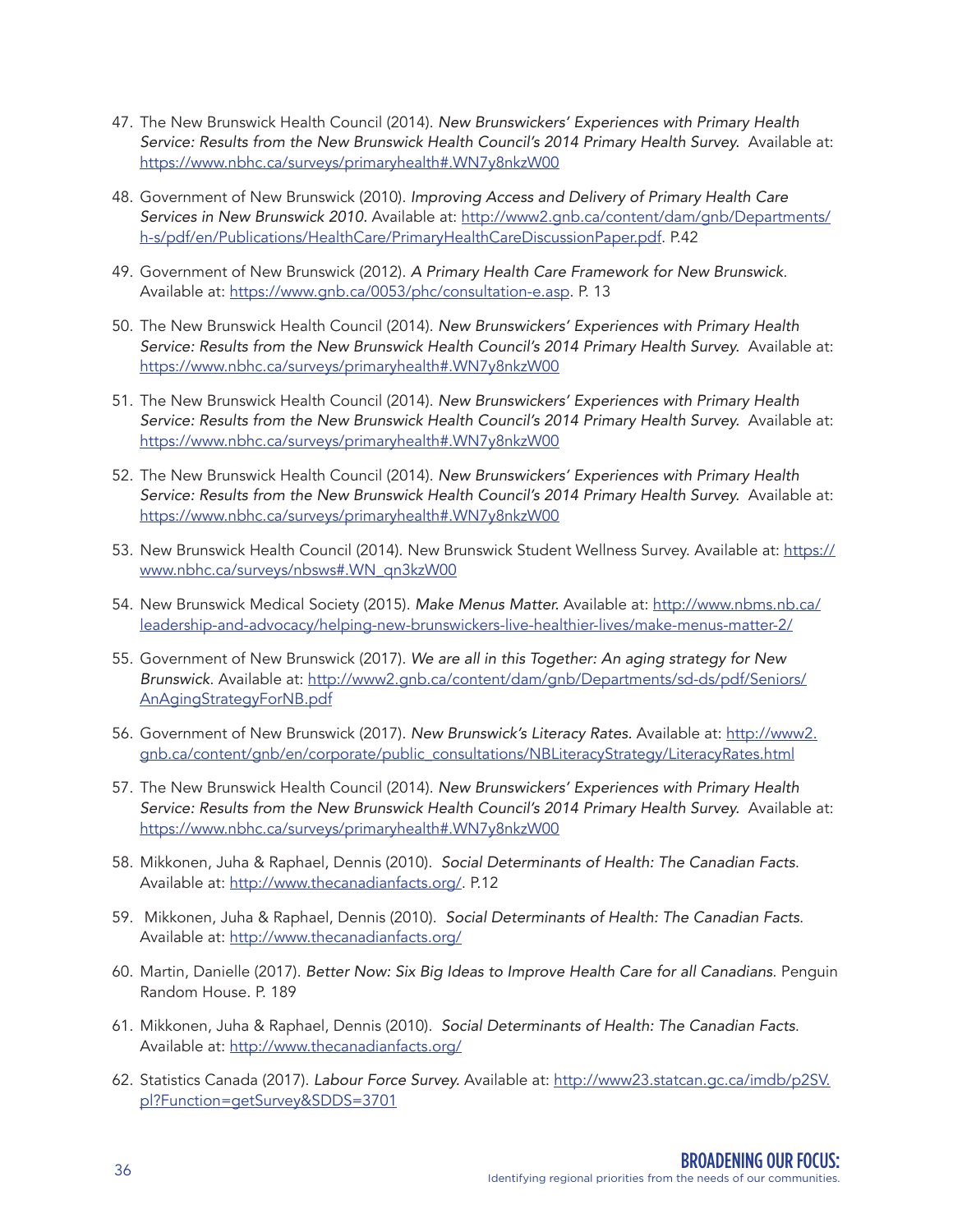- 63. Statistics Canada (2011). *National Household Survey.* Available at: http://www12.statcan.gc.ca/nhsenm/2011/dp-pd/prof/details/page.
- 64. The New Brunswick Health Council (2014). *New Brunswickers' Experiences with Primary Health Service: Results from the New Brunswick Health Council's 2014 Primary Health Survey.* Available at: https://www.nbhc.ca/surveys/primaryhealth#.WN7y8nkzW00
- 65. Martin, Danielle (2017). *Better Now: Six Big Ideas to Improve Health Care for all Canadians*. Penguin Random House
- 66. Albert Health Services (2016). *First of its Kind Housing Celebrates One Year*. Available at: http:// www.albertahealthservices.ca/news/releases/2016/Page13018.aspx
- 67. Mikkonen, Juha & Raphael, Dennis (2010). *Social Determinants of Health: The Canadian Facts*. Available at: http://www.thecanadianfacts.org/
- 68. Statistics Canada (2011) National Household Survey. Available at: http//www12.statcan.gc.ca/nhsenm/2011/dp-d/prof/deatails/page
- 69. Government of New Brunswick (2010). Hope is a Home: New Brunswick's Housing Strategy. Available at: http://www2.gnb.ca/content/dam/gnb/Departments/sd-ds/pdf/Housing/housingstrategy-e.pdf
- 70. Statistics Canada (2011) *Census 2011.* Available at: http://www12.statcan.gc.ca/censusrecensement/2011/as-sa/98-312-x/98-312-x2011003\_4-eng.cfm
- 71. The New Brunswick Health Council (2014). *New Brunswickers' Experiences with Primary Health Service: Results from the New Brunswick Health Council's 2014 Primary Health Survey.* Available at: https://www.nbhc.ca/surveys/primaryhealth#.WN7y8nkzW00
- 72. Horizon Health Network (2015). *A Healthier Future for New Brunswick: Horizon Health Network Strategic Plan 2015-2020.* Available at: http://en.horizonnb.ca/media/616051/horizon\_strat\_plan\_ english\_jan28.pdf P.14
- 73. Statistics Canada (2011). *Census 2011.* Available at: http://www12.statcan.gc.ca/censusrecensement/2011/as-sa/98-312-x/98-312-x2011001-eng.cfm
- 74. New Brunswick Health Council (2015). *New Brunswickers's Experiences with Home Care: survey 2015*. Available at: https://www.nbhc.ca/surveys/homecare#.WN-konkzW00
- 75. Statistics Canada (2011) *Census 2011.* Available at: http://www12.statcan.gc.ca/censusrecensement/2011/as-sa/98-312-x/98-312-x2011003\_4-eng.cfm
- 76. The New Brunswick Health Council (2014). *New Brunswickers' Experiences with Primary Health Service: Results from the New Brunswick Health Council's 2014 Primary Health Survey.* Available at: https://www.nbhc.ca/surveys/primaryhealth#.WN7y8nkzW00
- 77. New Brunswick Health Council (2015). *New Brunswickers's Experiences with Home Care: survey 2015*. Available at: https://www.nbhc.ca/surveys/homecare#.WN-konkzW00
- 78. Horizon Health Network (2015). *A Healthier Future for New Brunswick: Horizon Health Network Strategic Plan 2015-2020.* Available at: http://en.horizonnb.ca/media/616051/horizon\_strat\_plan\_ english\_jan28.pdf P.18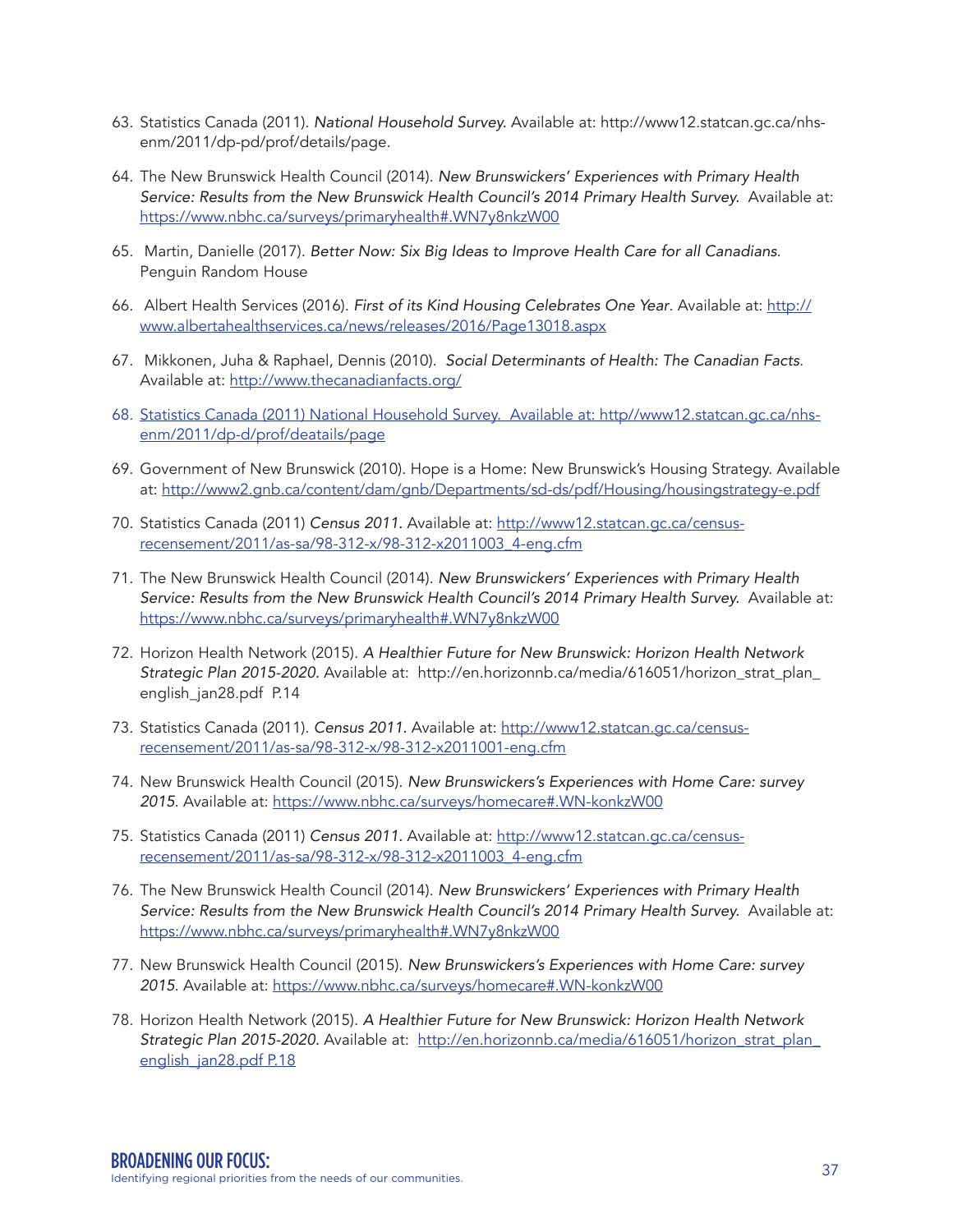- 79. Horizon Health Network (2017). *Annual Report 2015-2016*. Available at: http://en.horizonnb.ca/ media/817920/annualreport\_2015-16\_web.pdf
- 80. Horizon Health Network (2015). *A Healthier Future for New Brunswick: Horizon Health Network*  Strategic Plan 2015-2020. Available at: http://en.horizonnb.ca/media/616051/horizon\_strat\_plan\_ english jan28.pdf P.20
- 81. Tamarack Institute (2015). Community Engagement: an Overview. Available at: http://www. tamarackcommunity.ca/communityengagement
- 82. Horizon Health Network (2015). *A Healthier Future for New Brunswick: Horizon Health Network Strategic Plan 2015-2020.* Available at: http://en.horizonnb.ca/media/616051/horizon\_strat\_plan\_ english\_jan28.pdf P.14
- 83. Hedley G. Dimock, Rachel R. Kass (2007). *How to Observe your Group.* Captus Press
- 84. Senge, Peter. M. (2006). *The Fifth Discipline: The Art & Practice of the Learning Organization (2nd edition).* Crown Publishing Group, a division of Penguin Random House.
- 85. Tamarack Institute (2015). Turf, Trust and the Collaboration Spectrum. Available at: http:// tamarackcci.ca/blogs/liz-weaver/turf-trust-and-collaboration-spectrum
- 86. Kania, John & Kramer, Mark (2011). *Stanford Social Innovation Review*. Collective Impact. Available at: https://ssir.org/articles/entry/collective\_impact. Winter 2011
- 87. Kania, John & Kramer, Mark (2011). *Stanford Social Innovation Review*. Collective Impact. Available at: https://ssir.org/articles/entry/collective\_impact. Winter 2011
- 88. Tamarack Institute. *Collective Impact.* Available at: http://www.tamarackcommunity.ca/ collectiveimpact?gclid=CJbSqp-rg9MCFcVMDQodXCsCJw
- 89. Horizon Health Network (2015). *A Healthier Future for New Brunswick: Horizon Health Network Strategic Plan 2015-2020.* Available at: http://en.horizonnb.ca/media/616051/horizon\_strat\_plan\_ english\_jan28.pdf P.18
- 90. Senge, Peter. M. (2006). *The Fifth Discipline: The Art & Practice of the Learning Organization (2nd edition).* Crown Publishing Group, a division of Penguin Random House. P.3